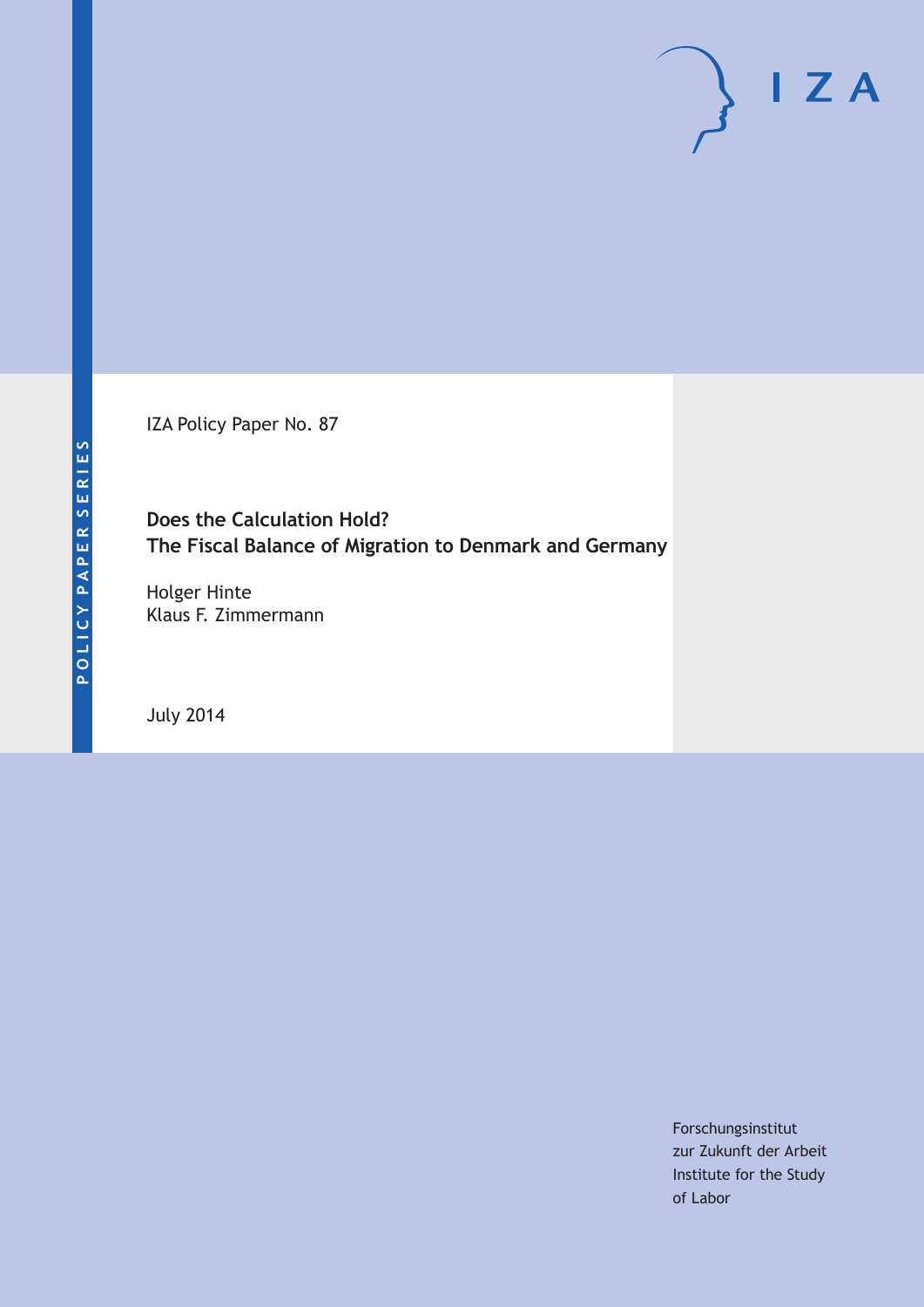# **Does the Calculation Hold? The Fiscal Balance of Migration to Denmark and Germany**

**Holger Hinte** *IZA*

## **Klaus F. Zimmermann**

*IZA and Bonn University*

Policy Paper No. 87 July 2014

IZA

P.O. Box 7240 53072 Bonn Germany

Phone: +49-228-3894-0 Fax: +49-228-3894-180 E-mail: [iza@iza.org](mailto:iza@iza.org)

<span id="page-1-0"></span>The IZA Policy Paper Series publishes work by IZA staff and network members with immediate relevance for policymakers. Any opinions and views on policy expressed are those of the author(s) and not necessarily those of IZA.

The papers often represent preliminary work and are circulated to encourage discussion. Citation of such a paper should account for its provisional character. A revised version may be available directly from the corresponding author.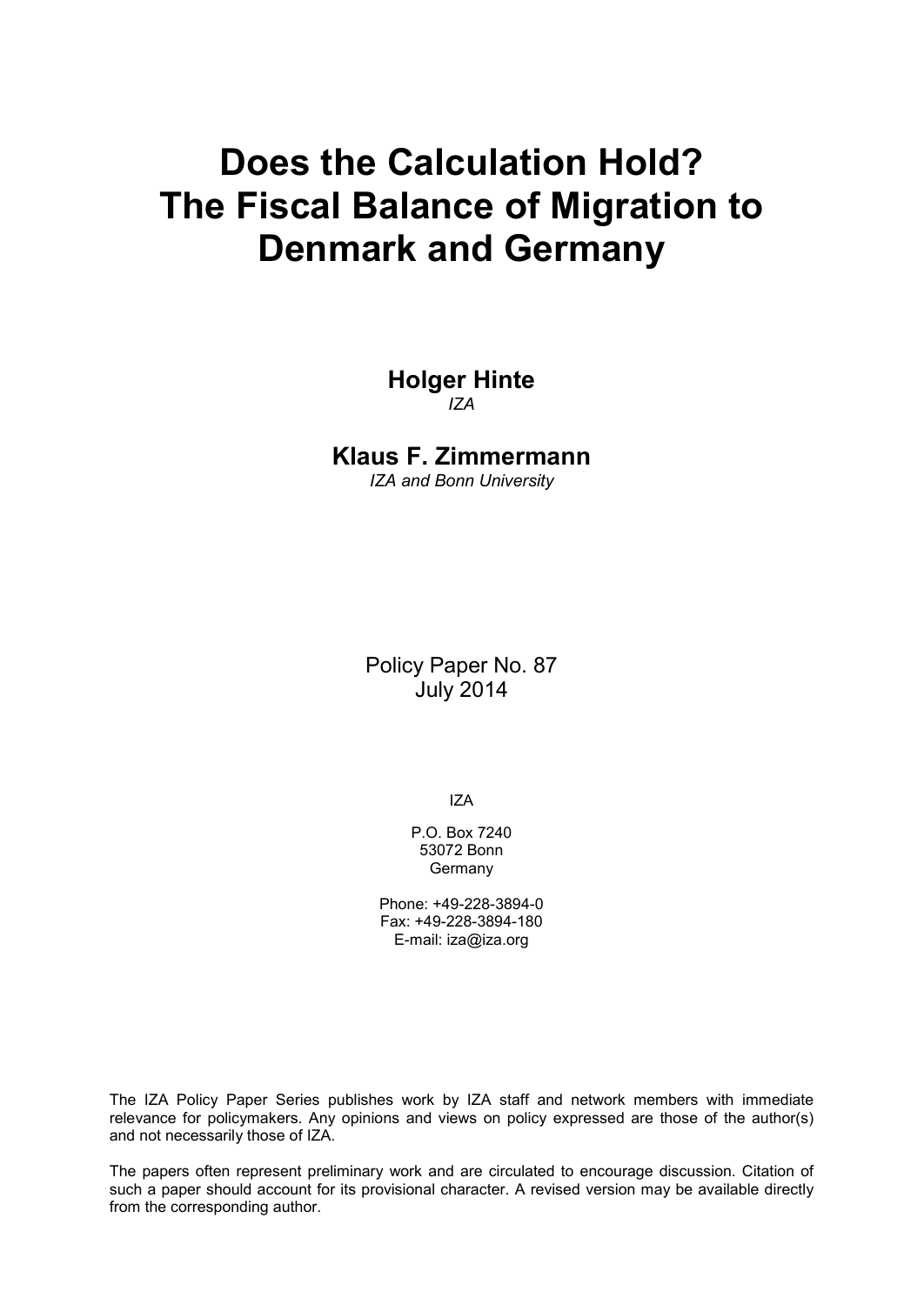IZA Policy Paper No. 87 July 2014

# **ABSTRACT**

# **Does the Calculation Hold? The Fiscal Balance of Migration to Denmark and Germany[\\*](#page-1-0)**

Calculating the net fiscal effects of immigration not just for a fiscal year but over the lifespan of immigrant cohorts accentuates the assets and deficits in migration and integration policies and their long-term potential. The less national policies concentrate on a labor migrant selection process according to economic criteria, the higher the risk of generating economic losses or only a reduced surplus. A country comparison of net tax payments and generational accounts for migrants and natives reveals even more clearly that the right mix of migrants will give the best chance to maximize positive and sustainable net fiscal effects to the benefit of society. Similar socio-economic frameworks – as in the western welfare states of Denmark and Germany showcased in this paper – may still result in substantially different economic outcomes of migration. Traditional immigration countries with a long experience in selecting migrants are nonetheless confronted with the need to evaluate and adapt their policies. They may also learn from the results of net fiscal balancing.

JEL Classification: F22, J61, E61, E62

Keywords: socio-economic effects of migration, generational accounting, immigrant selection, integration

Corresponding author:

Holger Hinte IZA Schaumburg-Lippe-Str. 5-9 53113 Bonn Germany E-mail: [hinte@iza.org](mailto:hinte@iza.org)

This paper provides a slightly amended English but not updated version of the research findings originally presented in Zimmermann/Hinte (2005), chapter 6. The book chapter is substantially based on studies by Nielsen (2004) and Wadensjö/Gerdes (2004) and presents comprehensive calculations provided by Holger Bonin. The chapter (and now this English version) for the first time offered an indepth country-comparative analysis of the fiscal net effects of migration into two exemplary western welfare states at the end of the last century and in the early 2000s. The analysis serves as a showcase demonstrating the necessity to implement active labor migration strategies that allow for sustainable positive fiscal net effects in times of shrinking human capital and aging societies. The authors thank Holger Bonin for providing the original data.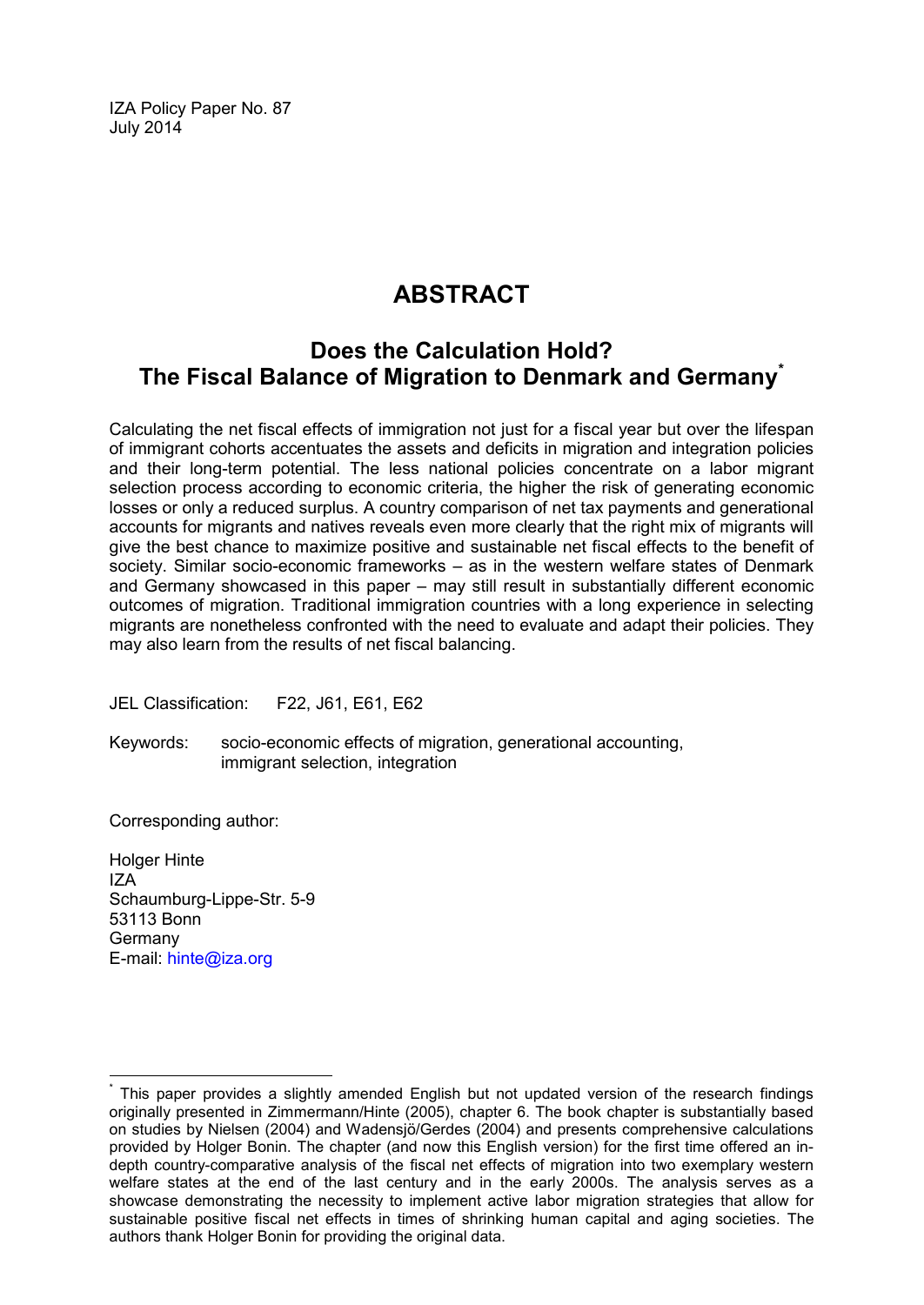# **DOES THE CALCULATION HOLD? THE FISCAL BALANCE OF MIGRATION TO DENMARK AND GERMANY**

#### HOLGER HINTE

#### KLAUS F. ZIMMERMANN

In order to analyze the success of western and non-western migrants in both Denmark and Germany's labor markets, one must consider benefit claims, the amount of economic stimuli migrants cause in the labor market, as well as the balance between both tax and social transfer payments. The social security systems choose to promote certain incentives, which are vastly important for migrants' labor market participation. It appears that lower migrant employment in both Germany and Denmark at the end of the 1990s and in the early 2000s was due to the public provision of alternatives to employment. Indeed, when low-skilled migrants receive a lower income according to their qualifications and provided with a choice to opt out of the labor market through instead receiving high-wage replacement benefits, it should not be surprising that the workforce declines, or at least remains at a low level. At the same time, one can expect that instable and often interrupted occupations—at least in the German system result in lower eligibility for pension and unemployment benefits. In addition, the favorable demographic structure of the migrant population also reduces the amount of social transfer payments compared to the native population.

So does the "calculation" hold for the timespan studied here? Are the expenses for unemployment benefits, welfare, pensions and other social security services more or less balanced by revenues in the form of social security contributions, as well as direct and indirect taxes? Is immigration beneficial for or a drain on the German and Danish economy, given the absence of any active selection policies at the time? Moreover, can we expect an even more favorable account balance of future revenues and expenses? We answer these questions through first focusing on the entitlement requirements for social transfer payment recipients under the legal frameworks during the selected period, and then we explore the socio-economic balance of migration.

## **1. The Social Security Systems' Structure and Entitlement Requirements**

Regarding their social security systems' basic elements, Germany and Denmark show more differences than similarities.<sup>[1](#page-3-0)</sup> This is evident in social transfer payments closest to the labor market: In Germany, it is mandatory to hold unemployment insurance, financed from equal contributions by the employer and employee. However, membership is optional in Denmark but around 80 percent of Danish employees have unemployment insurance; general taxes overwhelmingly finance the insurance and the insurant contributes only a small part.

<span id="page-3-1"></span><span id="page-3-0"></span> $<sup>1</sup>$  The following outline confines itself to central structural characteristics of the respective welfare states that</sup> were relevant in terms of the labor market in the late 1990s. The analysis does not discuss issues such as accumulating entitlement to benefits, the exact scope of benefits, or the transferability of benefits across country borders; the same applies to welfare services in terms of child allowance, housing assistance and disability annuities. The balance of the overall economic effect includes those services, as well as all indirect taxes. Unless otherwise stated, the data refers to the native and migrant populations.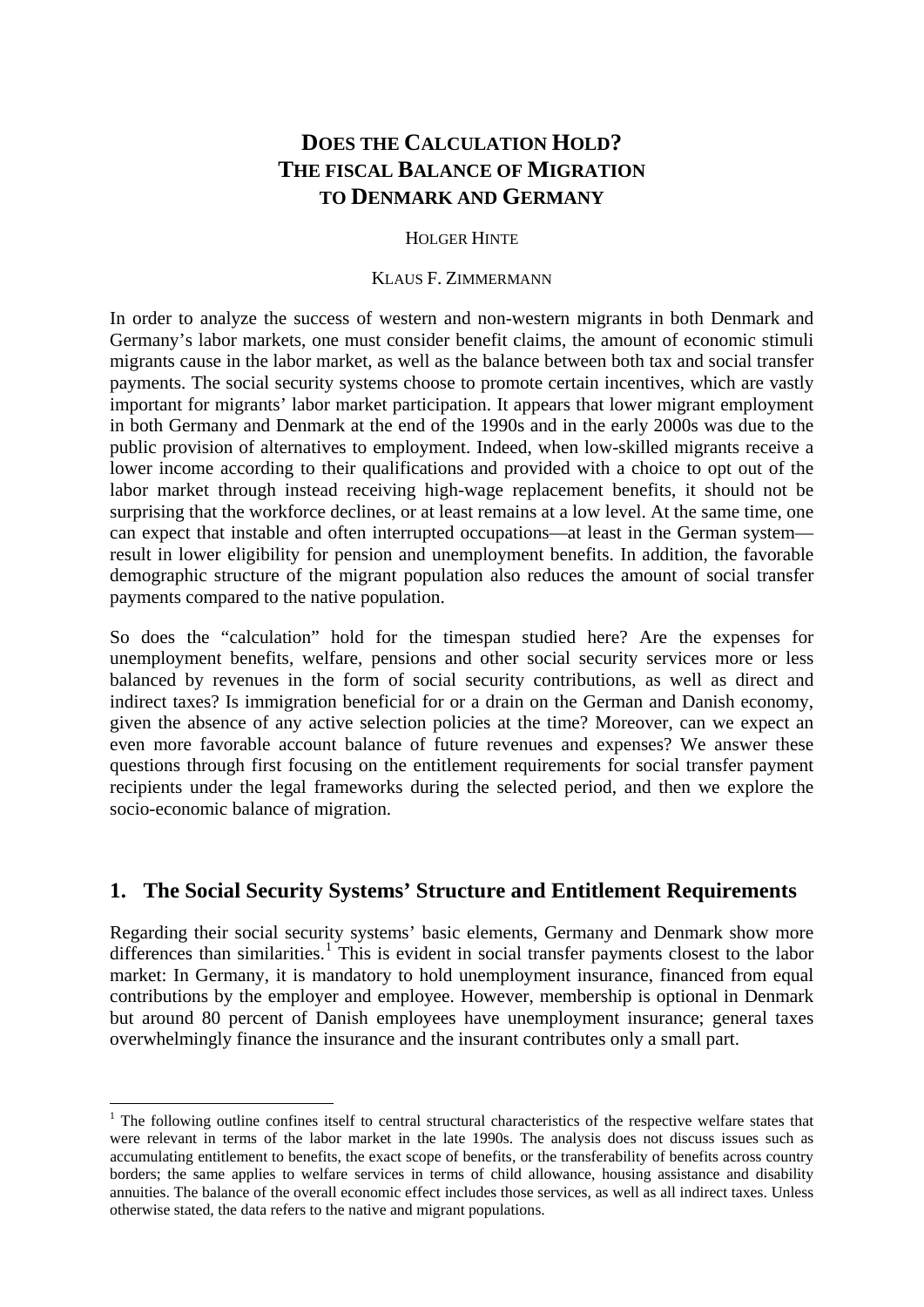The Danish unemployment insurance (*Arbejdsloshedsforsikring*) appropriates up to 90 percent of one's previous gross salary as taxable replacement income. At the same time, the maximum amount of unemployment benefits is regulated in such a way that the high replacement rates are de facto exclusively available to low-paid individuals; the wage replacement rates for individuals with high incomes is substantially lower. In other words, the system specifically restricts motivating low-skilled individuals to rejoin the labor market after losing their job. On the other hand, this regulation offers strong incentives for individuals with higher incomes, the larger group, to actively seek employment.

However, one needs to consider that Denmark has increasingly introduced "workfare" measures into their labor market and social security legislation since the mid-1990s. These ensure that people must participate in labor market services in order to receive transfer payments. For example, all individuals who are unemployed for over a year must undergo certain active measures, which can involve qualification measures or obligatory work at the communal level (although migrants are underrepresented in this area). In 1998, Denmark reduced the maximum length of unemployment benefits from seven to four years. Meanwhile they have also drastically tightened the criteria for benefits: After only three months of unemployment, people must accept a job offer even if it is substantially below their qualifications. If an individual refuses a job offer or participating in these measures, the state can temporarily or permanently cut unemployment benefits. Furthermore, in order to be entitled to receive transfer payments, people also need to hold unemployment insurance membership for at least a year, as well as account for an employment period of at least the same length of time within the last three years. Following unemployment benefits, the "final instance" of welfare (*Kontanthjælp*) comes into effect, which includes even more workfare elements.

Until 2004, German unemployment insurance was a dual system, consisting of unemployment benefits on one side and welfare on the other. In contrast to the Danish example, the German system determines the unemployment benefit amount based on net income. Thus, one cannot directly compare replacing 67 percent of the former income for people with children (otherwise 60 percent) to the Danish level received. Nevertheless, individuals who had a higher income are better off in Germany than Denmark because—up to the assessable income limit—they receive the same percentage of wage replacements as low-paid workers.

If one uses an average employee's previous income level in the industrial sector as a benchmark<sup>[2](#page-3-1)</sup> and assumes a one-year period of unemployment, it is possible to calculate net replacement rates for different income levels in terms of Danish and German unemployment benefits. It becomes obvious that the Danish net replacement rates are highest for low-paid individuals, while the opposite holds true for Germany *(see Table 1)*.

| гаян 1, тестериссинен таке нгтэээ тог ан нюагса ноотог ансирготса тог а теаг |                       |                                                                          |     |     |    |     |  |  |
|------------------------------------------------------------------------------|-----------------------|--------------------------------------------------------------------------|-----|-----|----|-----|--|--|
|                                                                              |                       | Previous income in percentage of the APW-level, ranging from 75% to 200% |     |     |    |     |  |  |
|                                                                              | 75                    | 100                                                                      | 125 | 150 |    | 200 |  |  |
|                                                                              | Net replacement rates |                                                                          |     |     |    |     |  |  |
| Germany                                                                      | 59                    | 58                                                                       | 58  | 58  |    | 49  |  |  |
| Denmark                                                                      | 79                    | 61                                                                       |     | 46  | 41 | 27  |  |  |

Notes: Given in percent; net replacement rate in terms of the average, annual disposable income of the "Average Production Worker (APW)" according to the OECD standard; the accumulation of social transfers is not considered.

<span id="page-4-0"></span>Source: Hansen et al. (2002)

<sup>&</sup>lt;sup>2</sup> According to the OECD classification the "Average Production Worker" (APW) is used as a benchmark.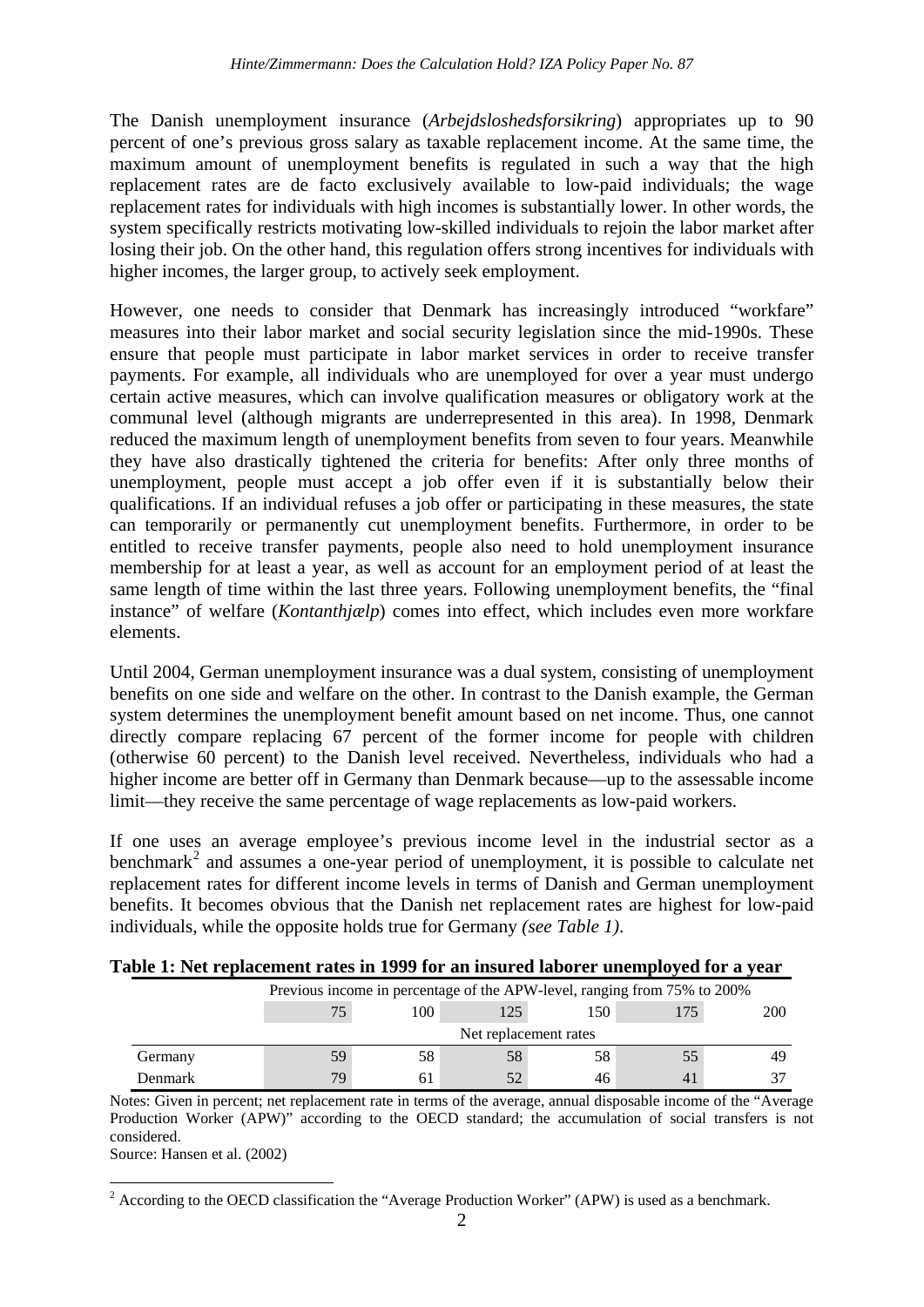Assuming the similar precondition of a minimum one-year previous employment, the maximum length of unemployment benefit in Germany depends on age and individual employment history. In any case, it is substantially shorter than in Denmark. However, rather than directly leading to welfare after the maximum length of unemployment benefit is exhausted, as in the Danish case, the German system had also included unemployment assistance up until 2004. These transfer payments were not combined with insurance, but were solely financed by taxes. Nevertheless, the payments were based on previous net income and provided an amount somewhere between unemployment benefit and welfare. This model was replaced in 2005 by the generalized "unemployment benefit II," which combined the former unemployment assistance with welfare.

In some regards, Germany is taking a step towards the Danish system, especially since the stricter regulations regarding labor criteria already affect the original unemployment benefit scheme's recipients. On the other hand, Germany is heading in a different direction. This holds particularly true in regards to regulating supplementary income for recipients of unemployment benefit II or welfare. In contrast to the Danish system, which does not allow any additional income or offers any form of welfare complementary to other transfers, the German policy includes incentive-based concepts that have continued to expand since 2005. Germany plans to create even stronger incentives to rejoin the labor market, predominantly for future recipients of unemployment benefit II, since income from regular employment will affect the entitlement requirements for transfer payments of welfare recipients to a lesser scope than previously possible.

In contrast, the Danish social security system relies on the workfare measures' effects and thus combines social and labor market policies even more so than the German system. An entitlement to welfare is generally contingent upon an obligation to work. The Danish government provides communal-level jobs, partly in cooperation with economic enterprises (for which the policy means wage subsidies for low-paid jobs). Yet this does not safeguard against long-term unemployment, except in the case of people with limited earning capacities. Furthermore, the Danish social security system contains special provisions for migrants. During the first three years of residence, migrants receive integration subsidies that are similar to welfare, but oblige recipients to participate in integration classes for three years. As a general policy, only people who have spent at least seven of the last eight years in Denmark are eligible for welfare; this includes Danish citizens who had temporarily lived abroad. If an individual does not meet this requirement, Denmark will cut the transfer payments.

The pension schemes in Germany and Denmark are also very different, apart from both countries setting a legal retirement age at 65.<sup>[3](#page-4-0)</sup> Germany finances their pension scheme according to an "inter-generational contract," which should ensure that the working population contributes to the pensions of those generations who have dropped out of employment.<sup>[4](#page-5-0)</sup> As it is an obligatory insurance, it covers all employees working outside of public services. Individuals can only claim pension insurance after at least five years of contributing to it, although with counterbalances for time spent raising children. Special arrangements cover people with a very long employment history and ensure a smooth transition from unemployment or early retirement programs for older employees. Under specific circumstances for recognized refugees, it is also possible to consider employment periods in origin countries.

 $3$  Nonetheless, the Danish government recently lowered the official retirement age from 67 to 65 years, which retroactively applies to all persons who have turned 60 after July 1, 1999.

<span id="page-5-1"></span><span id="page-5-0"></span> $\frac{4}{1}$  The analysis does not present a discussion of this system's sustainability.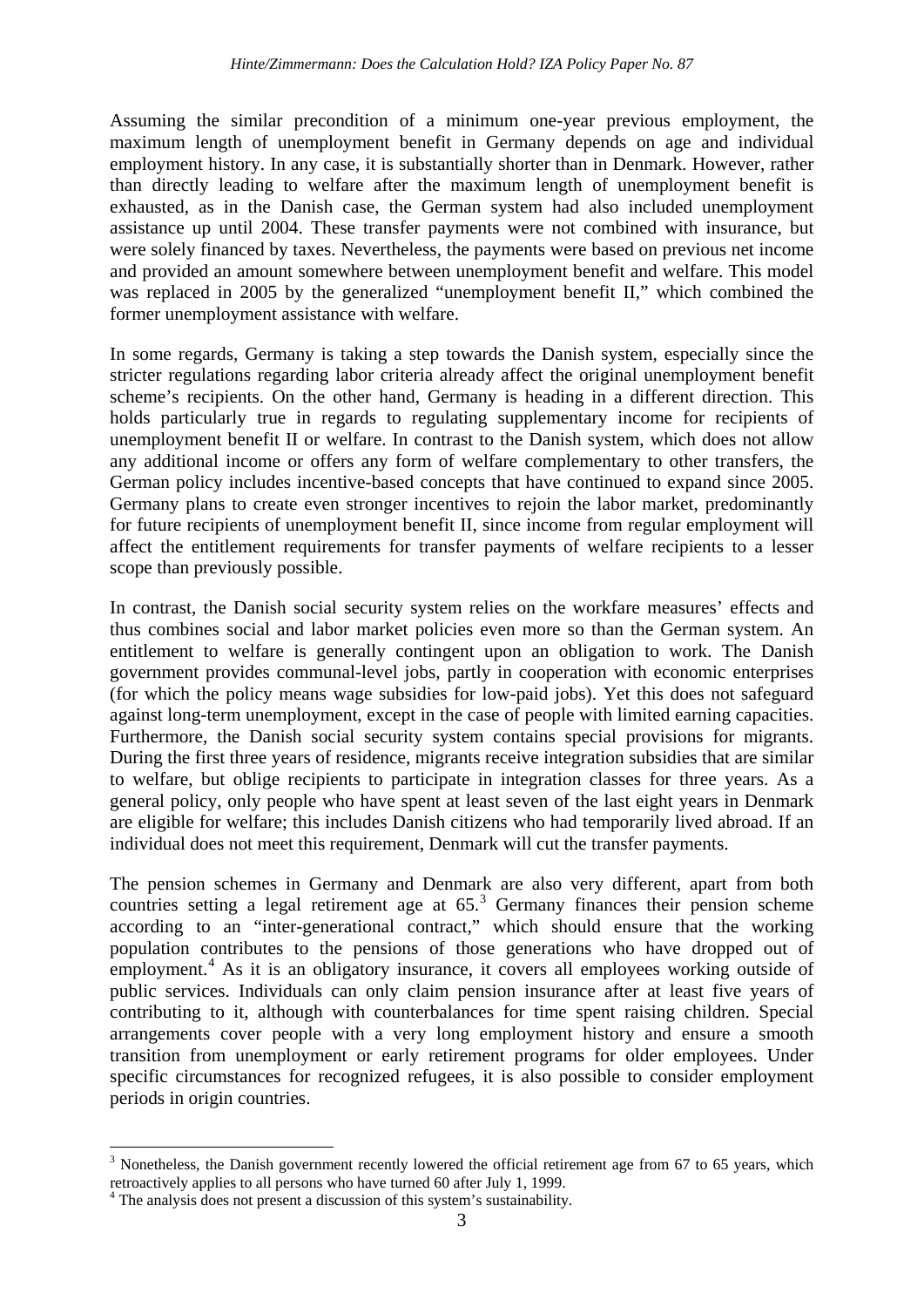The individual pension amount depends on the retirement age, the number of years that the person contributed to the pension scheme and the level of the previous income in relation to a statistical average income of a "benchmark pensioner" (derived from the average labor income over 45 years of employment history). Welfare covers those who are single and lack an employment history. Widowers of a partner who contributed to the pension scheme are entitled to a dependent's pension, under severely restricted conditions. The state roughly matched pension development to wage development. Over time, the German statutory pension level has gradually lowered, currently amounting to 67 percent of the fictitious average income. Germany has implemented fundamental pension reforms due to demographic change and will continue to substantially reduce benefits even further. Recently it is also much more difficult to take advantage of early retirement. The market offers private supplementary insurances, but these are not yet mandatory.

As the German pension scheme treats income that amounts to less than 75 percent of the average income (that is subject to contributions) as it reaches this critical value, migrants benefit from the redistribution mechanism due to their lower average incomes. However, due to the pension formula—which considers employment history—they tend to receive no more than a small pension because they often do not reach the threshold of 40 years of contributions. Moreover, a lower proportion of migrants retire early. On one hand, this is due to their relatively low income, which does not allow for dropping out of the labor market early; on the other hand, it results from their demographic structure. Moreover, early retirement following an unemployment period is also a rare case for migrants because they often do not meet the entitlement requirements due to a shorter period of contributing uninterruptedly.

In contrast, Danish taxes fund the pension scheme (*Volkepension*), independent of individuals' contributions and employment history; in this respect, it follows the same principles as other Danish social security systems. The state pension consists of a basic amount plus additional allowances, if the remaining income and that of the spouse does not exceed a certain maximum, or if there are special hardships. The key factor in determining the basic amount is the length of stay in Denmark: To be eligible for pensions, Danes have to live at least three years in the country between the ages of 15 to 66. Migrants face a 10-year-rule, although this does not apply to recognized refugees. Furthermore, there are exceptions due to bilateral treaties: For example, migrants from Turkey or former Yugoslavia must have spent at least five years in Denmark and been employed for one year before they become eligible for pensions. Only after 40 years of residence is the entire basic amount of the state pension paid; a shorter stay leads to proportionally reduced pensions—twenty years of residence thus cuts the pension in half. Early retirement is possible at the age of 60 and after 25 years of membership in unemployment insurance, but results in a proportionally reduced pension. Denmark annually adjusts the basic amount of state pensions to wage development and offsets it against any earned income. However, it is not offset against a spouse's income (as in the case of the additional allowances).

Within this tax-based model, individuals with higher incomes account for the pensions of the population groups with the lowest income. In combination with a significantly more progressive taxation of income (compared to Germany), this pension scheme results in a more equal income distribution among the Danish population.

The state pension for those who are single is less than 50 percent of the Danish average income. A funded pension scheme, based on contributions, complements this old-age insurance scheme. It is mandatory for employees (*Arbejdsmarkedets Tiloegspension*, ATP)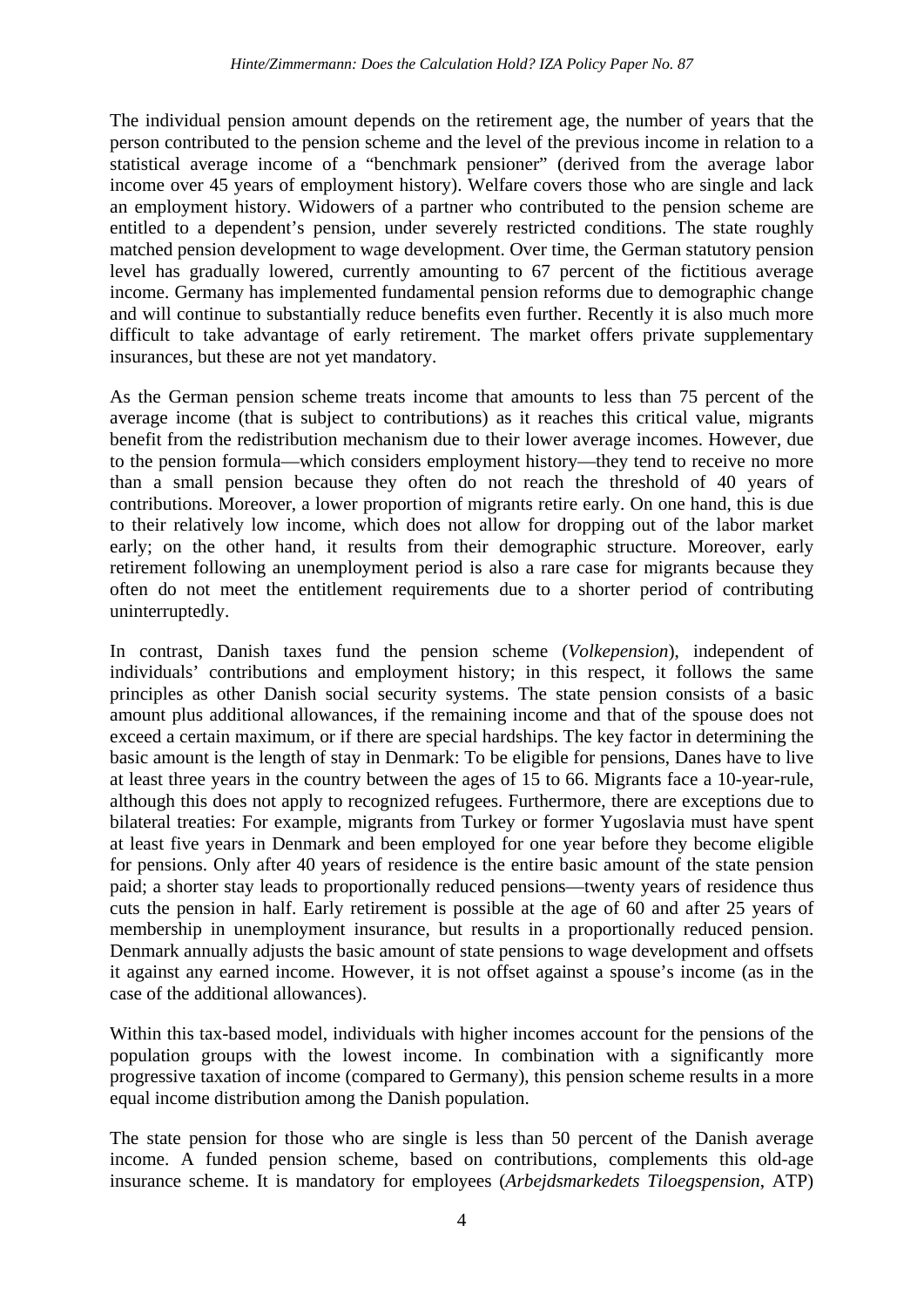yet is optional for other population groups under certain circumstances. The amount of contributions depends on the length of employment, rather than income, and employers account for two-thirds of the contributions. Even voluntary members of the complementary pension scheme pay only one-third of the costs; the state covers the rest. The ATP complementary pension scheme can be disbursed as a retirement annuity, a dependent's pension or as a one-time payment. Other special pension arrangements are based on collective agreements. All elements of the Danish pension scheme are subject to full tax liability.

The net wage replacement rates provide another difference between the German and Danish pension schemes. We will exemplarily look at a retirement annuity after 45 years of employment in both countries, as well as the Danish case of pension after 40 years of residence (without occupational activities). It appears that there is only a small difference between the net wage replacement rates with or without prior employment in Denmark. Contrarily, the German pension scheme has a substantially higher output volume; but this is due to a larger burden of dues that the beneficiaries must contribute and thus we do not consider it a system advantage *(see Table 2)*.

|                    | Table 2: Net replacement rates in 1998 for single pensioners with or without an |  |  |  |
|--------------------|---------------------------------------------------------------------------------|--|--|--|
| employment history |                                                                                 |  |  |  |

|                          | Prior income based on the percentage of the APW-level, |                          |                      |     |     |     |  |  |
|--------------------------|--------------------------------------------------------|--------------------------|----------------------|-----|-----|-----|--|--|
|                          |                                                        | ranging from 75% to 200% |                      |     |     |     |  |  |
|                          | 75                                                     | 100                      | 125                  | 150 | 175 | 200 |  |  |
|                          |                                                        |                          | Net replacement rate |     |     |     |  |  |
| <b>Germany</b>           |                                                        |                          |                      |     |     |     |  |  |
| With prior employment    | 70                                                     | 75                       | 83                   | 81  | 71  | 70  |  |  |
| <b>Denmark</b>           |                                                        |                          |                      |     |     |     |  |  |
| With prior employment    | 70                                                     | 55                       | 41                   | 36  | 32  | 70  |  |  |
| Without prior employment | 62                                                     | 48                       | 36                   | 32  | 29  | 62  |  |  |

Notes: Given in percent; net replacement rate is based on the average, annual disposable income of the "Average Production Worker (APW)" according to the OECD standard; it does not consider housing benefits. Source: Hansen et al. (2002)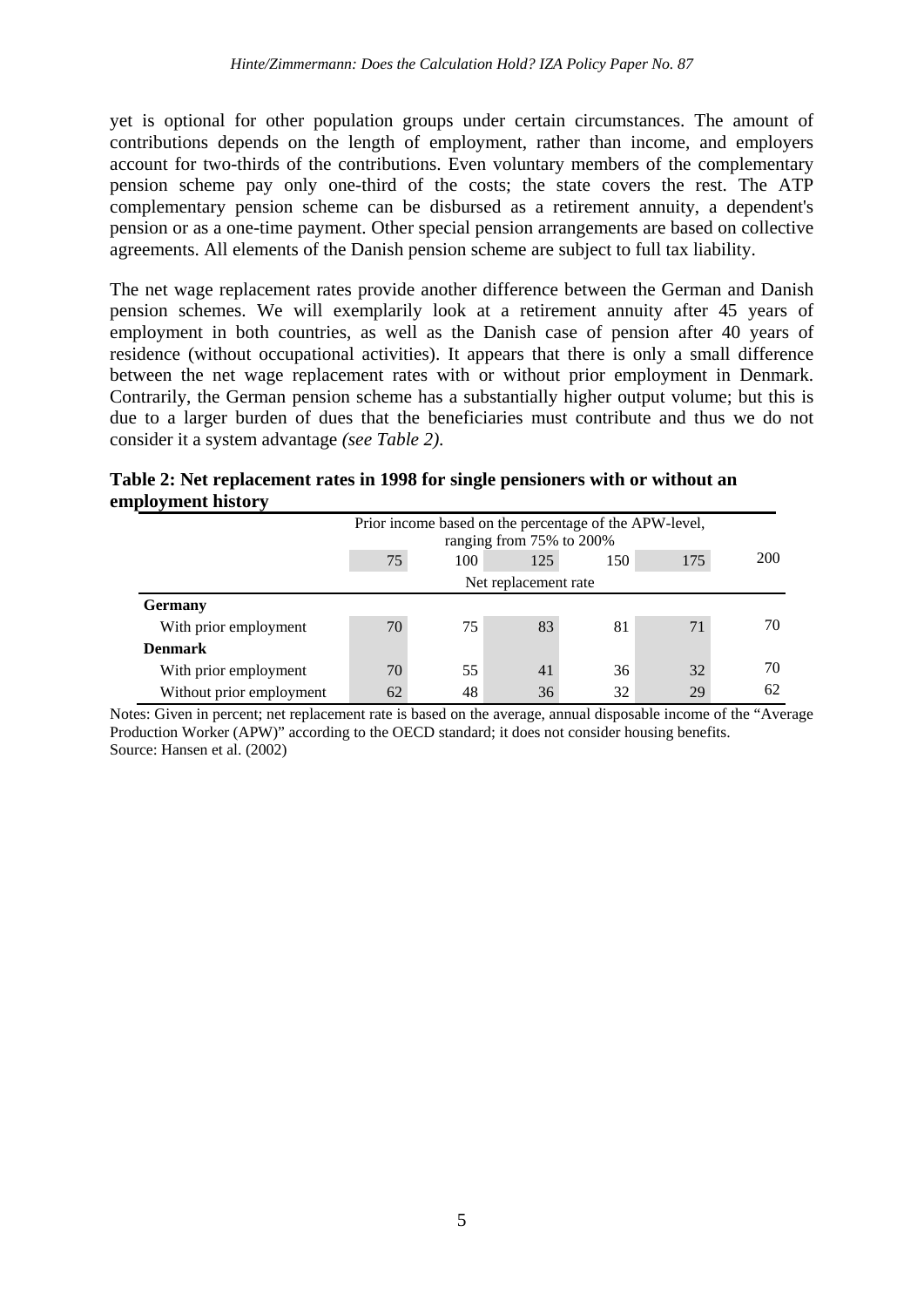# **2. Who Receives Transfer Payments in Germany and Denmark?**

The German social security system makes it more difficult for migrants to access it since it requires labor market participation as a precondition for all services, except welfare. Meanwhile, the Danish system favors the low-income population and does not include a mandatory provision in terms of unemployment insurance. The result is a larger proportion of non-western migrants on welfare in Denmark than in Germany.

An empirical comparison supports this thesis: In 2000, the migrant population in Germany represented around 9 percent of the overall population, while their proportion in terms of welfare recipients (ongoing financial aid for subsistence) accounted for roughly 22 percent. Therefore, around 8 percent of the migrant population received welfare, as opposed to only 3 percent of German citizens. This corresponded to roughly 22 percent of Germany's social security expenses.<sup>[5](#page-5-1)</sup>

In order to put these numbers into perspective, one should note that migrants are often very dependent on social welfare due to their limited access to the labor market. In the same year, non-western migrants in Denmark—who constitute around 5 percent of the entire population—received approximately 35 percent of welfare.<sup>[6](#page-8-0)</sup> Even if these numbers are only partially comparable across countries and one has to assume a higher proportion of welfare recipients among solely non-western migrants in Germany, these numbers indicate that more migrants receive welfare in Denmark than in Germany. On the other hand, employment trend analysis has revealed a greater participation of non-western migrants in the German labor market, coupled with above-average unemployment rates. Therefore, it seems reasonable that the extent to which individuals claim unemployment insurance is greater in Germany than Denmark. Thus, the initial impression is that the number of unemployment benefit recipients is higher than in Denmark.

Is it possible to confirm these impressions? We continue the discussion through analyzing unemployment benefits, welfare and pensions. We focus on five migrant populations from Turkey, former Yugoslavia, Poland, Iran and Lebanon. While Denmark offers rich public data, the German example stems from analyzing the Rockwool-Foundation Migration Survey (RFMS-G) and data from the socio-economic panel (SOEP), instead of (unavailable) official sources concerning non-western migrants.

There are substantially more migrants who receive unemployment benefits in Germany than in Denmark *(see Table 3)*. The significant difference between the shares of migrants and natives who receive benefits is not surprising, nor is the gap between male and female migrants. The migrant unemployment rate is substantially higher than that of natives and the labor market participation of male migrants is greater than that of female migrants. These numbers are most favorable for migrants from Poland and former Yugoslavia.

<sup>&</sup>lt;sup>5</sup> See Beauftragte für Migration (2003, p.353f) and Haustein (2002). <sup>6</sup> See Nielsen (2002).

<span id="page-8-0"></span>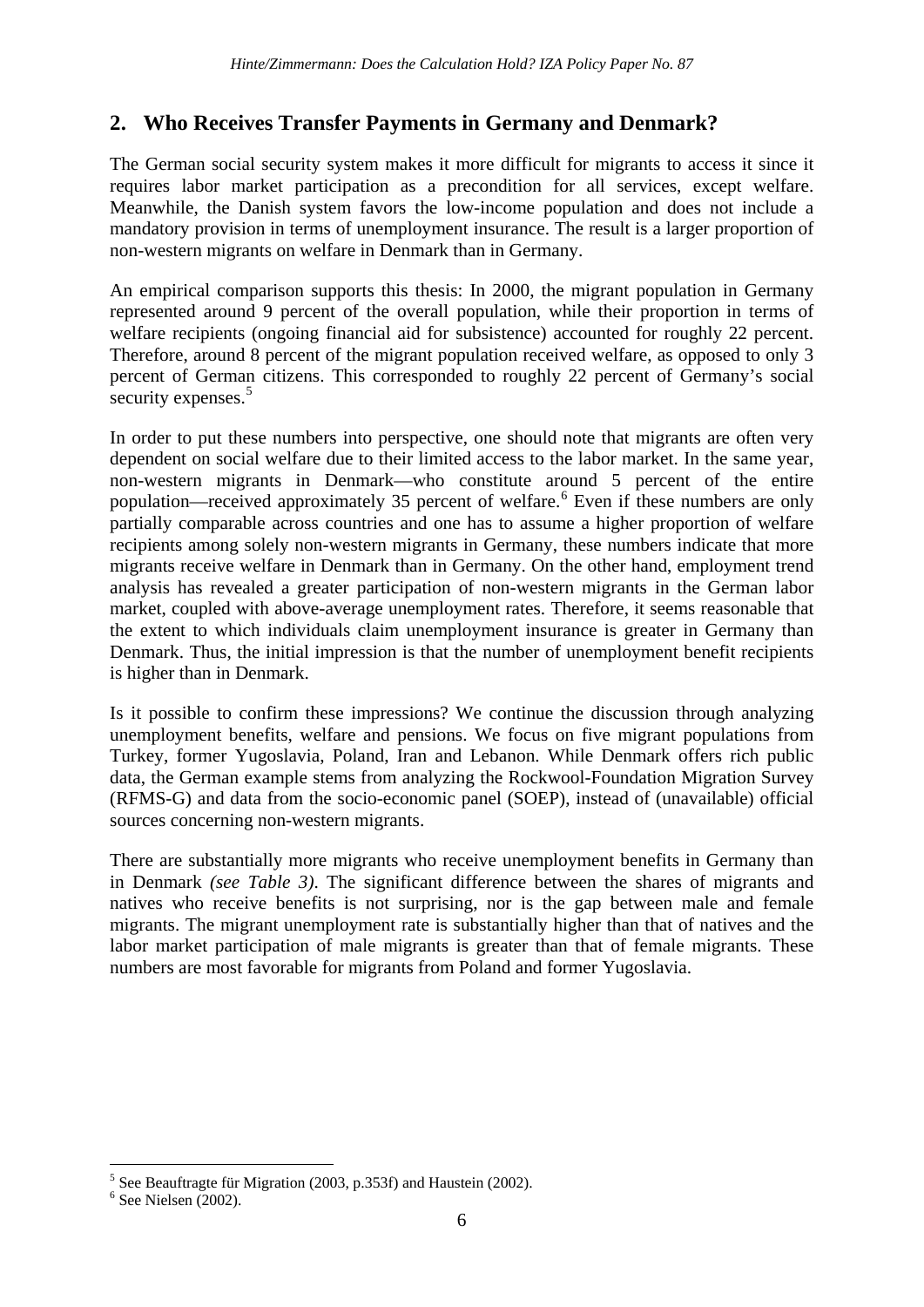|                    | Germany, 18-64 years old |        |                |        |       | Denmark, 18-66 years old |                         |                |
|--------------------|--------------------------|--------|----------------|--------|-------|--------------------------|-------------------------|----------------|
|                    | Unemployment<br>benefit  |        | Welfare        |        | Total |                          | Unemployment<br>benefit |                |
|                    | Male                     | Female | Male           | Female | Male  | Female                   | Male                    | Female         |
| Former Yugoslavia  | 6                        | 4      | 5              | 2      | 11    | 6                        | 8                       |                |
| Iran               |                          | 4      | 5              | 4      | 12    | 8                        | 6                       | $\overline{4}$ |
| Lebanon            | 11                       | 2      | 16             | 3      | 27    | 6                        | 6                       | 3              |
| Poland             | 6                        | 3      | 5              | 4      | 11    |                          |                         | 9              |
| Turkey             | 10                       | 4      | 8              | 4      | 18    |                          | 15                      | 13             |
| All five countries | 8                        | 4      |                | 4      | 15    |                          | 11                      | 9              |
| Germans            | 4                        | 3      | $\mathfrak{D}$ | 2      | 6     |                          |                         |                |
| Danes              |                          |        |                |        |       |                          |                         | 6              |

| Table 3: Unemployment benefits received in Germany (2002) and Denmark (2001) |
|------------------------------------------------------------------------------|
|------------------------------------------------------------------------------|

Notes: Given in percent; the various population groups are based on citizenship.

Sources: Zimmermann/Hinte (2005), based on Rockwool Foundation Migration Survey/RFMS-G (figures for Germany, excluding German citizens), Danish Register for Social Statistics (figures for Denmark), GSOEP 2001 (figures for German citizens), own calculations.

In Denmark, the gap between female and male migrants is significantly smaller, although the proportion of women from non-western countries receiving unemployment benefit is slightly larger than in Germany. The substantially lower proportion of male transfer payment recipients from non-western countries (excluding migrants from Turkey) in comparison with Germany is probably caused by the fact that Danish unemployment insurance is voluntary. Under specific circumstances, those with a lower income in Denmark may be better off forgoing unemployment insurance (thus passing on unemployment benefits) and instead opting to receive welfare.<sup>[7](#page-8-0)</sup>

To underline this point, we look at the proportions of migrants receiving unemployment benefit or welfare *(see Table 4)*. In Denmark, the proportion of social services recipients in these two systems is increasing rapidly, whereas the number is only growing gradually in Germany. Therefore, non-western migrants in Germany more often receive unemployment benefit than welfare, while the opposite holds true for Denmark. The entitlement requirements to receive unemployment benefits apparently have a strong influence on the frequency of transfer payments.

<span id="page-9-0"></span> $7$  See Parsons et al. (2001).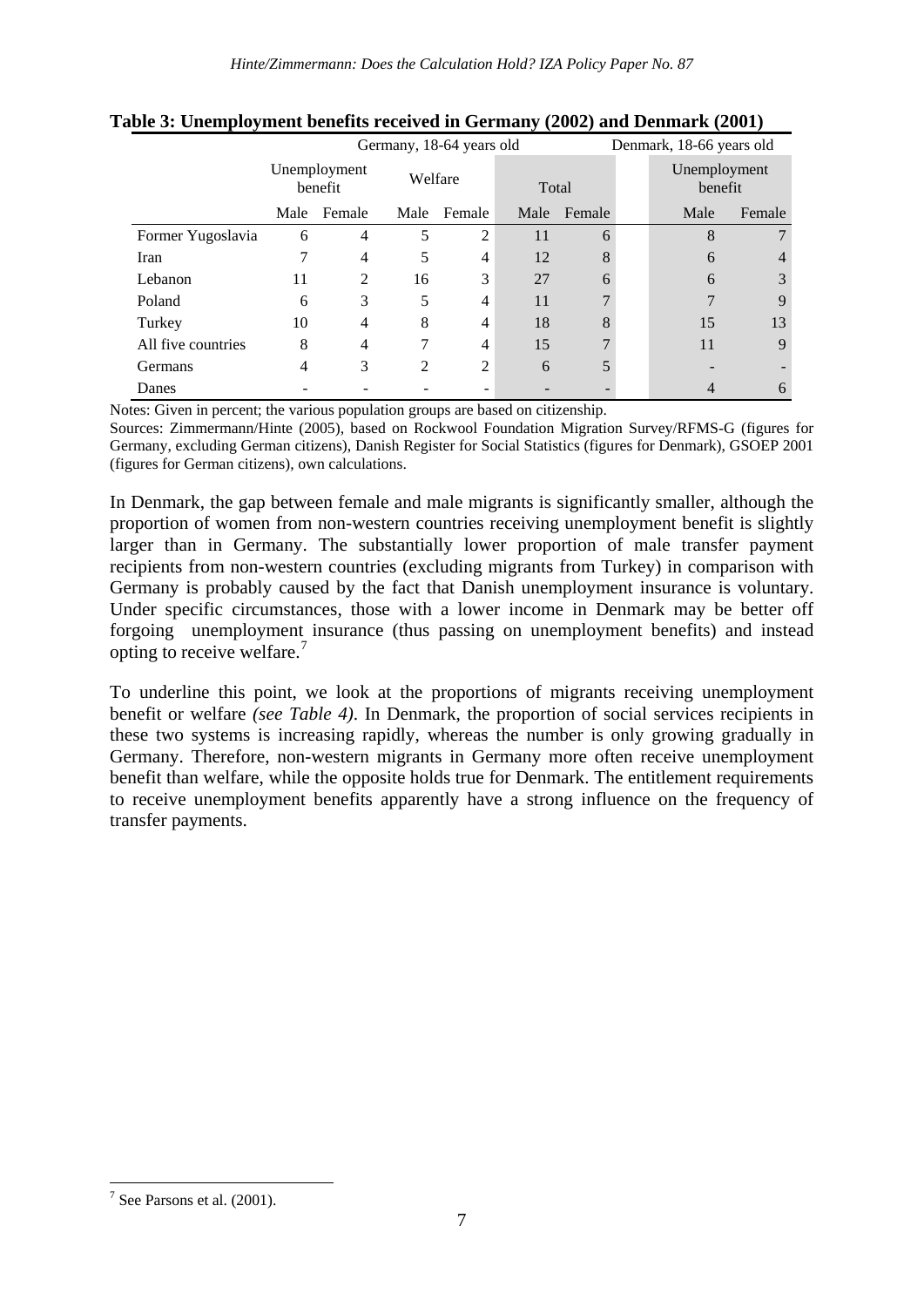|                      | Germany, 18-64 years old                                       |        |                                    | Denmark, 18-66 years old |  |
|----------------------|----------------------------------------------------------------|--------|------------------------------------|--------------------------|--|
|                      | Unemployment benefit,<br>unemployment assistance or<br>welfare |        | Unemployment benefit or<br>welfare |                          |  |
|                      | Male                                                           | Female | Male                               | Female                   |  |
| Former Yugoslavia    | 25                                                             | 20     | 25                                 | 29                       |  |
| Iran                 | 24                                                             | 22     | 35                                 | 38                       |  |
| Lebanon              | 53                                                             | 45     | 46                                 | 57                       |  |
| Poland               | 16                                                             | 13     | 15                                 | 21                       |  |
| Turkey               | 22                                                             | 13     | 25                                 | 29                       |  |
| All five countries   | 23                                                             | 16     | 26                                 | 29                       |  |
| Germans <sup>1</sup> |                                                                | 7      |                                    |                          |  |
| Danes                |                                                                |        | 6                                  | 8                        |  |

**Table 4: Unemployment benefits, unemployment assistance or welfare received in Germany (2002) and Denmark (2001)** 

Notes: Given in percent; the various population groups are based on citizenship; welfare received that is unrelated to the labor market causes is also included.  $\int$  numbers refer to a whole year (2001); these GSOEP numbers statistically underestimate the amount of natives' transfer receipt.

Sources: Zimmermann/Hinte (2005), based on Rockwool Foundation Migration Survey/RFMS-G (figures for Germany, excluding German citizens), Danish Register for Social Statistics (figures for Denmark), SOEP 2001 (figures for German citizens), own calculations.

Moreover, it becomes clear that female migrants in Denmark receive unemployment benefits or welfare more often than male migrants. Comparatively, the proportion of these women is higher than the figures for Germany. The male-female difference results from varying behavior of female migrants in both labor markets. While female migrants in Germany often identify themselves as "housewives," those in Denmark—who have less availability to the labor market, according to ILO standards—still register as unemployed or welfare recipients; welfare statistics also confirm this *(see Table 5)*.

|                      | Germany                     |                |                                                   | Denmark |        |                       |  |
|----------------------|-----------------------------|----------------|---------------------------------------------------|---------|--------|-----------------------|--|
|                      | Welfare, 18-59 years<br>old |                | Welfare,<br>Welfare, 18-59 years old<br>household |         |        | Welfare,<br>household |  |
|                      | Male                        | Female         |                                                   | Male    | Female |                       |  |
| Former Yugoslavia    | 15                          | 15             | 18                                                | 16      | 22     | 23                    |  |
| Iran                 | 14                          | 15             | 18                                                | 29      | 35     | 36                    |  |
| Lebanon              | 33                          | 41             | 45                                                | 40      | 54     | 56                    |  |
| Poland               | 5                           |                | 7                                                 | 7       | 12     | 12                    |  |
| Turkey               | 5                           |                | 9                                                 | 10      | 15     | 18                    |  |
| All five countries   | 9                           | 10             | 13                                                | 15      | 20     | 22                    |  |
| Germans <sup>1</sup> | 2                           | $\overline{4}$ | $\overline{2}$                                    |         |        |                       |  |
| Danes                |                             |                |                                                   |         | 2      | 3                     |  |

#### **Table 5: Welfare received in Germany (2002) and Denmark (2001)**

Notes: Given in percent and the various population groups are based on citizenship. Includes naturalized persons;  $\frac{1}{1}$  numbers refer to a whole year (2001); these GSOEP numbers statistically underestimate the amount of natives' transfer receipt.

Sources: Zimmermann/Hinte (2005), based on Rockwool Foundation Migration Survey/RFMS-G (figures for Germany, excluding German natives), Danish Register for Social Statistics (figures for Denmark), GSOEP 2001 (figures for German citizens), own calculations.

With respect to pensions, it is hard to tell which system grants easier access. A comparison of the non-western pensioners over the age of 65 in Germany and between 66 and 70 in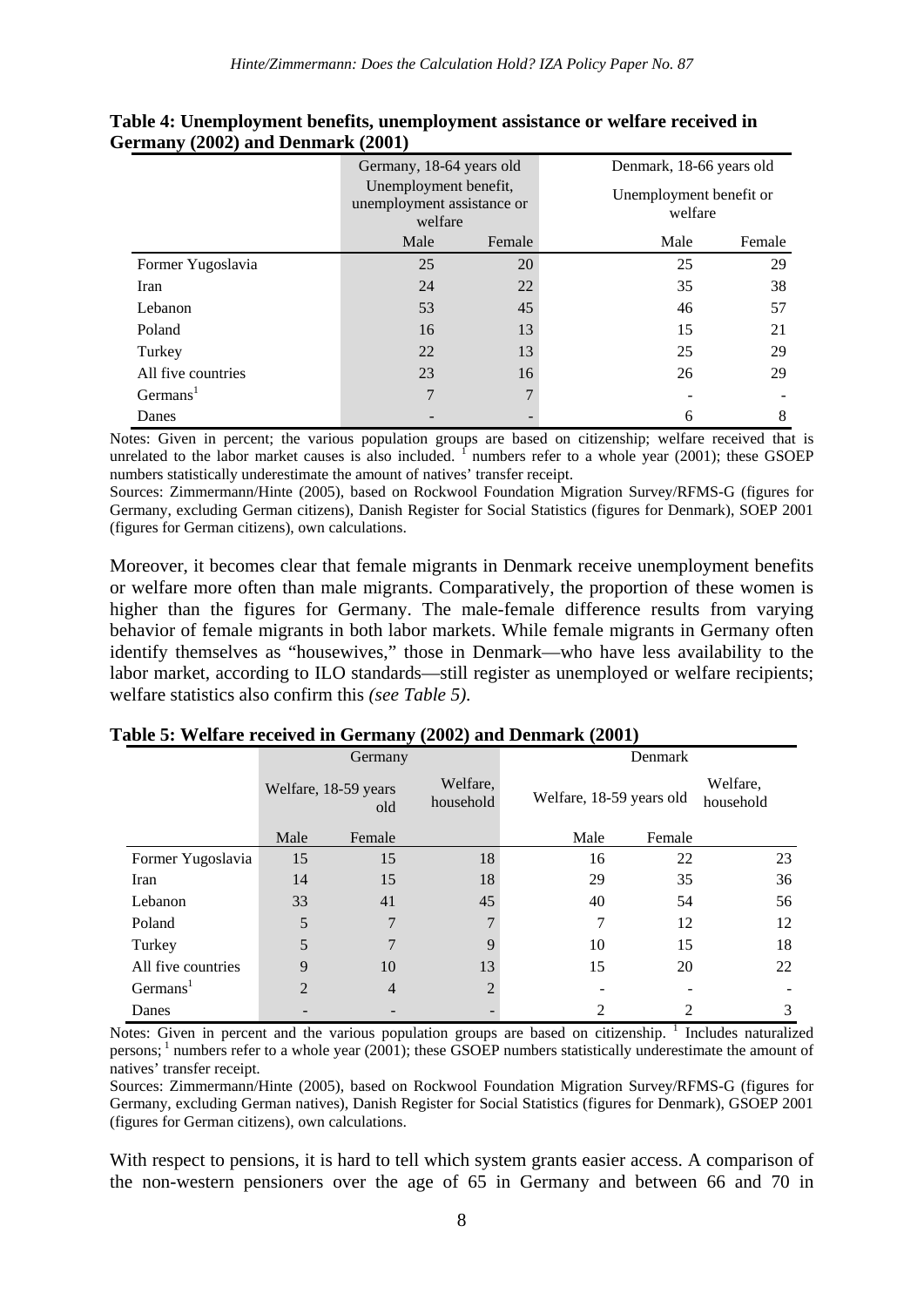Denmark does not reveal any remarkable divergences *(see Tables 6 and 7)*. The situation is different in terms of the proportion of pensioners under the age of 65; but when we consider the welfare recipients in this age group, the smaller scope in Germany only documents the greater proximity to the labor market—it does not tell us anything about the access to the pension scheme.

|                      | Pension,<br>60 and<br>over(65)<br>and over) | Social<br>assistance.<br>60 and over | Average<br>length of<br>stay, 60 and<br>over | Average<br>length of<br>work<br>history, 60<br>and over | Percentage<br>with refugee<br>residence<br>permit |  |
|----------------------|---------------------------------------------|--------------------------------------|----------------------------------------------|---------------------------------------------------------|---------------------------------------------------|--|
| Former Yugoslavia    | 61 (86)                                     | 16(20)                               | 29                                           | 22                                                      | 14                                                |  |
| Iran                 | 29(47)                                      | 28(36)                               | 26                                           | 17                                                      | 33                                                |  |
| Lebanon              | $26$ ()                                     | $57$ ()                              | 18                                           | 9                                                       | 68                                                |  |
| Poland               | 82 (93)                                     | 6(5)                                 | 27                                           | 16                                                      | 22                                                |  |
| Turkey               | 62(81)                                      | 7(9)                                 | 30                                           | 20                                                      | 7                                                 |  |
| All five countries   | 62(82)                                      | 10(12)                               | 29                                           | 14                                                      | 11                                                |  |
| Germans <sup>1</sup> | 86 (95)                                     | 1(1)                                 |                                              |                                                         |                                                   |  |

#### **Table 6: Pensions received in Germany in 2002**

Notes: Given in percent, distributed in different age groups; the various population groups are based on citizenship. <sup>1</sup> numbers refer to a whole year (2001); these GSOEP numbers statistically underestimate the amount of natives' transfer receipt.

Sources: Zimmermann/Hinte (2005), based on Rockwool Foundation Migration Survey/RFMS-G (figures for Germany, except German nationals), GSOEP 2001 (figures for German nationals), own calculations.

In Denmark, there is an obvious systemic connection between the duration of stay and receiving pension benefits. In this case, migrants from Turkey have the highest share of pension benefits, as well as the longest residential duration, while the opposite holds true for Iranian migrants. On the other hand, refugee status in Denmark has obvious advantages in terms of access to the pension scheme, in contrast to Germany. The large share of migrants from former Yugoslavia who are over the age of 65 and receive pensions (combined with a briefer duration of stay) is because 75 percent of these migrants entered the country as refugees. The entirely different situation for Iranian citizens is probably due to a comparably high proportion of migrants returning to Iran at retirement age.<sup>[8](#page-9-0)</sup>

<span id="page-11-0"></span> <sup>8</sup> See Pedersen (2000) and Nielsen (2002).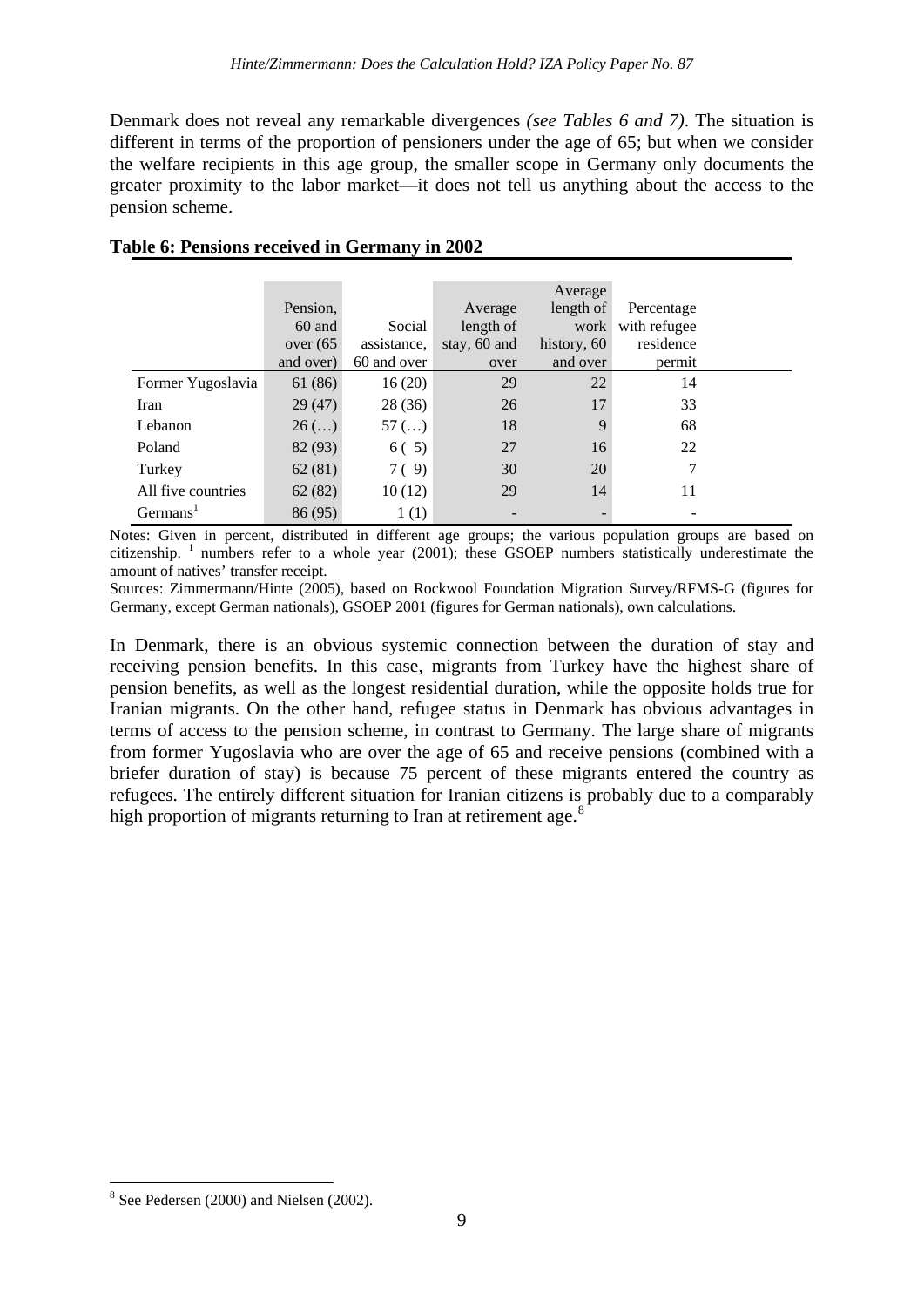|                    | Old-age<br>pension,<br>67-70<br>years old | Social<br>assistance,<br>67-70<br>years old | Early<br>retirement<br>benefit,<br>disability<br>pension, or<br>social<br>assistance,<br>$60-66$ years<br>old | Average<br>length of<br>stay (in<br>years) | Share with<br>refugee<br>residence<br>permits <sup>2</sup> |  |
|--------------------|-------------------------------------------|---------------------------------------------|---------------------------------------------------------------------------------------------------------------|--------------------------------------------|------------------------------------------------------------|--|
| Former Yugoslavia  | 80                                        | 14                                          | 89                                                                                                            | 9                                          | 73                                                         |  |
| Iran               | 41                                        | 29                                          | 57                                                                                                            | 7                                          | 66                                                         |  |
| Lebanon            | 47                                        | 36                                          | 72                                                                                                            | 8                                          | 45                                                         |  |
| Poland             | 58                                        | 18                                          | 75                                                                                                            | 12                                         | 3                                                          |  |
| Turkey             | 95                                        | 1                                           | 85                                                                                                            | 19                                         |                                                            |  |
| All five countries | 80                                        | 11                                          | 85                                                                                                            | 13                                         | 40                                                         |  |
| Danes              | 97                                        | $\theta$                                    | 65                                                                                                            |                                            |                                                            |  |

#### **Table 7: Old-age and disability pensions and early retirement benefits received in Denmark in 2001**

Sources: Zimmermann/Hinte (2005), based on Danish Register for Social Statistics, own calculations.

## **3. Excursus: Probability of Non-Western Migrants Receiving Welfare**

A common argument among opponents of migration (in Germany, Denmark and elsewhere) is that migrants seemingly tend to receive welfare more often than natives. In this context, people have spoken of "migration into the social security system," implying that the actual reason for migrants entering a specific country is its generous social security system. Indeed, in terms of asylum seekers' eligibility for transfer payments, both countries have reformed legislation several times in order to make it harder to access welfare or replace it completely with in-kind benefits. However, the population's general perspective does not align with academic findings. If people stopped rashly presuming that migrants excessively burden the social security systems based on the absolute number of welfare recipients, but rather compare migrants and native households with the same characteristics, the viewpoint will noticeably change: Under identical preconditions, migrants receive welfare benefits to the same extent or even less often than natives.<sup>[9](#page-11-0)</sup>

In other words, the unquestionably higher proportion of welfare recipients among migrants is due to their different composition in terms of qualifications, income, household size and age structure. For example, a higher number of children combined with lower average income results in a greater need for welfare. Fewer claims to unemployment insurance stemming from more frequent employment interruptions linked with welfare eligibility—that exceeds the level of unemployment benefits due to an especially low income—may also increase the number of welfare recipients (as well as an altogether lower pension level). At the same time, the amount of transfer payments—which German legislation does not standardize but instead payments depend on the actual rent amount—can be lower than that of natives, given that migrant families' housing tends to be less expensive.

<span id="page-12-0"></span> $9^9$  See e.g. Riphahn (1998); Riphahn (1999); Bird et al. (2001).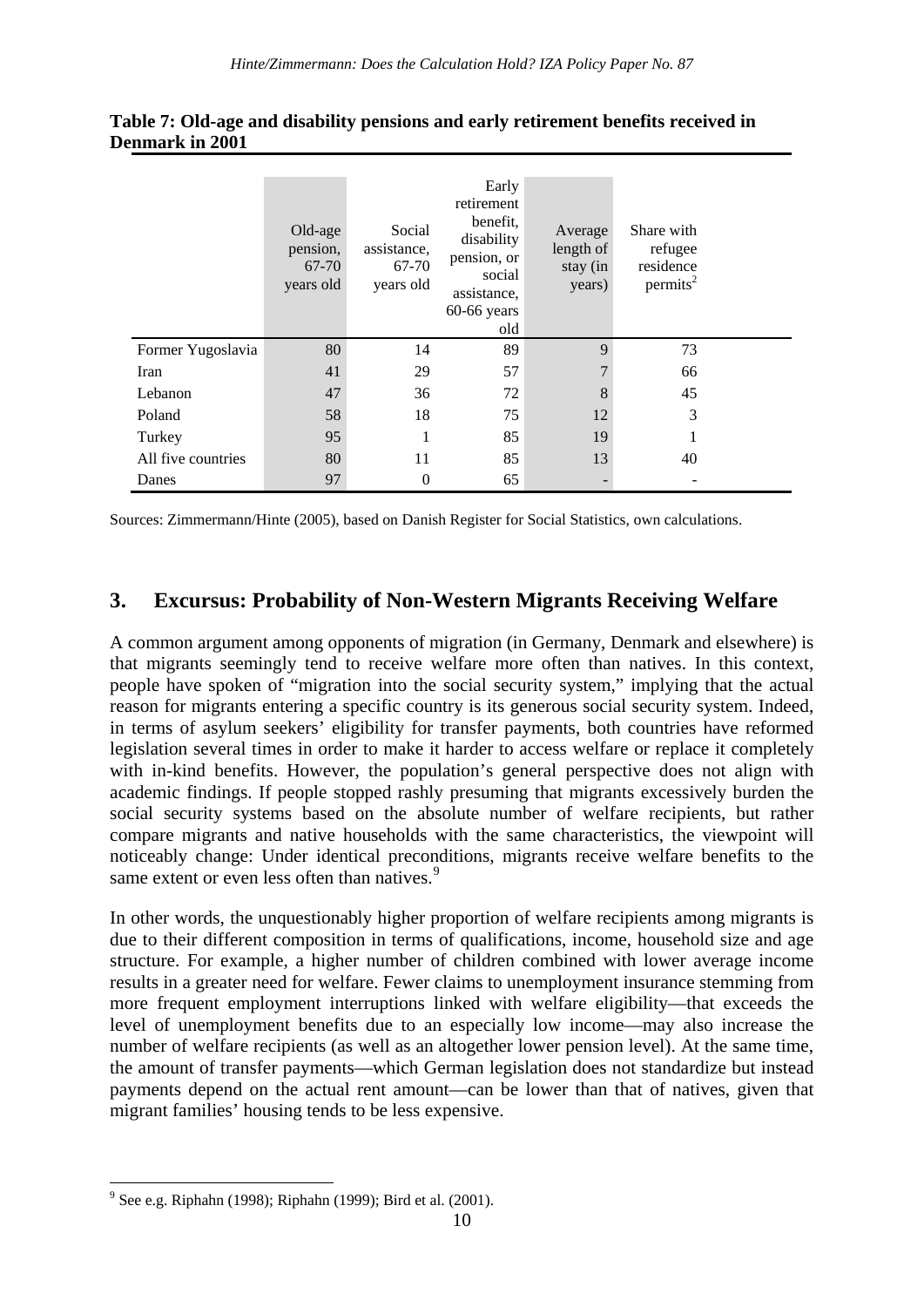Furthermore, studies have proven that the probability of welfare receipt has shifted over the course of migration in Germany; in contrast to the migrant populations who immigrated before the mid-1980s, individuals who entered the country later on were more likely to receive welfare.<sup>[10](#page-12-0)</sup> This underlines how different migrant cohorts' structural compositions actually are. In addition, we have to consider the massive differences between members of the first and second migrant generation: The second generation's altogether better integration also reduces their share of welfare recipients.<sup>[11](#page-13-0)</sup> Moreover, a large proportion of those natives and migrants who would be entitled to welfare do not make claims for payments.<sup>[12](#page-13-1)</sup> While there are no such specific studies for Denmark, there is reasonable ground to assume that we can extent many German findings also to Denmark.

In the course of this study's observations, we examined different influential factors of welfare receipt *(see Tables 8 and 9*[13](#page-13-2)).The main influential variables are the attachment to the labor market, the length of stay and the extent of language skills. A longer duration of stay reduces the probability of welfare receipt more so in Germany than in Denmark, within which the observed cohort effects—namely the shifting structure of migration—also play a role. Good language skills improve the chances for successful labor market participation and thereby reduce the likelihood of being dependent on welfare. However, once people are integrated into the German labor market, language skills do not have a strong impact beyond sufficient language proficiency; meanwhile in Denmark, only excellent language skills reduce the probability of receiving welfare.<sup>[14](#page-13-3)</sup>

Migrants' country of origin and status (e.g. refugee, dependent or labor migrant) also influence the probability of receiving welfare. In Germany, the likelihood of being dependent on welfare rapidly increases once one is a recognized refugee. In Denmark, however, this has no impact whatsoever. The reason for this probably lies in the overall easier access to the Danish labor market, rather than from different human capital characteristics. Among the examined migrant groups, migrants and refugees from Lebanon are very likely to receive welfare, whereas migrants from Turkey have the lowest probability of receiving welfare due to their special proximity to the labor market.

<span id="page-13-0"></span>

<span id="page-13-2"></span><span id="page-13-1"></span>

<span id="page-13-4"></span><sup>&</sup>lt;sup>10</sup> See e.g. Voges et al. (1998).<br><sup>11</sup> See e.g. Fertig/Schmidt (2001).<br><sup>12</sup> See Kayser/Frick (2000) and Riphahn (2001).<br><sup>13</sup> See Tranæs/Zimmermann (2004) for methodical details.<br><sup>14</sup> See also Pedersen (2000) and Nielsen

<span id="page-13-3"></span>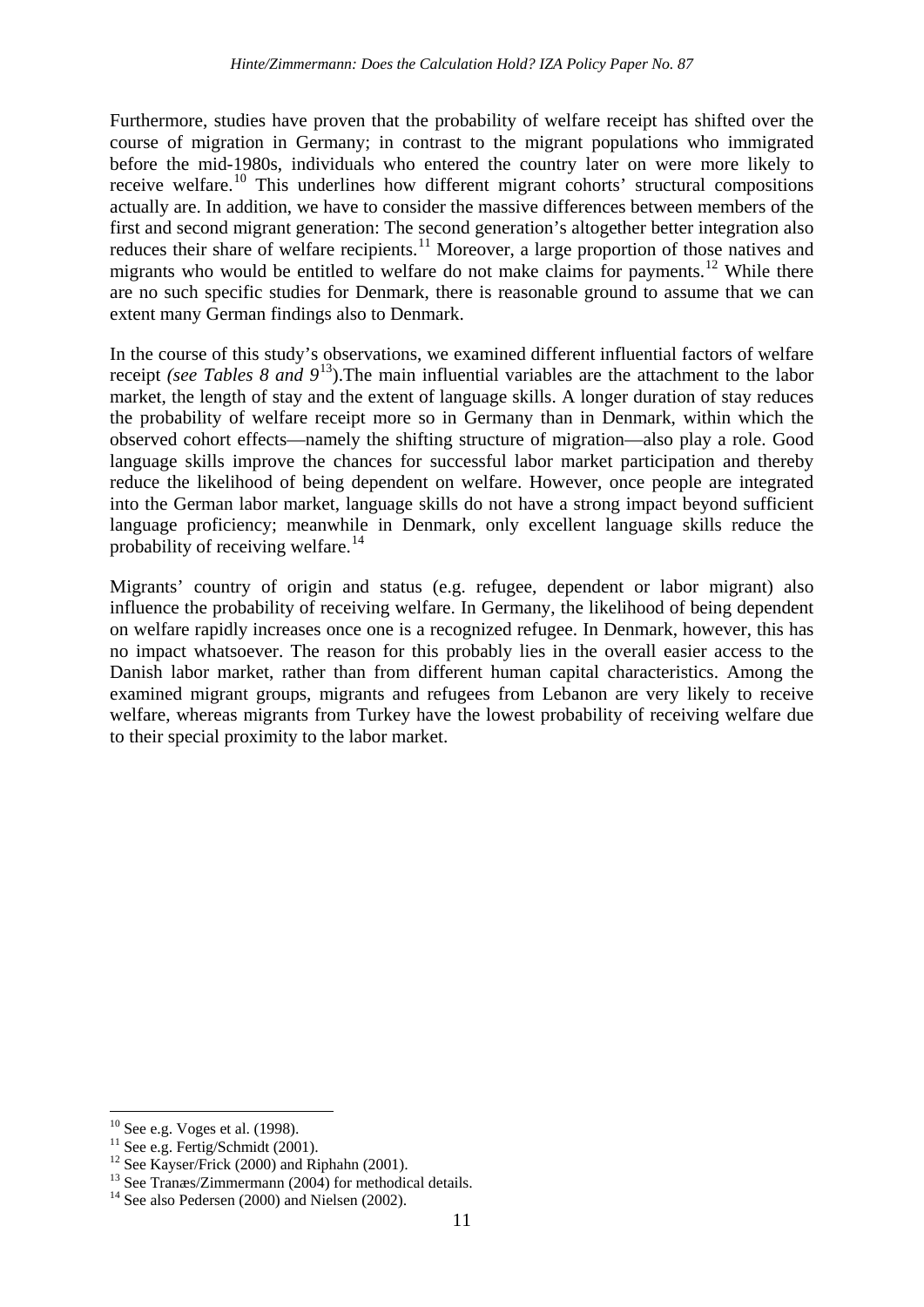|                           | Household level                   |                     |                              | Individual level, 18-59 years old |
|---------------------------|-----------------------------------|---------------------|------------------------------|-----------------------------------|
|                           | 1                                 | 2                   | 3                            |                                   |
|                           | Coeff. (std. err.)                | Coeff. (std. err.)  | Coeff. (std. err.)           | Coeff. (std. err.)                |
| Constant                  | $\sqrt{\frac{1}{2}+1.710(0.489)}$ | ***-1.442 $(0.430)$ | $*+1.728(0.771)$             | $-0.496(0.710)$                   |
| <b>Respondent</b>         |                                   |                     |                              |                                   |
| Age/10                    |                                   |                     | $-0.259$                     | $***-1.187(0.366)$                |
| Age squared/100           |                                   |                     | 0.037                        | *** 0.156 $(0.048)$               |
| Female $(0/1)$            |                                   |                     | $***-0.581$                  | $-0.023(0.110)$                   |
| Former Yugoslavia         |                                   |                     |                              |                                   |
| Iran                      | $*$ $0.347(0.139)$                | 0.188(0.126)        | $*$ -0.282 (0.173)           | $*-0.278(0.161)$                  |
| Lebanon                   | $***0.915(0.134)$                 | $***0.931(0.120)$   | $*$ <sup>0.316</sup> (0.161) | $*$ *0.365 (0.151)                |
| Poland                    | $***-0.661(0.158)$                | $***-0.949(0.146)$  | $-0.145(0.213)$              | $*$ -0.358 (0.200)                |
| Turkey                    | $***-0.804(0.139)$                | $***-0.918(0.130)$  | $***-0.759(0.200)$           | $***-0.780(0.192)$                |
| Very good German          | ***-0.569 $(0.128)$               | $***-0.713(0.117)$  | $*$ -0.335 (0.177)           | $***-0.535(0.165)$                |
| Good German               | ***-0.474 $(0.125)$               | ***-0.553 $(0.114)$ | $-0.172(0.147)$              | ***-0.358 $(0.138)$               |
| Average German            |                                   |                     |                              |                                   |
| Poor German               | $***0.413(0.129)$                 | $***0.548(0.119)$   | $*$ 0.296 (0.147)            | $***0.500(0.138)$                 |
| Very Poor German          | $***0.940(0.157)$                 | $***1.059(0.140)$   | $***0.806(0.177)$            | $***0.993(0.166)$                 |
| Duration of stay/10       |                                   |                     | $*$ -0.218 (0.095)           | $***-0.318(0.092)$                |
| Bad health $(0/1)$        |                                   |                     | $*$ $0.415(0.175)$           | *** $0.859(0.168)$                |
| German educ. (0/1)        |                                   |                     | $-0.171(0.229)$              | $*$ -0.490 (0.219)                |
| Refugee $(0/1)$           |                                   |                     | $***1.041(0.125)$            | $***1.073(0.119)$                 |
| Employed                  |                                   |                     | $***-2.088(0.173)$           |                                   |
| Out of labor force        |                                   |                     | $***0.429(0.142)$            |                                   |
| Unemployed                |                                   |                     |                              |                                   |
| Employed in<br>home       |                                   |                     |                              |                                   |
| country                   |                                   |                     | $*0.255(0.132)$              | 0.175(0.125)                      |
| Student<br>in<br>home     |                                   |                     |                              |                                   |
| country                   |                                   |                     | 0.330(0.242)                 | 0.286(0.233)                      |
| Other occupation in       |                                   |                     |                              |                                   |
| home country              |                                   |                     |                              |                                   |
| Family at arrival $(0/1)$ |                                   |                     | $-0.066(0.110)$              | $-0.107(0.103)$                   |
| Islam $(0/1)$             |                                   |                     | $***0.467(0.140)$            | $***0.459(0.133)$                 |
| <b>Head of household</b>  |                                   |                     |                              |                                   |
| Female $(0/1)$            | $***0.575(0.132)$                 | *** 0.905 $(0.122)$ |                              |                                   |
| Age/10                    | $*0.321(0.204)$                   | $*$ -0.400 (0.183)  |                              |                                   |
| Age squared/100           | $*$ -0.049 (0.022)                | $*$ 0.047 (0.019)   |                              |                                   |
| Employed                  | $***-2.257(0.115)$                |                     |                              |                                   |
| Out of labor force        | $*$ 0.235 (0.116)                 |                     |                              |                                   |
| Unemployed                |                                   |                     |                              |                                   |
| Household                 |                                   |                     |                              |                                   |
| No. children $<$ 16 yrs   | $***0.266(0.037)$                 | $***0.244(0.033)$   | $***0.137(0.041)$            | $***0.202(0.039)$                 |
| No. persons $> 16$ yrs    | $***0.180(0.052)$                 | $***0.216(0.048)$   | $*0.111(0.064)$              | 0.084(0.060)                      |
| Owns home                 | ***-1.954 $(0.394)$               | $***-2.338(0.391)$  | $***-1.729(0.518)$           | ***-1.882 $(0.517)$               |
| Single person             | $-0.099(0.156)$                   | 0.165(0.148)        | 0.277(0.188)                 | $*$ 0.364 (0.176)                 |
| Single parent             | $***1.172(0.255)$                 | $***1.044(0.225)$   | $***2.480(0.246)$            | $***2.280(0.226)$                 |
| Other type of family      |                                   |                     |                              |                                   |
|                           |                                   |                     |                              |                                   |
| Log Likelihood            | $-1749.9$                         | $-2090.3$           | $-1289.9$                    | 1460.6                            |
| No. of observations       | 5614                              | 5614                | 4542 <sup>1</sup>            | 4542 <sup>1</sup>                 |

#### **Table 8: Logistic regressions of the probability of foreign citizens receiving social assistance in Germany in 2002**

Notes:  $***$  = significant at 1 percent level,  $**$  = significant at 5 percent level,  $*$  = significant at 10 percent level. <sup>T</sup>The difference between the numbers of observations is due to the age constraint in regressions 3 and 4. Table 8.8 shows four logistic regressions of the probability of receiving social assistance in Germany, with the dependent variable including both income support and support in special circumstances. The analysis stems from RFMS-G, so only foreign citizens are included. The analysis excludes second-generation foreigners. As the table shows, two regressions are at the household level and two at the individual level. This is to take into account the differences between the German and Danish social assistance systems.

Sources: Zimmermann/Hinte (2005), based on Rockwool Foundation Migration Survey/RFMS-G, own calculations.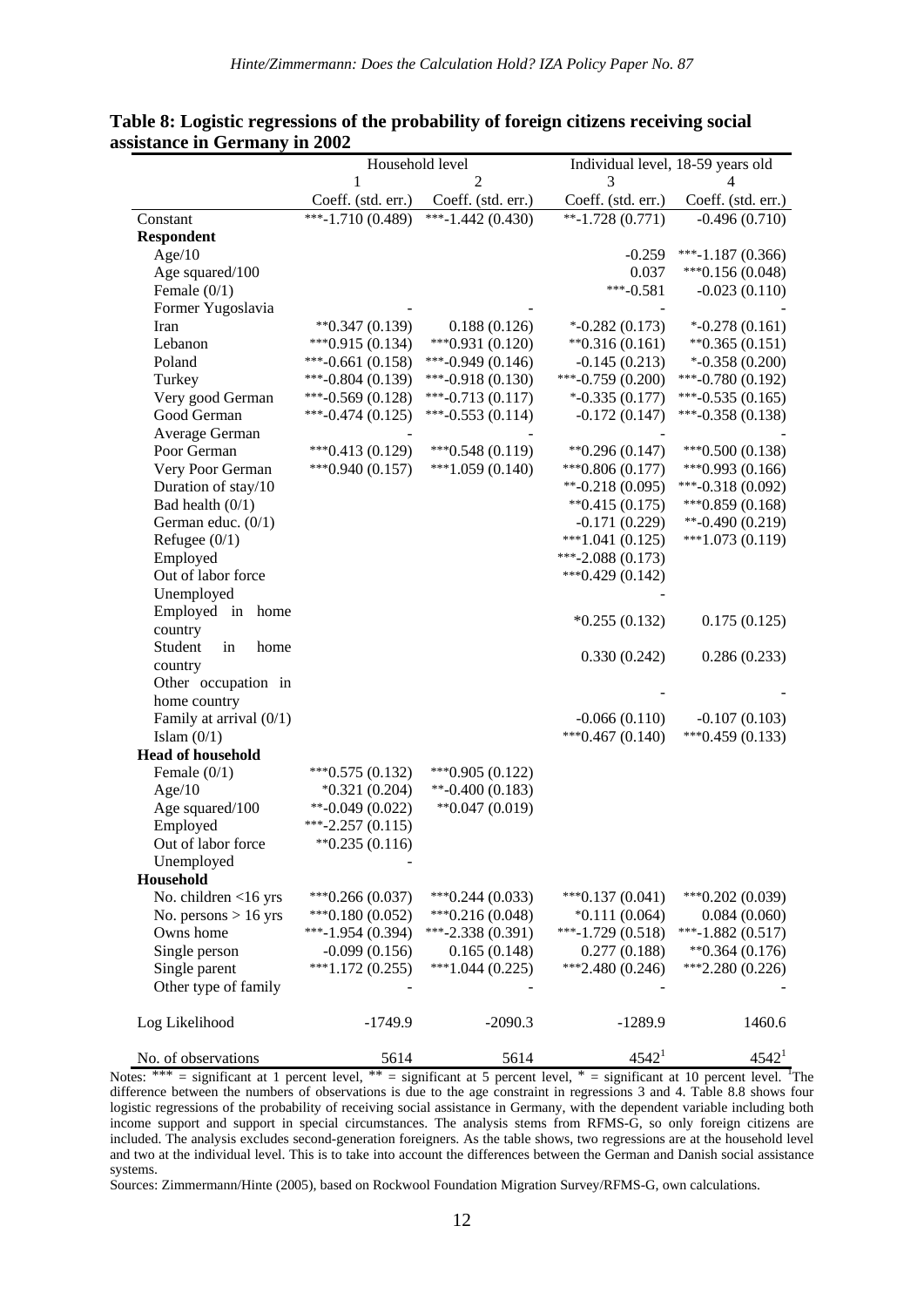|                           | Household level     |                     | Individual level, 18-59 years old |                     |  |
|---------------------------|---------------------|---------------------|-----------------------------------|---------------------|--|
|                           | 1                   | 2                   | 3                                 | 4                   |  |
|                           | Coeff. (std. err.)  | Coeff. (std. err.)  | Coeff. (std. err.)                | Coeff. (std. Err.)  |  |
| Constant                  | ***-2.838 $(0.865)$ | $*1.865(0.833)$     | ***-2.996 $(1.124)$               | ***-1.868 $(1.062)$ |  |
| <b>Respondent</b>         |                     |                     |                                   |                     |  |
| Female $(0/1)$            |                     |                     | 0.099(0.159)                      | $***0.424(0.148)$   |  |
| Age/10                    |                     |                     | 0.068(0.056)                      | 0.021(0.053)        |  |
| Age squared/100           |                     |                     | $-0.099(0.074)$                   | $-0.020(0.071)$     |  |
| Former Yugoslavia         |                     |                     |                                   |                     |  |
| Iran                      | 0.162(0.199)        | 0.237(0.193)        | 0.107(0.245)                      | 0.366(0.232)        |  |
| Lebanon                   | $*$ $0.465(0.204)$  | $***0.745(0.195)$   | $*0.500(0.263)$                   | $***1.029(0.249)$   |  |
| Poland                    | $*$ -0.651 (0.273)  | $***-0.750(0.268)$  | $*$ -0.594 (0.345)                | $-0.485(0.334)$     |  |
| Turkey                    | $***-0.591(0.273)$  | ***-0.685 $(0.210)$ | $*$ -0.584 (0.337)                | $-0.308(0.321)$     |  |
| Very good Danish          | ***-1.315 $(0.223)$ | $***-1.312(0.219)$  | ***-0.742 $(0.282)$               | ***-0.758 $(0.269)$ |  |
| Good Danish               | $*$ -0.396 (0.165)  | $***-0.460(0.161)$  | $-0.202(0.185)$                   | $-0.196(0.174)$     |  |
| Average Danish            |                     |                     |                                   |                     |  |
| Poor Danish               | 0.181(0.208)        | 0.293(0.202)        | 0.141(0.226)                      | 0.262(0.215)        |  |
| Very Poor Danish          | 0.406(0.283)        | $*$ 0.596 (0.277)   | 0.183(0.331)                      | 0.242(0.312)        |  |
| Duration of stay/10       |                     |                     | $-0.015(0.016)$                   | $*$ -0.032 (0.016)  |  |
| Bad health $(0/1)$        |                     |                     | $*$ 0.438 (0.212)                 | $***0.870(0.204)$   |  |
| Danish educ. $(0/1)$      |                     |                     | $*$ -0.616 (0.249)                | $***-0.694(0.234)$  |  |
| Refugee $(0/1)$           |                     |                     | 0.214(0.192)                      | 0.227(0.182)        |  |
| Out of lab. force $(0/1)$ |                     |                     | $***1.517(0.164)$                 |                     |  |
| Employed in home          |                     |                     | $*$ -0.763 (0.452)                | $*$ -0.786 (0.430)  |  |
| country                   |                     |                     |                                   |                     |  |
| Student<br>in<br>home     |                     |                     | $-0.023(0.186)$                   | 0.041(0.176)        |  |
| country                   |                     |                     |                                   |                     |  |
| Other                     |                     |                     |                                   |                     |  |
| Metropolitan area         | $-0.045(0.187)$     | $-0.147(0.182)$     | $-0.056(0.211)$                   | $-0.095(0.199)$     |  |
| Jutland                   | 0.165(0.186)        | 0.158(0.182)        | 0.108(0.208)                      | 0.129(0.196)        |  |
| Rest of the islands       |                     |                     |                                   |                     |  |
| Family at arrival $(0/1)$ |                     |                     | 0.203(0.168)                      | 0.104(0.160)        |  |
| Religion $(0/1)$          |                     |                     | 0.171(0.220)                      | 0.244(0.209)        |  |
| <b>Head of household</b>  |                     |                     |                                   |                     |  |
| Female $(0/1)$            | $-0.275(0.206)$     | $-0.056(0.199)$     |                                   |                     |  |
| Age/10                    | $*$ $0.977(0.406)$  | 0.611(0.393)        |                                   |                     |  |
| Age squared/100           | ***-0.133 $(0.046)$ | $*$ -0.080 (0.045)  |                                   |                     |  |
| Out of lab. force $(0/1)$ | $***1.096(0.144)$   |                     |                                   |                     |  |
| Household                 |                     |                     |                                   |                     |  |
| No. children $<$ 16 yrs   | $*0.103(0.062)$     | $*0.103(0.061)$     | 0.084(0.071)                      | $*0.118(0.066)$     |  |
| No. persons $>16$ yrs     | $*$ -0.211 (0.101)  | $*$ -0.167 (0.100)  | $-0.095(0.113)$                   | $-0.111(0.109)$     |  |
| Owns home $(0/1)$         | ***-1.327 $(0.285)$ | $***-1.580(0.281)$  | ***-1.268 $(0.303)$               | ***-1.519 $(0.296)$ |  |
| Single person             | $*$ -0.444 (0.265)  | $*$ -0.443 (0.260)  | $-0.464(0.303)$                   | $-0.360(0.289)$     |  |
| Single parent             | 0.282(0.321)        | 0.340(0.314)        | 0.348(0.339)                      | 0.385(0.323)        |  |
| Other family type         |                     |                     |                                   |                     |  |
| Log Likelihood            | $-768.6$            | 801.8               | 630.3                             | 696.9               |  |
| No. of observations       | $2167^1$            | 2173 <sup>1</sup>   | $1795^1$                          | 1823 <sup>1</sup>   |  |

**Table 9: Logistic regressions of the probability of foreign citizens and naturalized immigrants receiving social assistance in Denmark in 2001**

Notes: \*\*\* = significant at 1 percent level, \*\* = significant at 5 percent level, \* = significant at 10 percent level. The differences between the numbers of observation are due to the age constraint in regressions 3 and 4 and to missing values. Table 8.9 shows the four regressions of the probability of receiving social assistance in Denmark. Unlike the German sample, this sample originates from RFMS-D and thus includes naturalized foreigners but excludes second-generation immigrants. Sources: Zimmermann/Hinte (2005), based on Rockwool Foundation Migration Survey/RFMS-G, own calculations.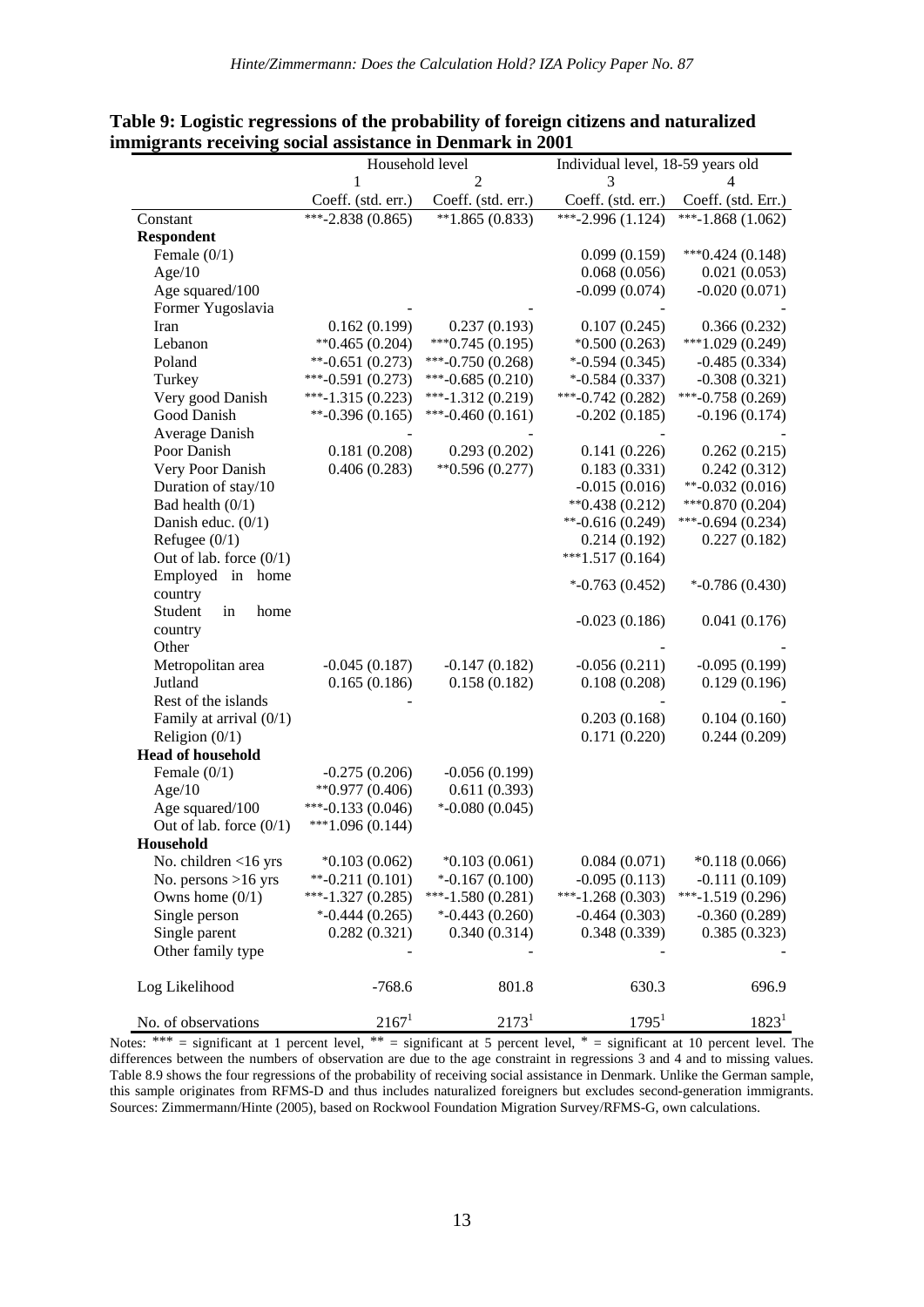## **4. The Fiscal Consequences of Migration**

In order to determine migration's consequences in terms of public funds, analyzing the amount of public transfers that migrants receive is only a fragmentary approach. For an adequate balance of the fiscal revenues and immigration costs, it is insufficient to consider all public expenses, including the expenditures for public goods. Moreover, a strong analysis must also incorporate migrants' financial contributions through taxes and social security dues. The outcome of such a balance not only depends on the number of migrants and their demographic structure but the state's fiscal policy regarding redistribution measures also plays a major part.

Redistribution by means of fiscal policy has two essential dimensions. First, the state redistributes taxes and transfers between members of one generation. More specifically, the state requires a positive net contribution from some individuals in order to give others net transfer payments. This socially accepted intra-generational redistribution aims to narrow the gap between wealthy and poor populations. Moreover, this process often corresponds to easily identifiable characteristics such as income, as well as individual status concerning employment, health and family. Regarding these characteristics, if the migrant population has a more unfavorable structure compared to natives, the total volume of this kind of redistribution can increase. If the fiscal measures for redistribution relate to a loss of effectiveness—for instance, due to a progressive taxation system—it can have detrimental consequences for the economy.

The second form of redistribution concerns fiscal policy measures to recompense between members of different generations. One aspect of this inter-generational redistribution is the transfer of consumption opportunities between generations who are actively involved in the production process and age groups whose income cannot cover their running expenses, such as children, adolescents and pensioners. Institutions such as the family or market (for example, private pension insurance) close part of this gap. In terms of private insurances, a systematic redistribution between migrants and natives is not possible. However, we should consider the redistribution through the public sector, which mainly depends on pension and health insurance arrangements, as well as on the education system's design.

On one hand, how immigration influences the extent of the states' inter-generational redistribution depends on the system's progression to redistribute resources over the lifespan with respect to income. The more independent the public transfer payments to age groups below or above working age are from actively generated labor income, the more likely the lower average labor income of migrants will become a fiscal burden from an inter-temporal perspective. On the other hand, the extent of redistribution also depends on migrants' demographic structure, which usually differs from that of the native population.

A second aspect of inter-generational distribution is especially relevant because of demographic aging; it concerns shifting consumption opportunities over time due to a public deficit, which restricts the future latitude in terms of public budgets. Since taking on new lending in the long-term cannot cover this resulting interest burden, it is necessary to have primary budget surpluses in the future in order to ensure government solvency. If higher taxes or lower transfer levels are options to achieve this, then migration can ease the burden for natives, simply because more people would be contributing.

Attempting to accurately measure immigration's net burden or public budget relief requires extensive data concerning migrants' relative fiscal position in terms of taxes and transfer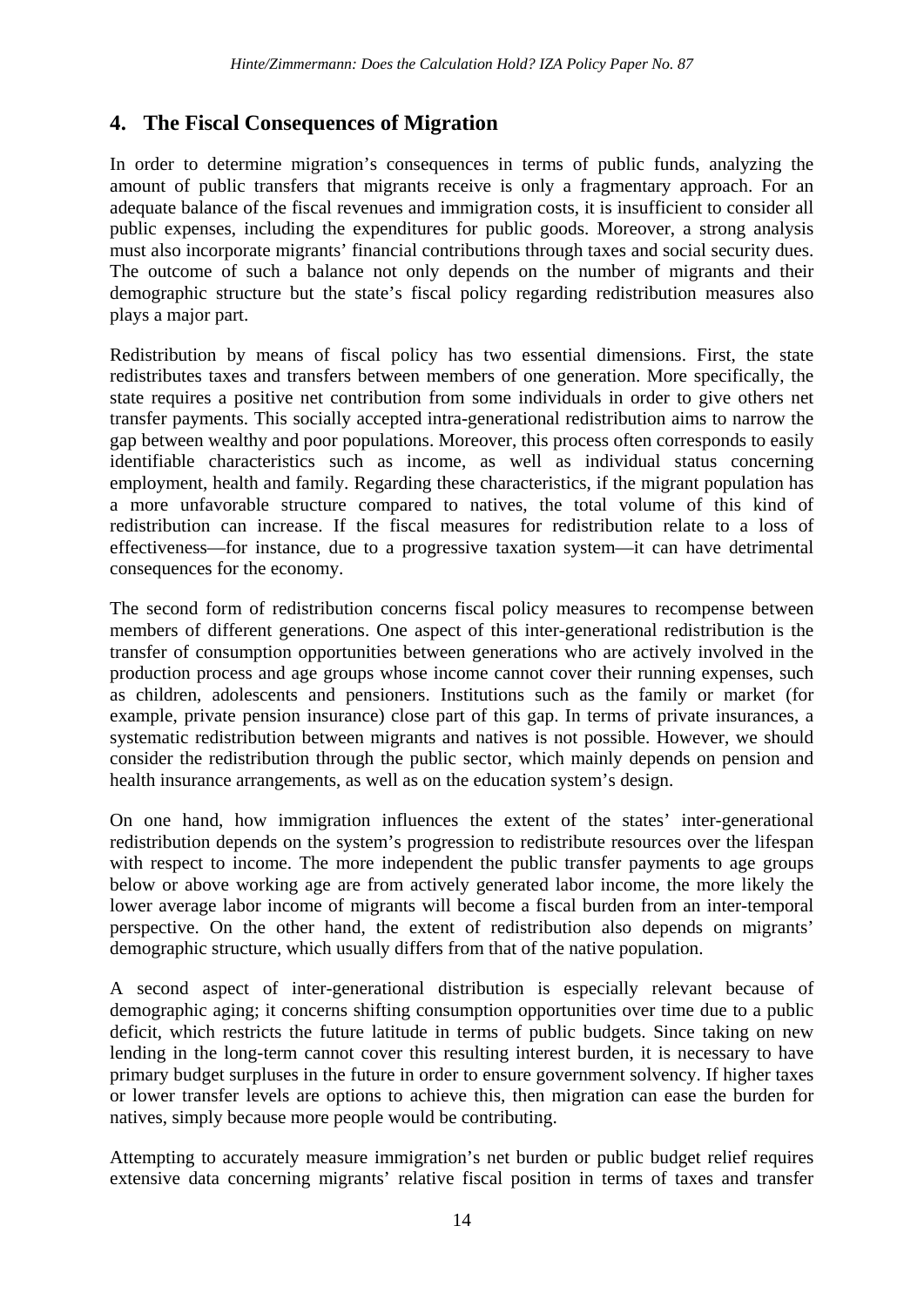payments. Most existing studies are less ambitioned and limit themselves to estimating tax payments and transfer amount that migrants received at a specific time.<sup>[15](#page-13-4)</sup> However, these cross section analyses neglect two important aspects: First off, tax and transfer levels shift over time when the migrant population ages and secondly, migrants have children who influence how the public budget develops since they become tax contributors and transfer recipients. The importance of this effect increases even when the present level of public revenues and expenditures is not sustainable in the long-term; this is because an aging society's growing deficit per capita requires some fiscal policy adjustments. An extensive balance of migration's fiscal effects therefore needs to incorporate a demographic perspective into any inter-temporal analysis.

An empirical instrument to evaluate public budgets with an inter-temporal perspective is the so-called generational balance.<sup>[16](#page-17-0)</sup> It measures the present value of contributed taxes and received transfers of representative individuals over their whole lifespan in generational accounts. A calculation of generational accounts considering the marginal costs of providing public goods and real expenditures directly shows the extent to which specific generations relieve or burden the public budget. By calculating the specific generational accounts of migrants and natives, one can then make claims regarding the extent of fiscal redistribution between the two population groups. By combing the generational accounts with set fiscal restrictions ensuring long-term preservation of government solvency, one can then also estimate migration's indirect fiscal benefits under an unsuitable fiscal policy.<sup>[17](#page-17-1)</sup>

Migration's generational balances are now available for several countries, with outcomes showing a considerable variation. In the United States, the generational balance has proved that immigration is neither a burden nor relief for public budgets. Significant beneficial effects only occurred when immigration did not lead to additional costs in terms of public goods and real expenditures.<sup>[18](#page-17-2)</sup> In Spain, migration shows considerable positive effects, leading to fiscal relief for natives. More specifically, due to the uniquely high decline in birth rates in Spain, public budgets were under great strain in the middle term.<sup>[19](#page-17-3)</sup> In the case of the Netherlands, the outcome is the exact opposite: Since non-western migrants have very high unemployment and thus dependent on public transfer payments, the average financial contribution to public funds is negative. Therefore, redistributing public resources in the Netherlands favors non-western migrants, who are often poorly integrated; this comes at the cost of both natives and western migrants.<sup>[20](#page-17-4)</sup> Returning to our case studies, what kind of generational balance exists in Germany and Denmark?

<span id="page-17-5"></span><sup>&</sup>lt;sup>15</sup> See Simon (1984) for the US, Akbari (1989) for Canada and Gustaffson/Österberg (2001) for Sweden; Poschner (1996) provides a literature overview.<br><sup>16</sup> Auerbach et al. (1991, 1992) and Kotlikoff (1992) have mainly developed this approach.<br><sup>17</sup> See Kotlikoff (1992) and Bonin (2001) for an introduction into the methodolog

<span id="page-17-0"></span>

<span id="page-17-1"></span>and Feist/Raffelhüschen (2001) for a critical assessment.<br><sup>18</sup> See Auerbach/Oreopoulos (2000).<br><sup>19</sup> See Collado et al. (2004).

<span id="page-17-2"></span>

<span id="page-17-4"></span><span id="page-17-3"></span> $120$  See Roodenburg et al. (2003).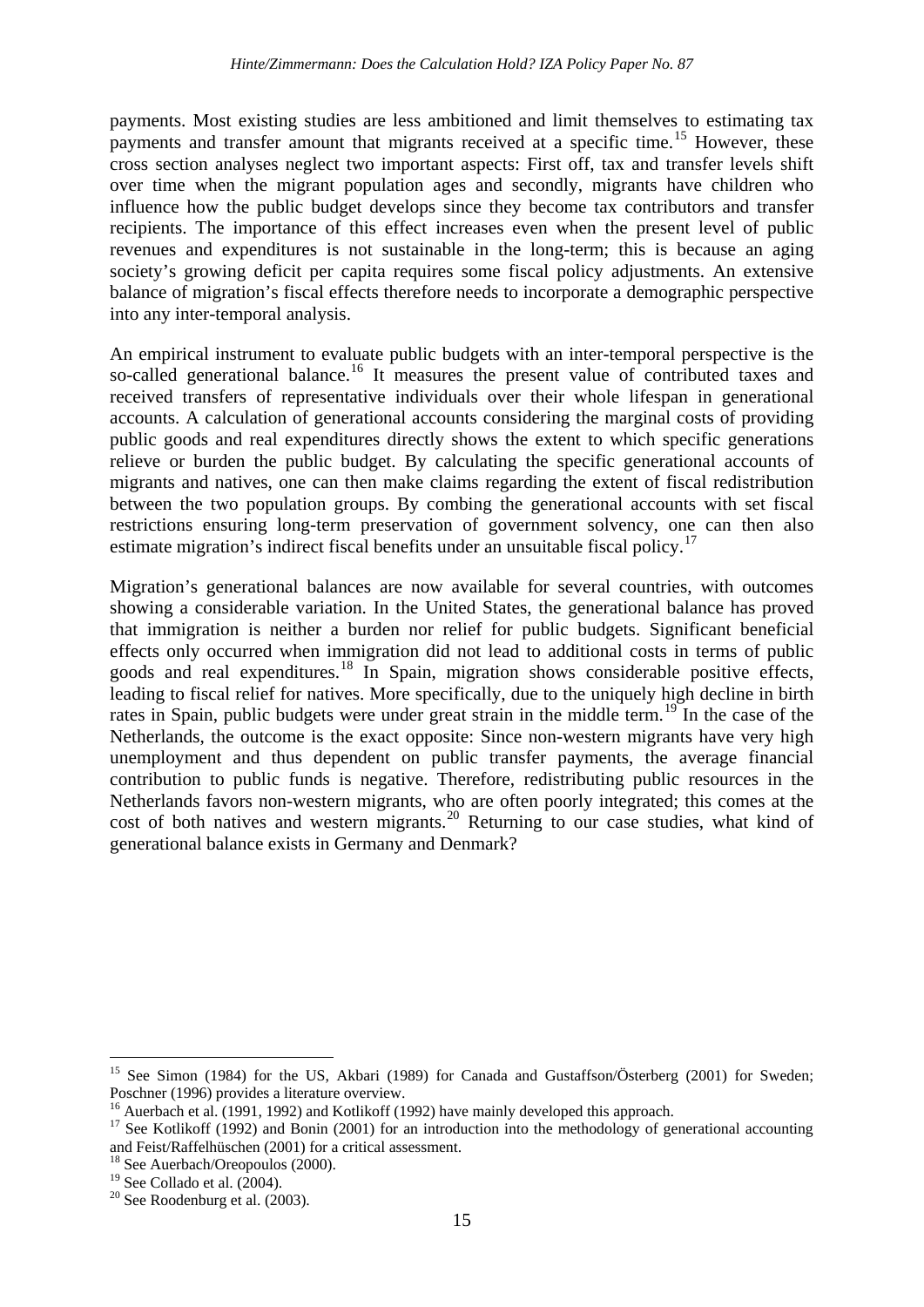# **5. Generational Balance for Germany**—**The Calculation Is Paying Off**

The net contributions of representative migrants to public budgets in both countries are estimated by examining the generational accounts.<sup>[21](#page-17-5)</sup> Moreover, we base the generational balance on average age-specific net tax payments of individuals in a relevant part of the population. Net tax payments are the taxes paid within one year, after deducting individually received transfer payments, but include social security contributions. In this regard, the criteria to distinguish between public transfer payments and real expenditures are vague. In order to ensure comparability between the German and Danish calculation results, we treat the monetary value of all public expenses (excluding public interest payments, which are returns to private capital) as transfer payments and distribute them individually based upon age.

An extensive evaluation of data on individuals (sorted according to age and nationality) serves as the foundation for the calculations concerning migrants' fiscal position in Germany. For this purpose, we use a two-step procedure. First, we generate fiscal age profiles as precisely as possible using data from income and consumption samples, pension insurance carrier statistics, education statistics and the health insurance systems' risk structure compensation. Taxes on capital income and consumption, documented solely at the household level, are evenly distributed across all adult household members. Second, we determine the relative fiscal position of Germans and migrants with the socio-economic panel according to age.

Due to a lack of data, we assume that the relative consumption level in migrants' households—in terms of the financial burdens due to taxes on consumption and excise duties—matches the relative position of their net income. Given that there is no reliable data regarding migrants utilizing health services, we do not distinguish between them and the native population concerning public health insurance expenditures. We define foreign households as groups of people led by a head of household who is originally from Turkey, Greece, the former Yugoslavia, Spain or Italy.<sup>[22](#page-18-0)</sup> The presented calculations are therefore not representative of all non-citizens currently living in Germany, but rather refer to the guest workers and their descendants, who are still a predominant part of the population.

Overall, the generational balance is composed of 33 different tax and transfer payments that are distributed to both population groups according to age. In terms of taxes and dues, we refer only to taxes on income, turnover taxes, excise taxes and social security contributions. In terms of transfers, we consider payments of all social insurance branches, welfare, housing benefits, child and youth services, child benefits, educational grants and public school expenditures. We scale the age profiles to the level in 1996 in order to correctly measure the importance of individual taxes and transfer payments; otherwise, the calculations based on the

 $21$  Bonin et al. (2000) presented the first generational balance for migration in Germany; the author published an updated version two years later (Bonin, 2002), on which the following results are based. Compared to previous fiscal balances of migration in Germany (for example, Ulrich, 1992), these calculations have the advantage that they completely capture both the income and expenditure side of government budgets, including social security insurances. Additionally, they make an appropriate assessment of expected cash flows. On that note, the present generational balances are also superior to a newer evaluation of migrants' fiscal net contribution in Germany that Sinn et al. (2001) published. In this study, Sinn et al. only simplistically regard the present value of the cash flow for income and expenditure items, although future payments have a lower economic value due to interest effects. For instance, this practice leads to a systematic underestimation of the value of migrants' financial contribution, in terms of the statutory health insurance, as the income from contributions and the social transfer payments are time-lagged. Therefore, it seems too rash to conclude that migrants in Germany on average are net recipients of social transfer payments. Although the authors' deduction received a tremendous response from the public, the thesis appears to be flawed also because the introduced balance admittedly captures all public revenues, but only 70 percent of tax revenues.

<span id="page-18-1"></span><span id="page-18-0"></span> $22$  This corresponds to sample B of the German Socio-Economic Panel (GSOEP).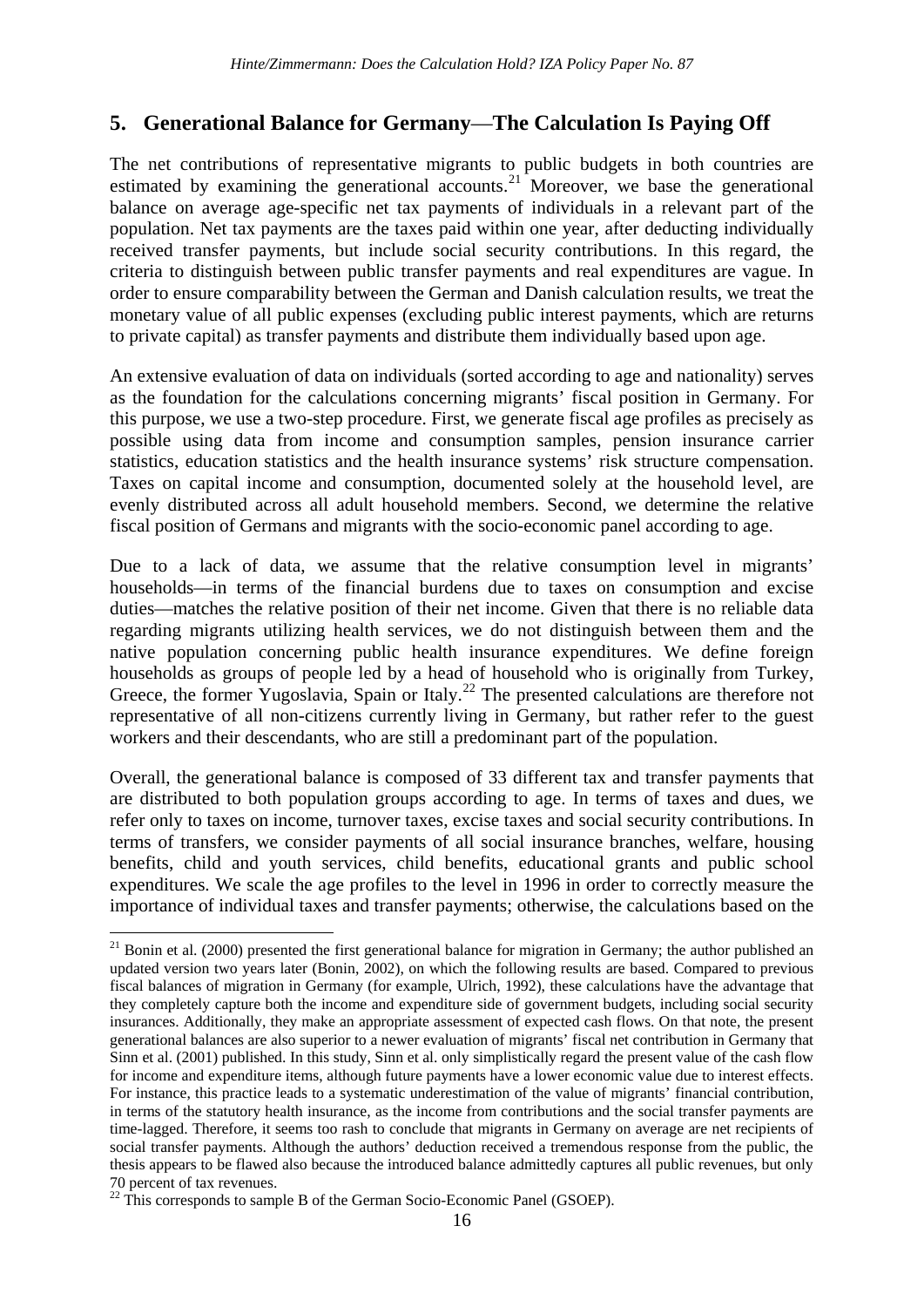micro data—more specifically concerning the age profiles—would lead to deviations from the public authorities' actual revenues and expenditures. The foundation for the 1996 scale is the state budget, taken from national accounts and includes all federal levels and social insurance, with the chosen year representing a period of moderate economic growth in Germany. This is important in order to limit contortions of the results due to cyclical shocks.



**Figure 1: Tax payments of migrants and Germans in 1996, distributed by age**

First, we are interested in comparing the age-specific tax contributions of migrants and Germans under the conditions described above.<sup>[23](#page-18-1)</sup> For both population groups, the identified tax contributions were highest during their working life. Furthermore, the profile's course reflects the average income development throughout people's careers *(see Figure 1)*. The reason for this is that income taxes and social security contributions account for a large share (approximately 60 percent) of German national accounts. Pensioners rarely contribute to these forms of income because pensions are usually not subject to taxation; contributions to the statutory pension insurance and unemployment insurance are also excluded. Thus, indirect taxes form most of the burden for those elderly and retired. However, these are of minor importance, as costs for consumer durables decline as age increases.

Migrants generally make lower tax contributions than Germans of the same age group: The measured gap is 20 percent regarding tax payments. This results from backlogs in migrants' incomes compared to Germans' tax contributions. Due to the progressive income tax system, the margin is slightly larger in terms of direct taxes than it is in terms of gross income.<sup>[24](#page-19-0)</sup> The

Source: Zimmermann/Hinte (2005).

<span id="page-19-1"></span><sup>&</sup>lt;sup>23</sup> The population of Western Germany serves as the comparison group in this case as the overwhelming majority of migrants lives in that part of the country. In addition, the level of taxes and transfer payments still varies considerably between the federal states in Germany's eastern and western parts. <sup>24</sup> See Schmidt (1997).

<span id="page-19-0"></span>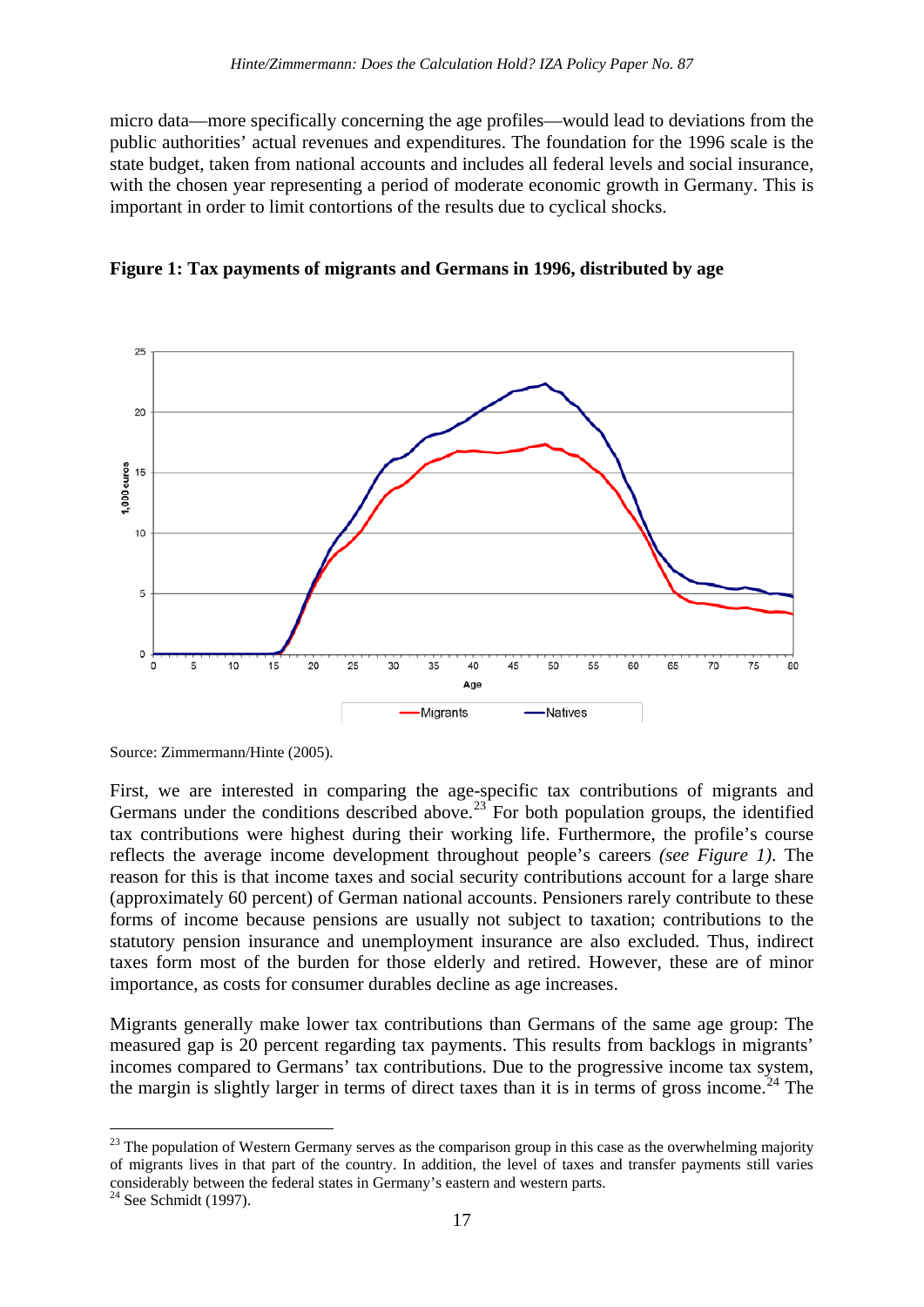regressive effect that (indirect) taxation has on consumption does not counteract this effect because taxes on individual consumption are presumably apportioned adequately to current income.

## **Figure 2: Public transfer payments received by migrants and Germans in 1996, distributed by age**



Source: Zimmermann/Hinte (2005).

In order to determine migrants' net contribution to public budgets, we need to compare contemplated tax payments to received public transfer payments. As mentioned above, we calculate these assuming that the local migrant population is responsible for an almost proportional percentage of real expenditures.<sup>[25](#page-19-1)</sup> In contrast to tax contributions, received transfer payments are extremely concentrated among the older population *(see Figure 2)*. Due to payments originating from the public pension scheme, health insurance and care insurance (totaling 30 percent) and 17.7 percent of the contemplated national account, the level of transfer payments rapidly increases at age 57, when early retirement sets in. Transfer payments also continuously rise after retirement because people increasingly need expensive public health services and care. Children and adolescents also have a higher share of transfer payments in comparison to adults because they benefit from public expenditures for education, which constitutes 8 percent of the overall transfer capacity.

Unlike with taxes, the relative fiscal position of migrants versus Germans changes multiple times over the lifespan in terms of transfer payments—especially once people reach old age. While average received transfer payment amounts are relatively similar among the youngest

<span id="page-20-0"></span> $25$  The use of a mean value appears to be adequate when it comes to the evaluation of the overall financial contribution of migrants, because the reference situation of a zero share of migrants would certainly not result in a marginal change in public funds. However, the examination of the marginal financial contribution of additional migrants would be another matter entirely (see Bonin, 2002).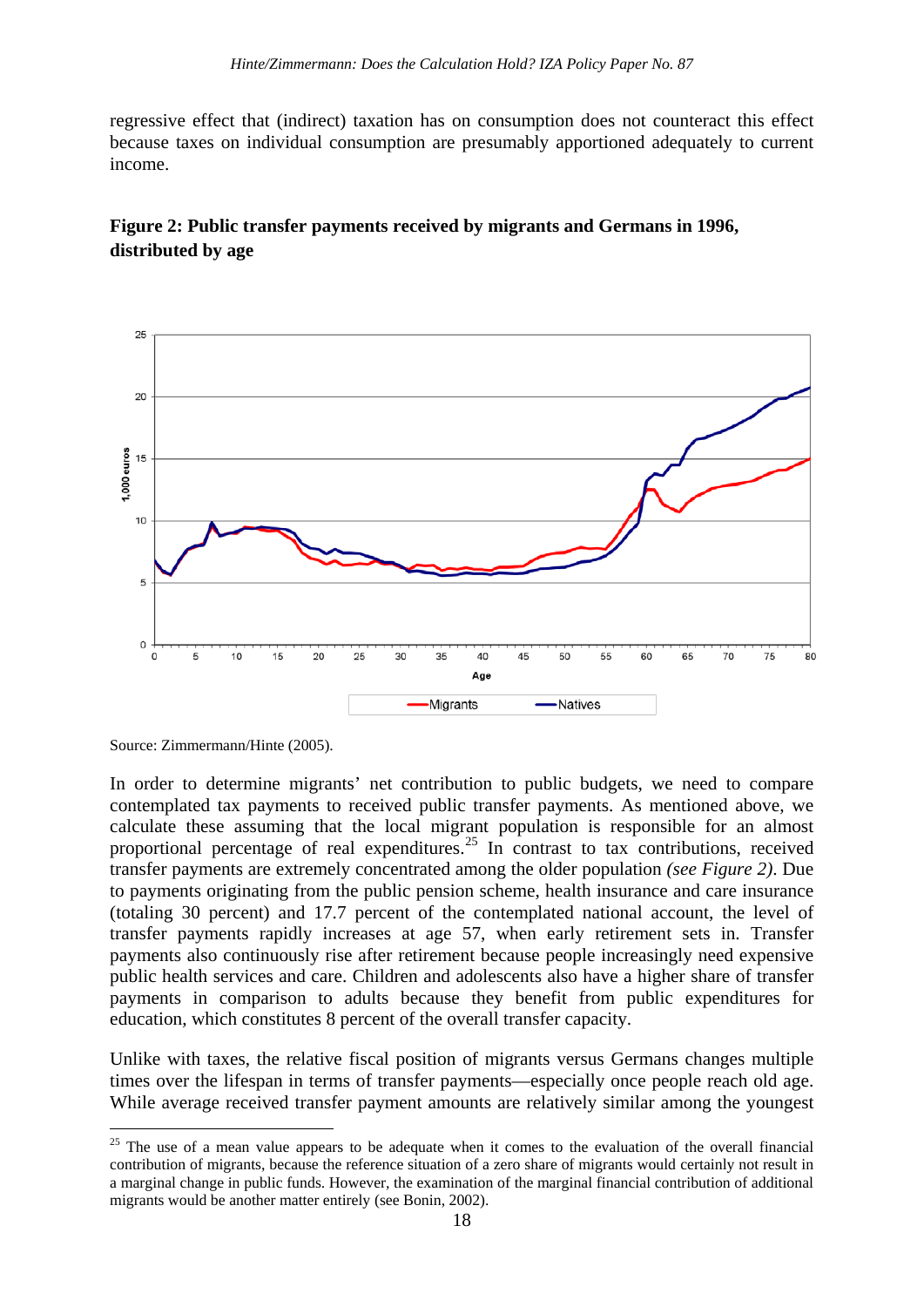population groups, German adolescents generate higher public expenditures. This is due to migrants tending to start their working life earlier, whereas Germans often remain for longer periods in publicly financed educational establishments, particularly in cost-intensive universities. Moreover, this fact demonstrates that the gap in qualifications between the guest workers and natives does not fully close even in the second generation, despite being raised and socialized in Germany.<sup>[26](#page-20-0)</sup>

The balance between Germans and migrants turns over the course of adult life—more specifically during the middle-age phase. Since lower qualified migrants are more often unemployed, on average they receive more transfer payments (such as unemployment benefits). A representative migrant receives almost two-thirds more transfer payments than a representative native, which corresponds almost exactly to the relation between the two population groups' unemployment rates, while controlling for differences in income levels. The relation between the average received welfare payments and housing benefits is only slightly more favorable.<sup>[27](#page-21-0)</sup> However, public expenses for unemployment benefits and other social security measures to ensure subsistence only account for a small part of overall government spending. Thus, the gap between the transfer levels of both groups is minor: Per capita, the maximum difference is less than 100 euros per month.

Once people reach retirement age, the relation of transfer payments again shifts, at the cost of the native population. Germany has a pay-as-you-go scheme in their pension system and bases the pension level on individual work history. Therefore, migrants' pensions create less burden on public budgets than similar strains by natives. In detail, the effects of a typically shorter working life in the destination country and a lower income level cumulate in terms of migrants' pension schemes. Migrants' lower pension benefits are also not compensated by provisions to artificially raise them for low-paid employees (so-called "pension benefits according to minimum income") or the often supplementary use of welfare payments for migrants in retirement.

<span id="page-21-1"></span><span id="page-21-0"></span><sup>&</sup>lt;sup>26</sup> See Haisken-DeNew et al. (1997) and Riphahn (2001).<br><sup>27</sup> This observation is congruent with more specific results by Riphahn (1998).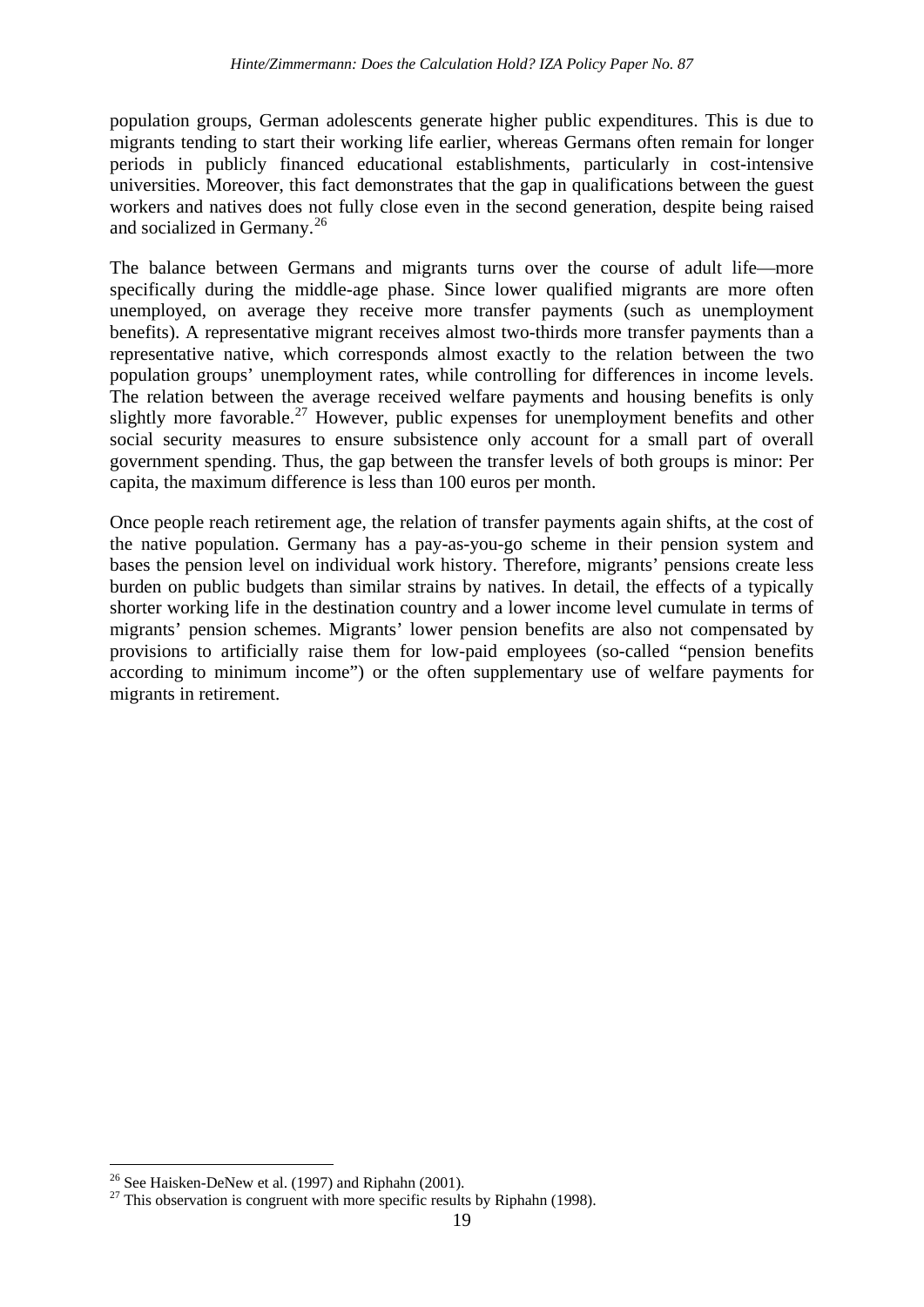

**Figure 3: Net tax payments of migrants and Germans in 1996, distributed by age**

Are migrants net recipients or net contributors in Germany? The average age-specific net tax payments per person among native and migrant populations provide information concerning this question. The data derive from netting out the tax and transfer payment profiles discussed above *(see Figure 3)*. Both population groups are net contributors to the public budget during the active employment phase, which on average ends around the age of 60 in Germany. Migrants' monetary contribution is lower than that of the German comparison group due to a combination of lower taxable capacity and higher dependency on transfer payments. Nevertheless, the migrants' contributions still result in predominantly positive figures. Migrants—as well as their German counterparts—who are not actively involved in the employment phase benefit from the public redistribution between older and younger generations. In particular, older migrants' fiscal position proves rather favorable: As net recipients of transfer payments, they put less burden on public funds than Germans of the same age group.

The net tax profiles completely register a state's revenues and expenditures, thus enabling a snapshot of migrants' fiscal contributions to public funds. Connecting the identified net contribution profiles to the population's age structure at a given time yields the average contributions of migrants under 80 years old, which amounted to 2,100 euros per capita in 1996. The comparable figure for the German population was 2,700 euros.

A favorable age structure reflects the main reason for migrants' positive fiscal position *(see Table 10*). As for the German population, a larger part is already in retirement and therefore counts as transfer payment recipients. On the other hand, a larger share of migrant children and young adults receives net transfer payments through the education system. However, on average, the fact that a larger proportion of the migrant population is between 20 and 60 years old (thus is actively in the employment phase) characterizes positive contributions and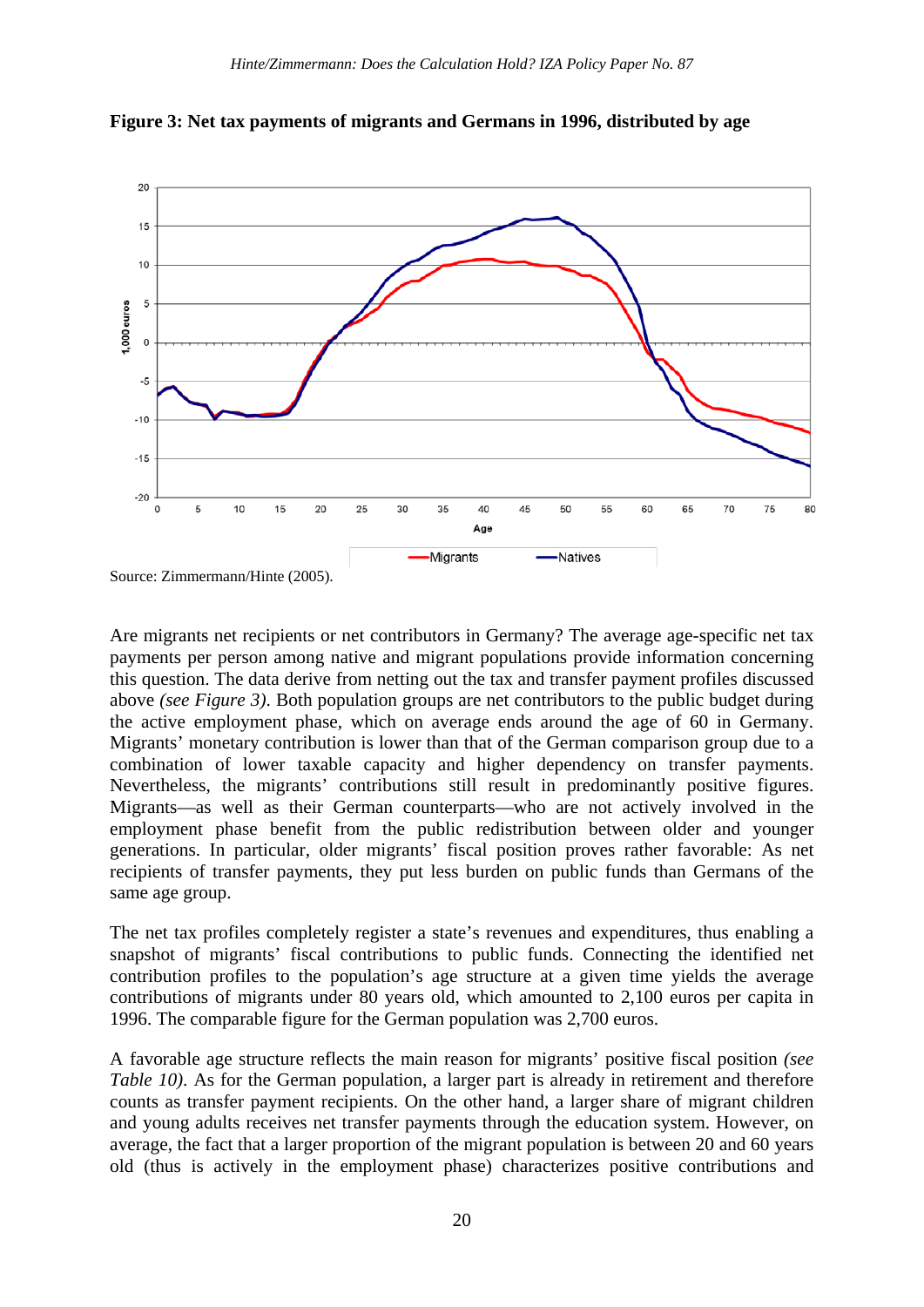therefore compensates for the fiscal burden from education. Furthermore, the proportion of those in the active phase is much higher for migrants than for Germans.

|         | <b>Germans</b>                  |                         | <b>Migrants</b>                 |                         |
|---------|---------------------------------|-------------------------|---------------------------------|-------------------------|
| Age     | Percentage of<br>the population | Net taxes<br>per capita | Percentage of<br>the population | Net taxes<br>per capita |
| < 20    | 21.3                            | $-8,000$                | 28.2                            | $-7,700$                |
| $20-60$ | 60.4                            | 10,500                  | 67.1                            | 6,900                   |
| 60-80   | 18.4                            | $-10,300$               | 4.7                             | $-6,200$                |
| Total   | 100.0                           | 2,700                   | 100.0                           | 2,100                   |

#### **Table 10: Net tax payments per capita for selected parts of the population in Germany, fiscal year 1996**

Source: Zimmermann/Hinte (2005), based on Bonin (2001).

It is possible that by regarding only the current contributions level one can misjudge migrants' actual value toward public funds in Germany. On one hand, past net payments are not considered. On the other hand, the selected short-term perspective neglects the fact that the people who are young during the study will age in the future. This means that the proportion of net transfer recipients in retirement will adjust to that of the German population, causing the migrant population's average per capita net contributions to decrease.

In order to understand the long-term fiscal consequences of this process, we need a foresighted perspective on the net cash flows between individuals and the state. Generational accounts make these available through capturing the present value of all net tax and transfer payments from a given time until death for a representative member of a specific age group. The generational accounts are generated by relating the age-specific net tax payments per capita with a birth cohort's age-specific survival rates.

Thereby, the implication is that the currently observed fiscal cross-section profile is interpreted as a trend over the population's remaining life cycle. However, one should note that the tax and transfer payments value shifts over time in a growing economy. For simplification in the following calculations, we assume that all age-specific net tax contributions will annually increase by a constant rate of 1.5 percent for migrants and Germans alike. Moreover, we keep the initial year's fiscal policy constant in the future, while we translate future cash flows into present economic values, using a 5 percent annual discount rate.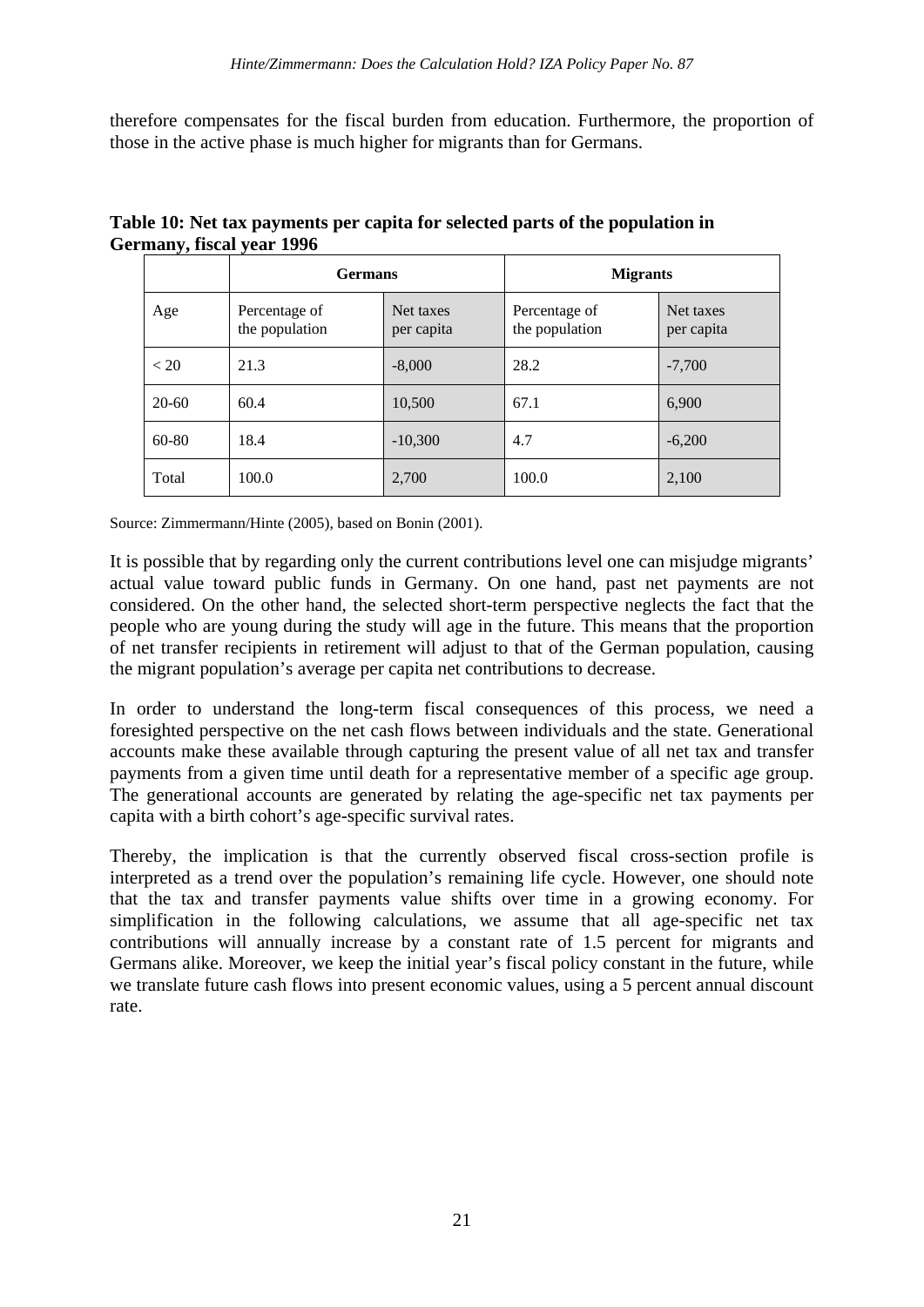

**Figure 4: Generational balance of migrants and Germans in 1996**

When interpreting the generational balances of the migrant and German population, one has to consider that the specific age cohorts are monitored for a different time due to the exclusively predictive calculation method *(see Figure 4)*. Therefore, the determined amount of net tax payments that an individual contributes until the end of his or her lifespan is only comparable with members of the same age cohort of other population groups, but not for people of different age cohorts within the same population group.

The generational accounts show a characteristic age pattern for migrants and Germans alike. In the case of newborns (age zero), the generational balance is negative. More specifically, a typical life cycle's average contributed tax payments are not sufficient to cover the state's transfer payments and real expenditures under the first year's fiscal policy conditions. This clearly demonstrates that the German fiscal policy is not sustainable. If the levels of revenues and expenditures remained at the level of the previous year, every new generation would receive net transfer payments from the public funds. To prevent the government deficit from skyrocketing, the state must eventually revise the fiscal policy, which increases the average net tax payments over what the initial situation presents.

While the birth cohorts increase in age, the net transfer payments decrease. Young adults are already net contributors to public funds, with 20 to 30 year olds generating the highest fiscal productivity. These generations presently pay high direct and indirect taxes but are still far from retirement and therefore receive relatively little net transfer payments. With increasing age, the generational balance value decreases again because the retirement transfer payments' present value is growing while periods with high tax loads have passed. Again, all Germans and migrants who are older than 45 years are on average net transfer payment recipients. The current level of transfer payments paid until the end of a person's life is largest in the case of the generations at the retirement threshold (60–65 years). As for the older generations, their generational balances drop corresponding to their shorter remaining lifespan.

Source: Zimmermann/Hinte (2005).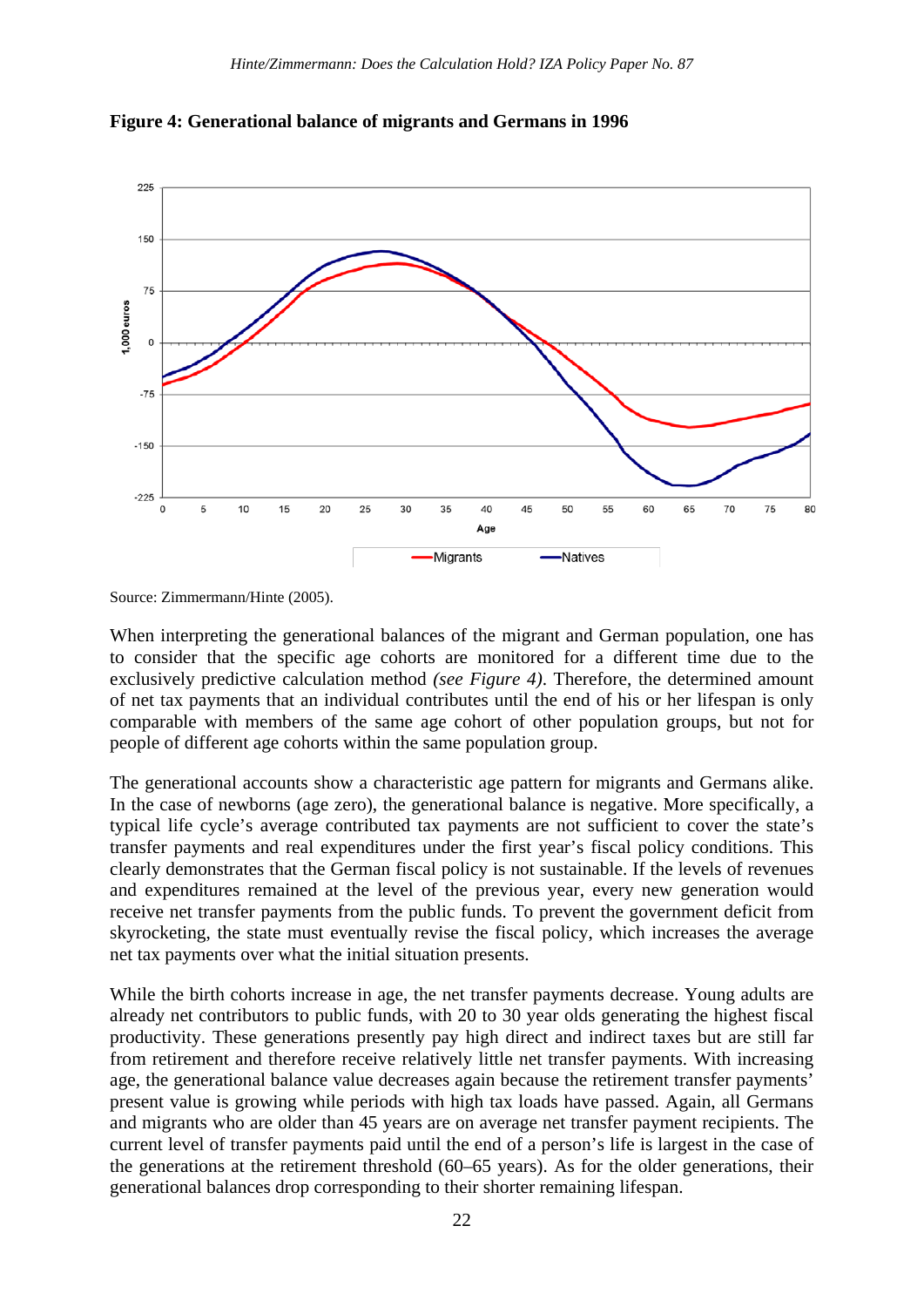If one compares the generational balances of Germans and migrants of the same age group, it is evident that the fiscal policy in Germany within the younger birth cohorts is favorable for migrants, while it is to their detriment within the older age groups. Migrants in Germany who are the first migrant generation's descendants (and have spent their whole life in Germany) contribute around 12,200 euros less to public funds than natives. The maximum backlog that migrants show in terms of net payments (in the age group of 22 year olds) is 22,500 euros. The cause for this intra-generational reallocation is an inferior position in terms of education and employment, as well as higher births in migrant families, resulting in higher tax benefits and transfer payments. However, looking at the population group of 65 year olds who are at the legal retirement age, it is evident that the present value of net transfer payments that are received until the end of the lifespan is roughly 40 percent lower for migrants than for Germans (122,900 and 207,900 euros, respectively). The reason for this is the neutral design of the German social security system: Over a person's lifespan, natives and migrants pay roughly the same amount of net contributions to social insurances.<sup>[28](#page-21-1)</sup> In other words, migrants' income backlog leads to a corresponding backlog in terms of the contributed social insurance payments, but lower insurance claims in old age mostly balances this out.

|           | <b>Germans</b>                  |                                                   | <b>Migrants</b>                 |                                                   |  |
|-----------|---------------------------------|---------------------------------------------------|---------------------------------|---------------------------------------------------|--|
| Age       | Percentage of<br>the population | Net taxes per capita over<br>the time of lifespan | Percentage of<br>the population | Net taxes per capita over<br>the time of lifespan |  |
| < 20      | 21.3                            | 16,700                                            | 28.2                            | 1,600                                             |  |
| $20 - 60$ | 60.4                            | 27,500                                            | 67.1                            | 60,300                                            |  |
| $60 - 80$ | 18.4                            | $-185,800$                                        | 4.7                             | $-115,300$                                        |  |
| Total     | 100.0                           | $-14,000$                                         | 100.0                           | 35,500                                            |  |

**Table 11: Net tax payments per capita in Germany in 1996 for selected parts of the population over their lifespans**

Source: Zimmermann/Hinte (2005), based on Bonin (2000).

With the generational balances, one can estimate the overall fiscal amount that migrants living in Germany in the initial year contributed to public funds until the end of their lifespan. In order to do so, the generational accounts have to be weighed against the initial population stock's age structure *(see Table 11)*. The results show that the long-term fiscal relief through immigration is much higher than the previous cross-sectional analysis *(see Table 10)*. The average net financial contribution of all migrant age groups under the age of 80 is presently 35,500 euros per capita. Since Germans receive 14,000 euros per capita net transfer payments on average, there is a massive resource redistribution in Germany's public funds, benefitting natives at the cost of migrants.<sup>[29](#page-25-0)</sup> The overall value of the local migrant population's positive contributions under Germany's present fiscal policy conditions is 260 million euros, reflecting 9.7 percent of the gross domestic product in terms of the prices in the initial year.

<sup>&</sup>lt;sup>28</sup> See Bonin (2002).

<span id="page-25-1"></span><span id="page-25-0"></span><sup>&</sup>lt;sup>29</sup> Due to the non-consideration of wealth redistribution between Germans and migrants that may have occurred in the past, this number could overestimate the native population's actual vantage. Furthermore, we do not account for the fact that migration might have changed wage levels and capital incomes and thus altered natives' taxable base.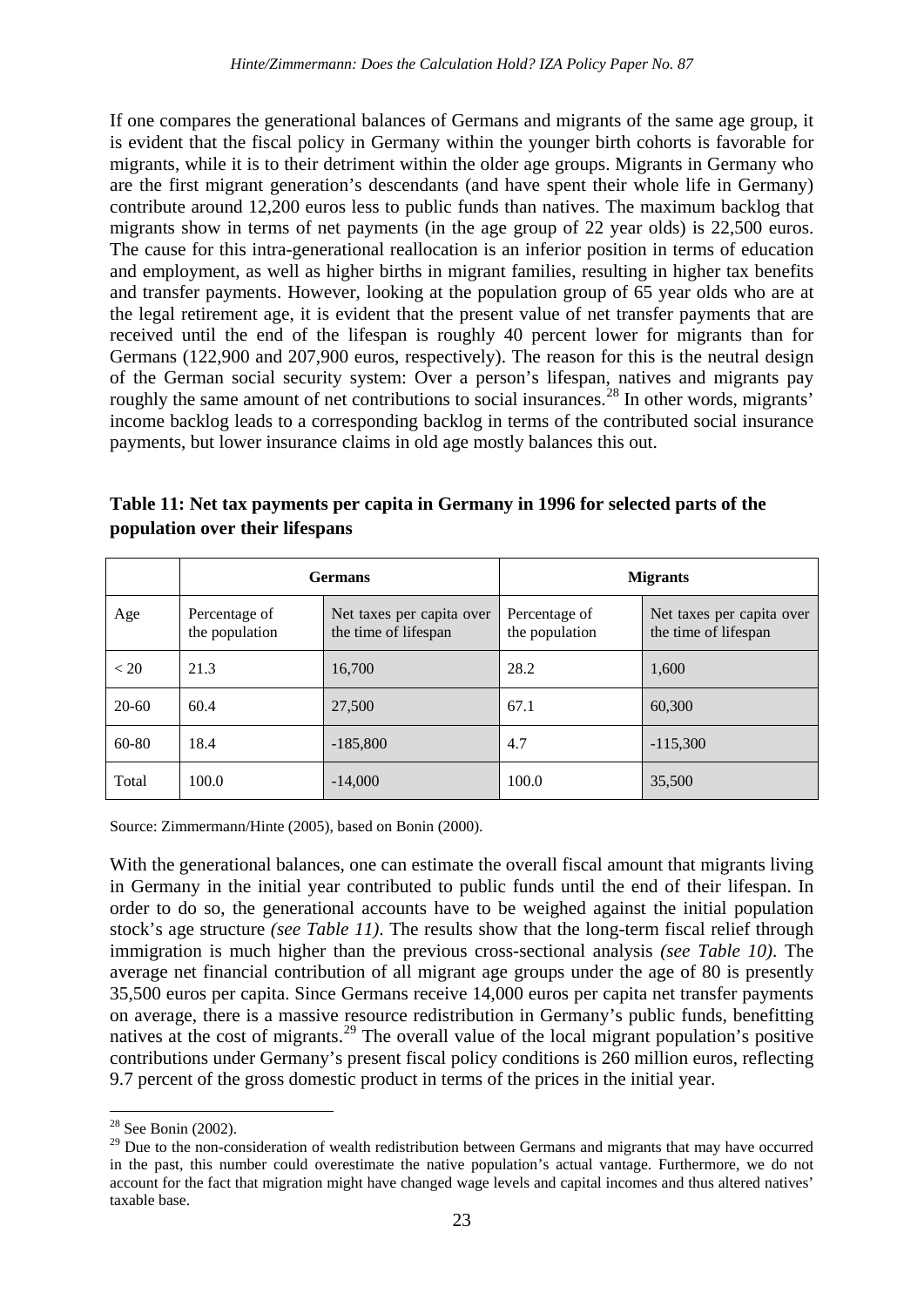This extraordinarily good result is a consequence of the migrant community's favorable demographic structure compared to the German population. Approximately two-thirds of the migrant population is in the age groups of net contributors to the public funds according to the generational balances. In contrast, the corresponding German age group constitutes only half of the population. Furthermore, the average age of migrant net contributors is much lower than that of Germans. Migrants' average ten years age advantage cause the median value of the generational balances for the active population between 20 and 60 years to be almost twice as high (60,300 euros for the migrant age group) as the value of the West German comparison group.

Despite the direct fiscal benefits associated with immigration, there could be indirect relief effects for the native population, related to the fact that German fiscal policy is not sustainable considering emerging demographic developments. In order to meet future payment obligations, the state must increase net taxes at some time in the future. The local migrant population and their descendants enlarge the assessment basis for such a measure, causing the individual burden of adjustments to be lower for natives.

The exact extent of this demographic easing depends on the economic reaction to growing deficits. However, we can estimate its effect from a fiscal framework for sustainability that assumes a population census without future migration. In that case, every German citizen would need to pay an additional per capita tax of 1,300 euros each year in order to ensure government funds' solvency in the long term.<sup>[30](#page-25-1)</sup> Without the local migrant population, natives' financial burden would increase according to their proportion in the population, assuming a constant inter-temporal budget deficit. More specifically, the additional annual financial burden for every German would be around 100 euros. Beside immigration's indirect financial benefit for the native population, the direct fiscal relief effects also play a role. The intertemporal budget deficit is not constant, as expected; rather, due to migrants' overall positive net contributions, it is actually smaller.

## **6. Generational Balance for Denmark: Does the Calculation Hold?**

Unlike in Germany, migrants' age-specific fiscal position in Denmark is rather easy to determine in terms of public budget contributions. The annual summary of official statistics, which are fiscally relevant, are gathered in cooperation with the Ministry of Finance and *Danmarks Statistik* and the necessary parts were then incorporated into the so-called *Lovmodel*. [31](#page-26-0) This model comprises detailed demographic and fiscal information concerning around a thirtieth of Denmark's population. In particular, the databank provided specific information regarding individually paid taxes and transfer payment receipts, including the use of public transfer payments and other public expenditures.

<span id="page-26-1"></span>In the case of most age profiles, the official statistics are sufficient to differentiate between the relative fiscal position of migrants and natives. However, the available data for some age groups in the migrant population, especially among the older generations, is so rare that we need additional measures in order to construct the bigger picture. The following analysis is based on figures published in the latest study on migrants' fiscal net contribution to public

<span id="page-26-0"></span> $30$  See Bonin (2001).<br><sup>31</sup> See the dataset description in the Danish Ministry of Economic and Business Affairs (2000) and the Danish Ministry of Finance (2003).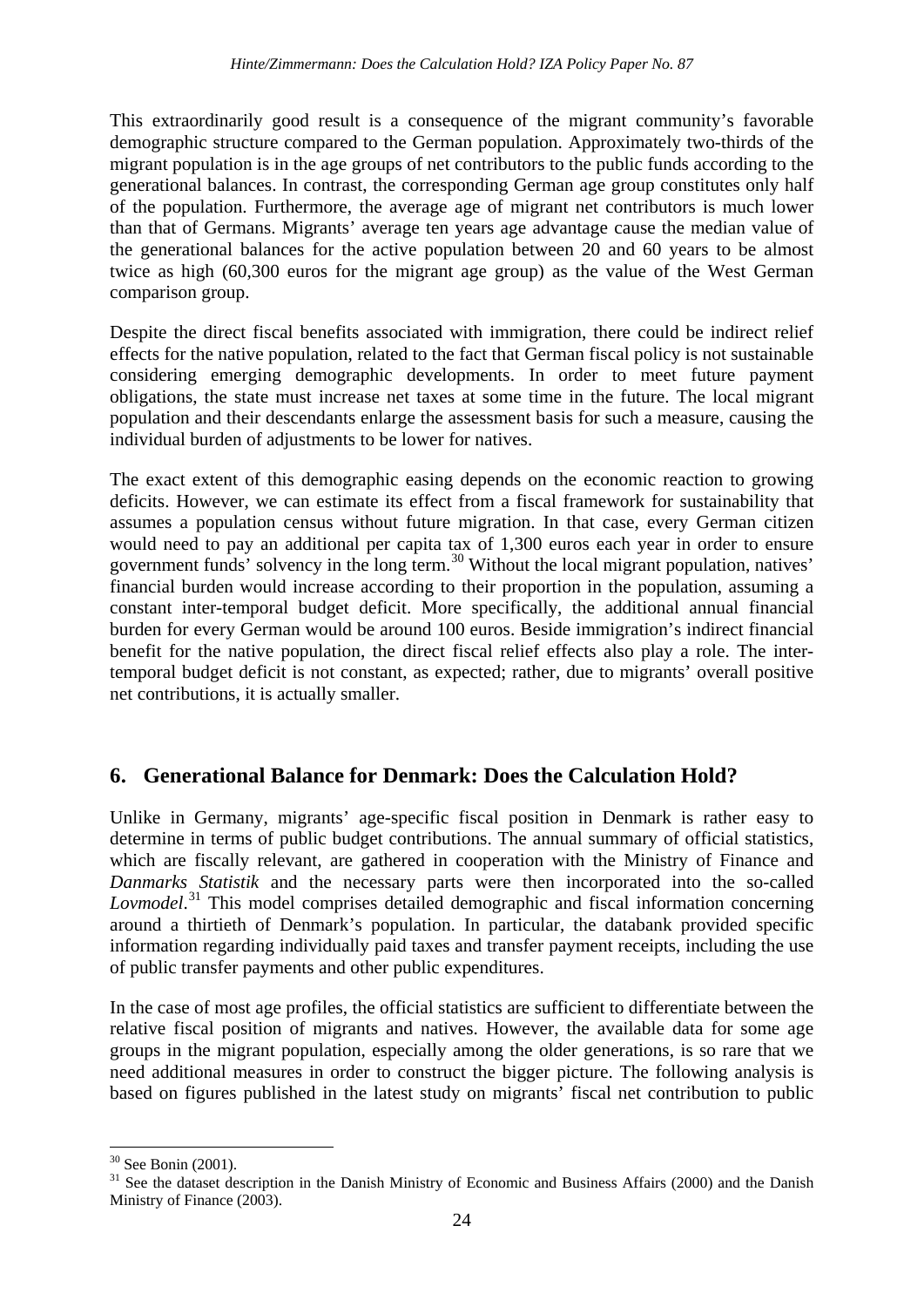funds in Denmark.<sup>[32](#page-26-1)</sup> In order to ensure compatibility with the German results, the analysis concentrates on the year 2000. This is the last year for which the Danish data provides information on children and adolescents, while it was also characterized by an average capacity utilization of the Danish economy; it thus ensures that the fiscal profiles are mostly independent from cyclical trends.

Nevertheless, the comparison between the two countries suffers from methodological differences. Indeed, distributions follow uniform principles in the following situations: i) Direct taxes on income, according to individual contributions, ii) indirect taxes on consumption, according to the individual share of disposable income, iii) financial transfers, according to individually received payments, and iv) real public expenditures and investments, according to individual use of public services, either where advisable or as constant payments per capita. However, in contrast to the calculations for Germany, the measured net contribution in Denmark does not consider the complete state budget. Concerning revenues, Denmark disregards income taxes that the individual employee does not directly cover—especially company taxes and other taxes on capital. Conversely, in terms of public expenditures, the public services regarded as independent from population size (for example, public administration, defense or agricultural subsidies) are not considered as individual transfers.

Overall, Denmark's public budget revenues are higher than expenditures in terms of the country's proportion of cash flows. Therefore, the population's current average net contribution is overstated. The Danish fiscal policy consequently appears to be more sustainable compared to previous generational balances, which had been based on a complete state budget but did not differentiate between immigration statuses.<sup>[33](#page-27-0)</sup> It is difficult to estimate how the budget deficits in the following calculations are distributed across age, and between migrants and natives within the same age cohort. Based on the age-specific contributions of corresponding payment flows in Germany, the middle age group's net contributions will tend to be underestimated because this age group benefits the most from productive capital revenues. In contrast, the amount of received net transfers is probably underestimated at the margins of the age distribution.

<span id="page-27-1"></span><sup>&</sup>lt;sup>32</sup> However, the presented results differ in terms of the approach regarding transfer payments for migrants over the age of 70, as there is only very limited data available in the *Lovmodel* for this group. Wadensjö/Gerdes (2004) solved the problem by attributing the same payments for migrants and Danes alike. In contrast, in our analysis we chose a two-step approach: In the first step the level of transfer payments to over 70 year-old retirees is determined from transfer payments to younger retirees that were observed with satisfying accuracy. In the second step, the transfer changes that occur with increasing age—and which are predominantly a result of the mounting costs due to healthcare and nursing services—are estimated through observable changes in the native population.

<span id="page-27-0"></span> $33$  See Jensen et al. (2002).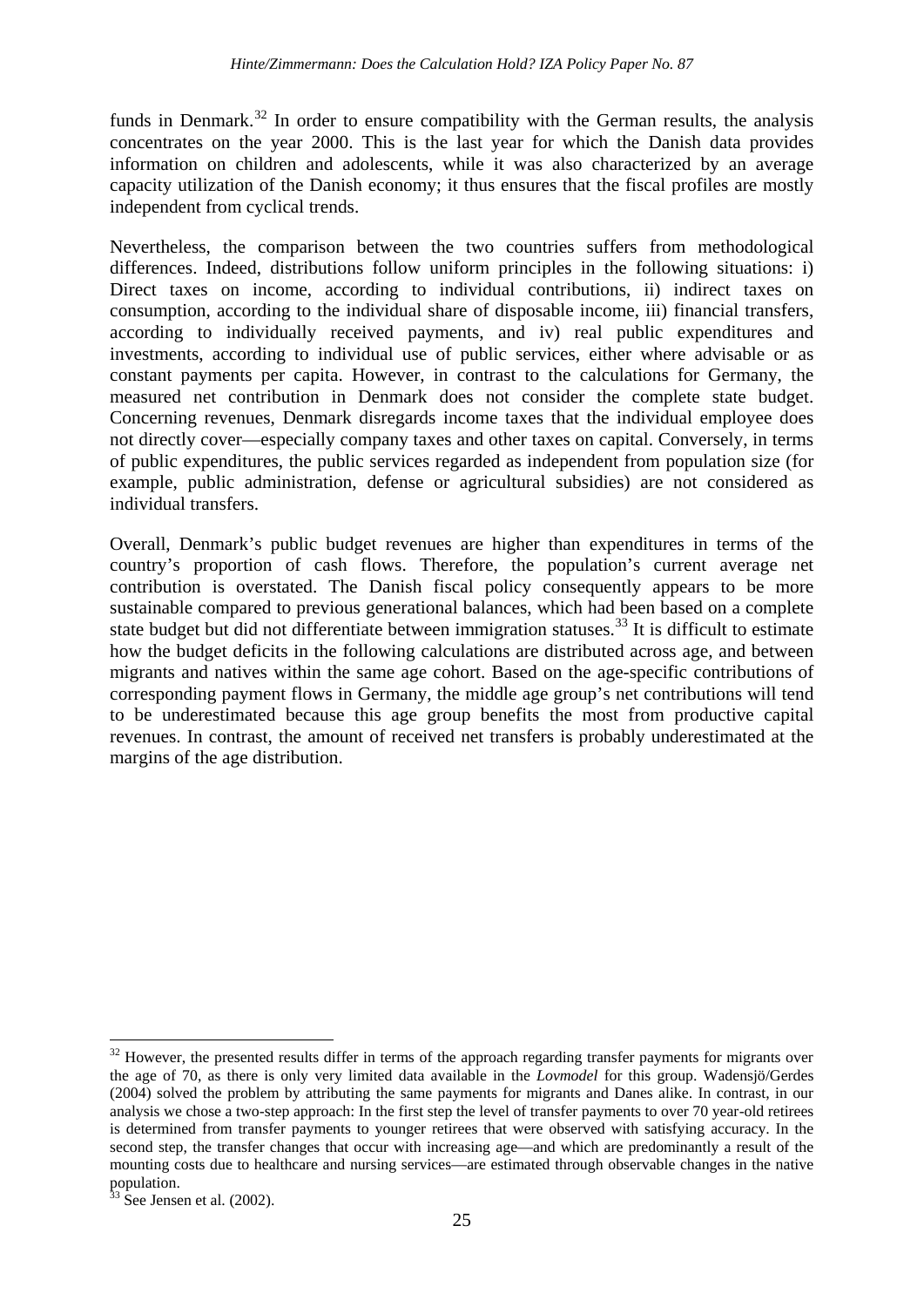

**Figure 5: Tax payments of migrants and Danes in 2000, distributed by age**

Under the discussed conditions, a comparison of the estimated age profiles of tax payments in Denmark with the corresponding profiles for Germany highlights many similarities over the course of a lifespan *(see Figures 5 and 1)*. In both countries, individuals who receive income from employment are burdened with the major part of the taxes and contributions. Therefore, how employment rates and wages develop during the occupational activity phase dominates the profile development. However, the tax payment level declines less sharply compared to Germany. The main reason for this lies in different taxation of pensions, which involve higher taxes in Denmark. While comparing the migrant and native cross section, it is remarkable that the 20 to 40 year old age group distinctly lags behind in Denmark, even more so than in Germany. Indeed, the migrant population backlog does not become approximately even in both countries until reaching the 40 to 60 year old age group.

Source: Zimmermann/Hinte (2005).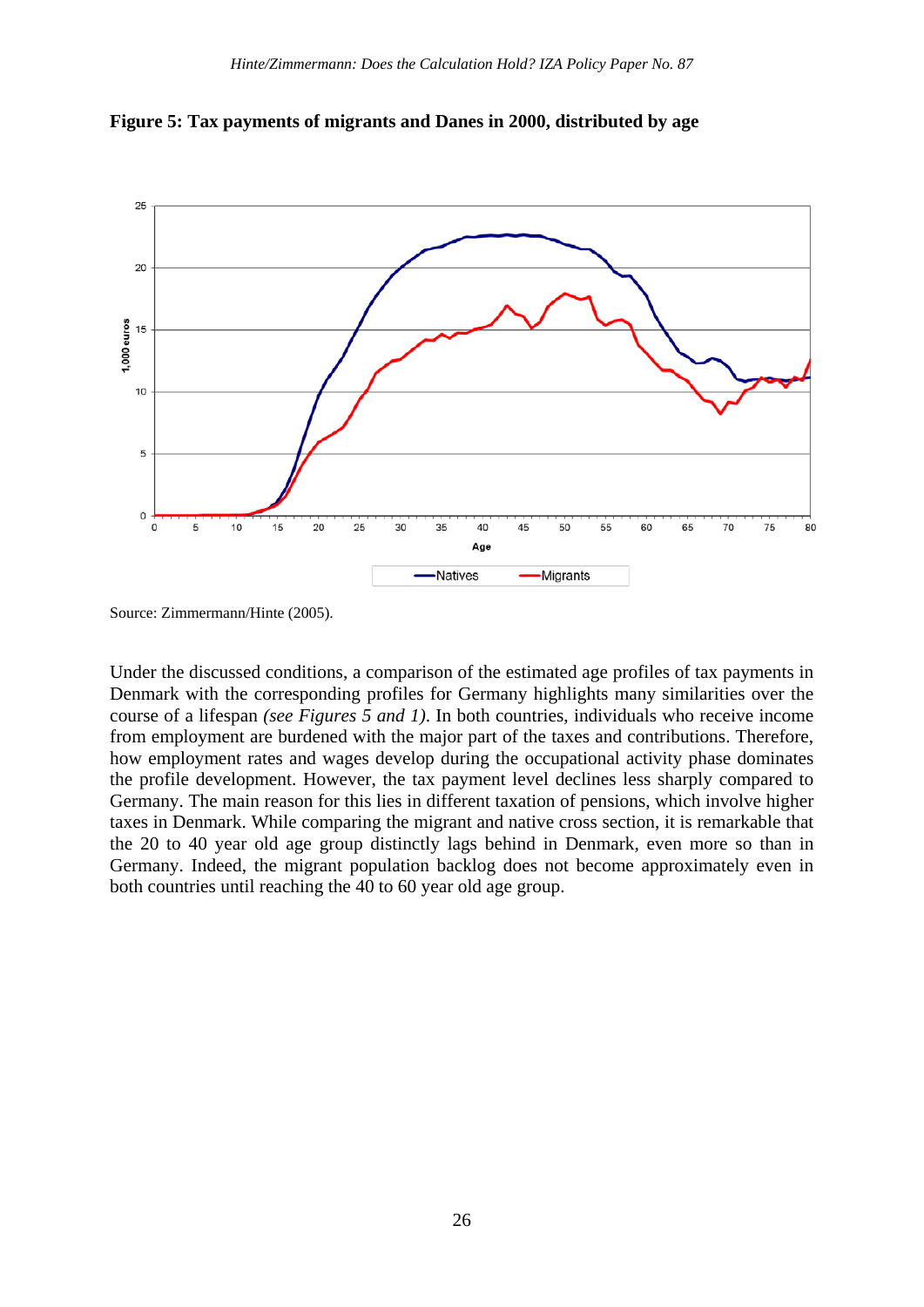

**Figure 6: Public transfer payments made to Danes and migrants in 2000, distributed by age**

Differences concerning the fiscal policy position of migrants are particularly easy to determine in terms of public transfer payments received. Looking at the native and migrant population's average value of transfer payments received in both Denmark and Germany, it is evident that this figure is considerably higher for the migrant population between 25 and 55 years of age *(see Figures* 6 *and 2)*. This result is all the more remarkable since the transfer payments that the native population receives, as well as younger and older migrants, are almost at the same level in both countries.

One possible cause for the observed differences is Denmark's materially generous protection for the unemployed. Low-skilled individuals benefit from higher replacement rates (up to 90 percent) and lesser eligibility requirements (shorter timespan holding insurance) set in the state's unemployment insurance. Considering lower qualification levels, migrants in Denmark—compared to those in Germany—therefore benefit more from public measures for intra-generational redistribution at the cost of the upper income levels. Even more important is migrants' overall poor labor market participation, which leads to high levels of per capita welfare benefits. Indeed, migrants make use of higher public real expenditures: For example, they may participate in integration programs that Denmark publically subsidizes.

Source: Zimmermann/Hinte (2005).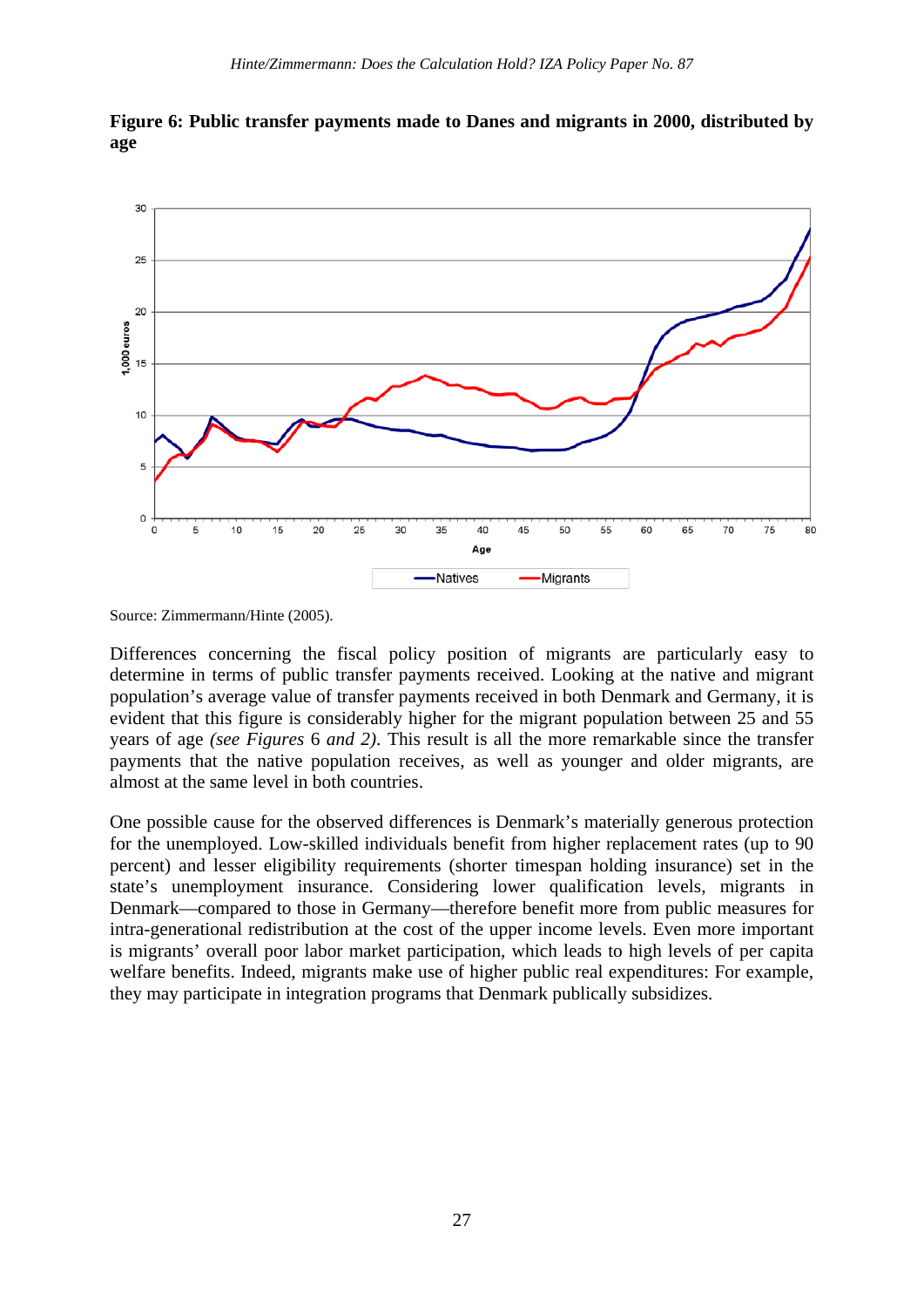

**Figure 7: Net tax payments of migrants and Danes in 2000, distributed by age**

Source: Zimmermann/Hinte (2005).

Looking at the age-specific net cash flows between representative members of both population groups in Denmark, one can decode the balance of tax payments and transfer payments. In the case of natives, the balancing of tax payments and received transfers leads to almost the same result as in Germany *(see Figures 7 and 3)*. In contrast, migrants' fiscal position is far less favorable in Denmark than Germany. While the migrants who live in Germany have positive net contributions to public budgets during their entire working life, migrants in Denmark under the age of 30 are net recipients of public transfer payments. This is due to a combination of relatively low taxes, social security payments for people who are just beginning to work, and the previously mentioned high transfer payments for all workingage migrants. The fiscal position only becomes positive in terms of contributing to the Danish public budget when the migrant population is in a progressed phase of their occupational activity.

However, fiscal relief on behalf of the age groups providing positive contributions is falling behind the German figures. This already suggests that migrants' fiscal balance in Denmark will turn out considerably worse. Additionally, compared to Germany, about ten fewer migrant cohorts contribute positively to the state budget. This fact is all the more severe as this age group constitutes a major part of the population—a fifth of all migrants in Denmark are between 20 and 30 years old. Linking the age-specific net tax payments to the demographic structure gives an impression of migrants' importance for the public budget in the year 2000. Accordingly, the Danish state gives every migrant under 80 years old net transfers accounting to 1,400 euros. Unlike in Germany, where migrants have an overall positive fiscal position in the current cross section, Denmark's migrant population is a burden on public funds. In contrast, Danish natives contribute net payments of 4,000 euros per capita.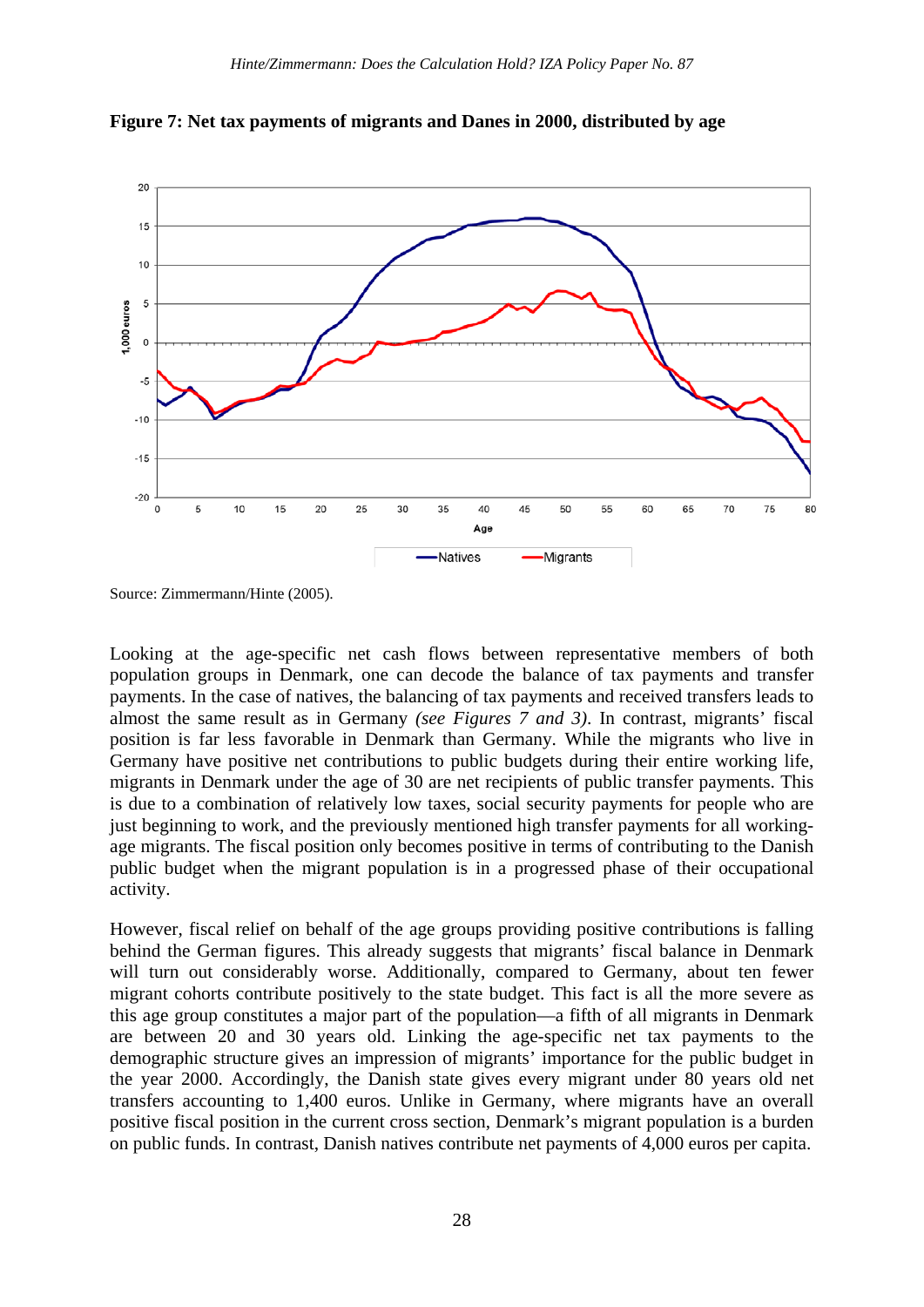Migrants' unfavorable fiscal position in Denmark mainly results from a low financing capability of the middle generations *(see Tables 10 and 12)*. While the average working-age migrant (between age 20 and 60) living in Germany contributes 6,900 euros to public funds, the average contribution is only 1,600 euros in Denmark. To gain perspective, children and adolescents or pensioners cause very similar fiscal burdens in both Germany and Denmark. Indeed, a demographic factor is affecting the Danish balance. Denmark's migrant population proportions under 20 years old and over 60 is respectively 1 percent and 3.2 percent larger than in Germany. Thereby the average net transfer payments increase per capita as these age groups benefit from public measures for inter-generational redistribution. In other words, the average net contributions of the working age migrant population to public funds are substantially lower in Denmark than in Germany; and a smaller part of the migrant population is in the occupational activity phase.

**Table 12: Net tax payments per capita in Denmark in 2000 of selected parts of the population**

|           | <b>Danes</b>                    |                         | <b>Migrants</b>                 |                         |
|-----------|---------------------------------|-------------------------|---------------------------------|-------------------------|
| Age       | Percentage of the<br>population | Net taxes per<br>capita | Percentage of the<br>population | Net taxes per<br>capita |
| < 20      | 24.2                            | $-6,900$                | 29.2                            | $-6,400$                |
| $20-60$   | 59.4                            | 11,800                  | 62.9                            | 1,600                   |
| $60 - 80$ | 16.4                            | $-8,100$                | 7.9                             | $-6,800$                |
| Total     | 100.0                           | 4,000                   | 100.0                           | $-1,400$                |

Source: Zimmermann/Hinte (2005), based on Wadensjö/Gerdes (2004).

Does this unfavorable image waver if instead of looking at the current net payments, one rather calculates the future net contributions of migrants presently living in Denmark? If one interprets the net tax payments cross section as a progression over the lifespan, many migrants who are still at the beginning of their working life would be ahead of their phase of positive contributions to the public budget. Therefore, the balance of migrants' net payments could still improve over time. However, it is not plausible to make a similar interpretation for Denmark as we did for Germany's generational balance. This is due to the more recent migration history of Denmark. As a result of migration flows over the last 15 years to Denmark, the migrant population has not only rapidly tripled in number, but has also experienced massive changes in demographic structure. These changes become obvious while examining the specific age groups and countries of origin. Since most people migrate when they are between 20 and 30 years old, it is possible to detect changes in migration's structure over time in the population's current cross section.

Among the younger working-age population—more specifically among people under 45 years old—migrants from non-western countries clearly dominate, while in the older age groups up to two-thirds of a generation originate from western countries *(see Figure 8)*. In light of such massive changes, the profile of individual net contributions—measured in a cross-section analysis—probably reflects age effects as well as cohort effects. This means that the gradual increase in individual net tax payments among those 20 to 40 year olds is not only attributable to the employment and income trend after career entry, but also to better labor market integration of western migrants as they grow older.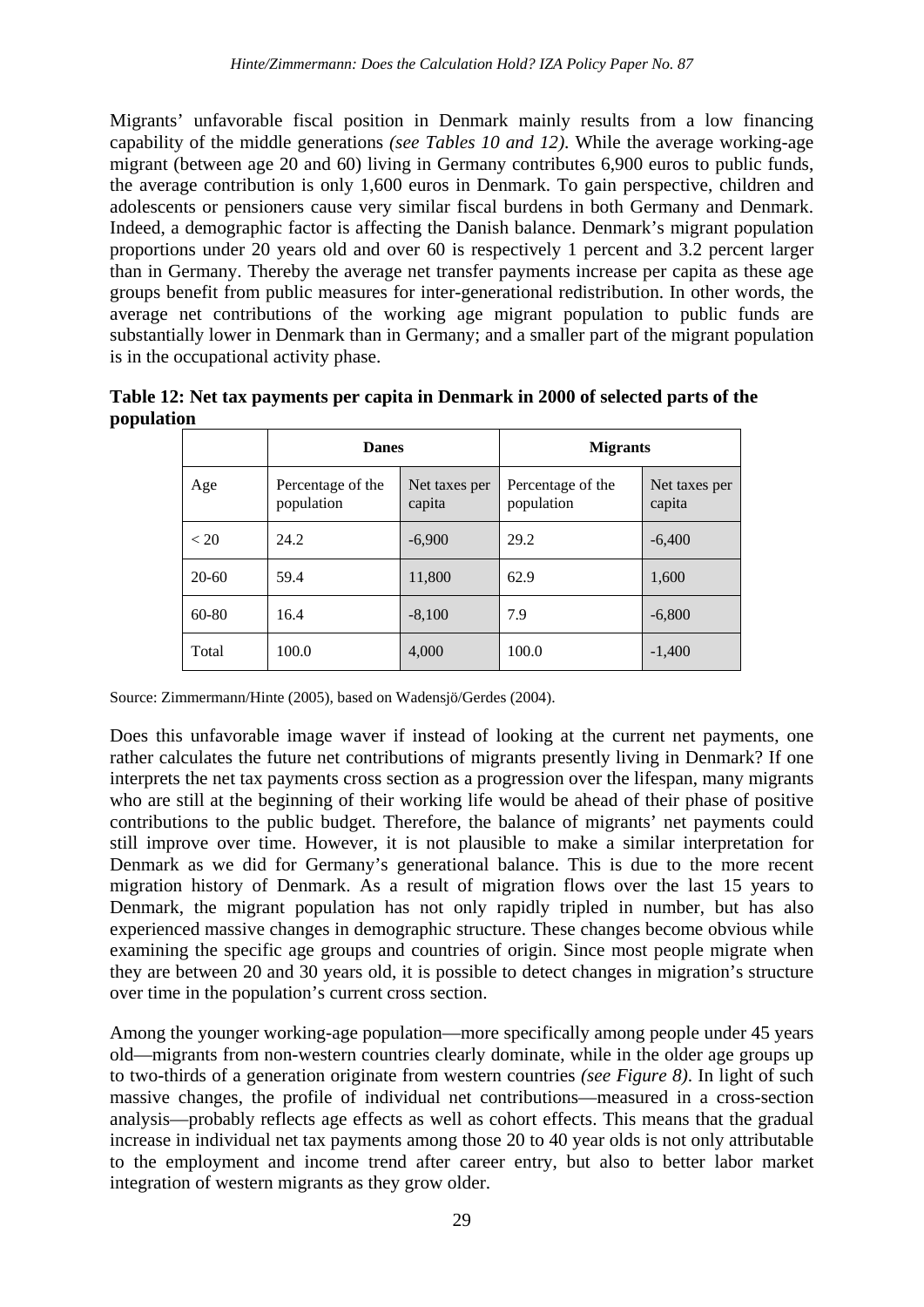

#### **Figure 8: Composition of Denmark's migrant population in 2000, distributed by nationality and age**

Notes: Western countries are defined as the member states of the European Union before eastern expansion: Norway, Iceland, Great Britain, Canada, Australia and New Zealand; all other countries here are non-western. Source: Zimmermann/Hinte (2005).

Before calculating the generational accounts, it is therefore reasonable to further dismantle the observed average accounts of migrants' individual net tax payments in Denmark. With the available data, it is possible to differentiate between the balance of western and non-western migrants of the first generation *(see Figure 9)*. *[34](#page-27-1)* Both groups' profiles show the plausible, bell-shaped form over the course of a lifespan, as can be seen through the cross-section analysis. Not surprisingly, western migrants' net tax payments do not differ significantly from those of natives in the same age group. At most, a slightly more unfavorable fiscal position is noticeable at the beginning of the working life. This could indicate a phase of labor market integration after migration, which translates to a minor backlog in terms of income.

<span id="page-32-0"></span><sup>&</sup>lt;sup>34</sup> In principle, the *Lovmodel* also provides information regarding the fiscal position of the second generation of migrants in Denmark. The respective age profiles, however, suffer from the relatively small number of observations and thus are incomplete for the older age groups. Consequently, we calculate the generational accounts solely based on the first generation's generational profiles. Regarding the younger generation, this might lead to an underestimation of the financial contribution to public funds. An economic integration of migrants in terms of a gradual convergence with the respective level of age-specific net payments of the native population remains impossible.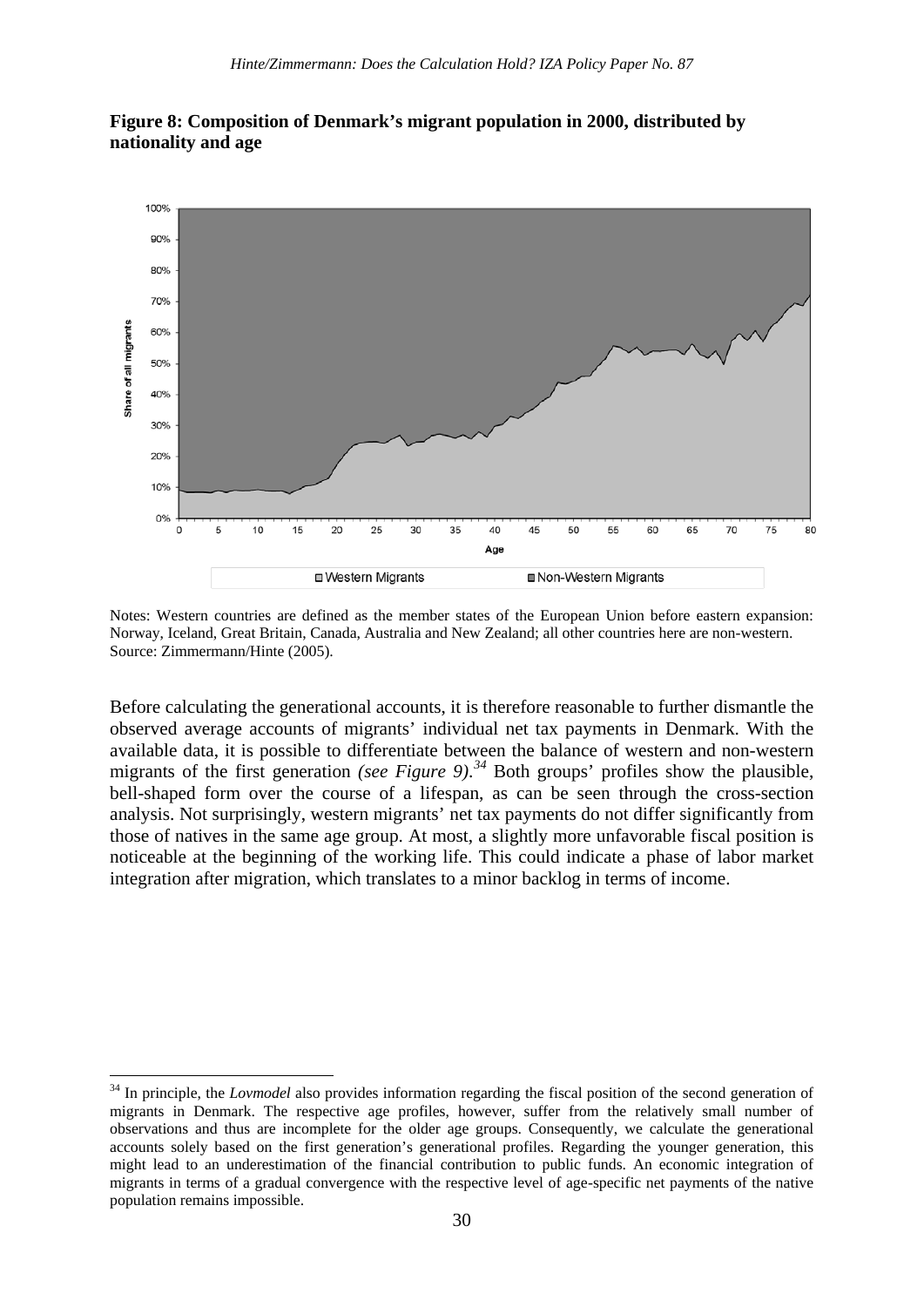



Source: Zimmermann/Hinte (2005).

In contrast, the balance of non-western migrants reflects their poor integration into the Danish labor market. Although it also shows the typical pattern of initial growth and subsequent decline of age-specific net tax payments over the course of the working life, the trend is considerably weaker. This pattern makes it obvious that the share of employees who pay taxes and social security contributions (which vary by age) as part of their wages is relatively low among the non-western migrant population. Conversely, a large proportion of the non-western migrants do not participate in the labor market on an ongoing basis. This results in a high average receipt of transfer payments, which is mostly consistent throughout the working-age life. Combined with employees' lower fiscal capability, this results in an unfavorable outcome: Under today's financial policy conditions, non-western migrants in Denmark do not positively contribute to public funds at any point in their life.

Denmark's fiscal burden caused by non-western migrants is even more distinct when taking into account the present value of the total average of net transfers over remaining lifespans. Similar to the German generational accounts, we presume that the state will continue to pursue the same financial policy in the coming years. Future individual contributions are updated annually (using a 1.5 percent presumed real economic growth rate) and transferred into the present with a 5 percent annual discount rate.

All three population groups show the same wavelike pattern for the generational balance that we already observed in the German case. The net tax payments over the lifespan of Danish natives born in the initial year (2000) appear to be almost completely balanced. However, the generational accounts' profile shifts upwards compared to Germany *(see Figure 10)*. As described earlier, Denmark's balance is significantly negative. In a complete calculation, the generational balance of the youngest population groups would be even more negative.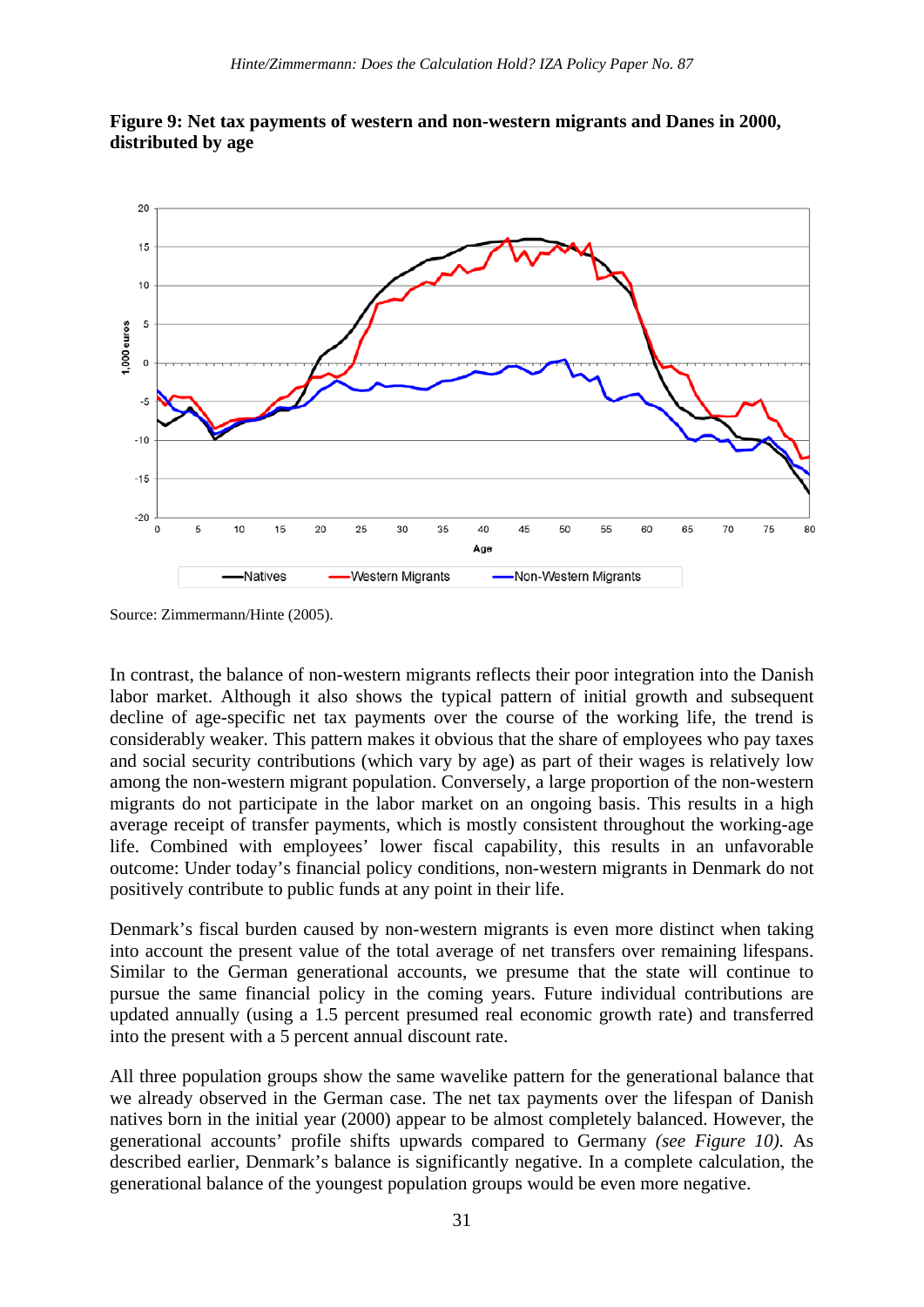The fiscal policy strategy cannot withstand for long, given that as a result the national deficit would rapidly rise. If (in the long term) a necessary raise of the net tax level affected all parts of the population, migrants' fiscal position in Denmark could improve in the future.



**Figure 10: Generational balance of migrants and Danes in 2000, distributed by age**

Source: Zimmermann/Hinte (2005).

However, as long as Denmark maintains its current fiscal policy, migrants' net contributions will remain negative. Migrants from western countries are a relief for the public budget. Their age-specific net payments differ only slightly from those of Danes of the same age groups. The younger population's relatively low net tax payments translate to relatively low net transfers made to the retired population. If you consider both population groups' varying demographic structures, western migrants are even at a distinct advantage compared to Danish natives. The current value of the average payments over western migrants' lifespans is 39,700 euros per capita and only 16,600 euros per capita for Danes *(see Table 13)*. The reason behind this is that the generations who contribute the most during the occupational activity phase are more numerous in the migrant case: 73.3 percent of western migrants are in this phase, compared to only 59.4 percent of Danes. Therefore, there is a double relief effect in the case of pensioners. First, the average net transfers per western migrant over the age of 60 is lower (166,100 euros) than the Danish figure (236,300 euros). Additionally, there are less western migrants in the pensioner population.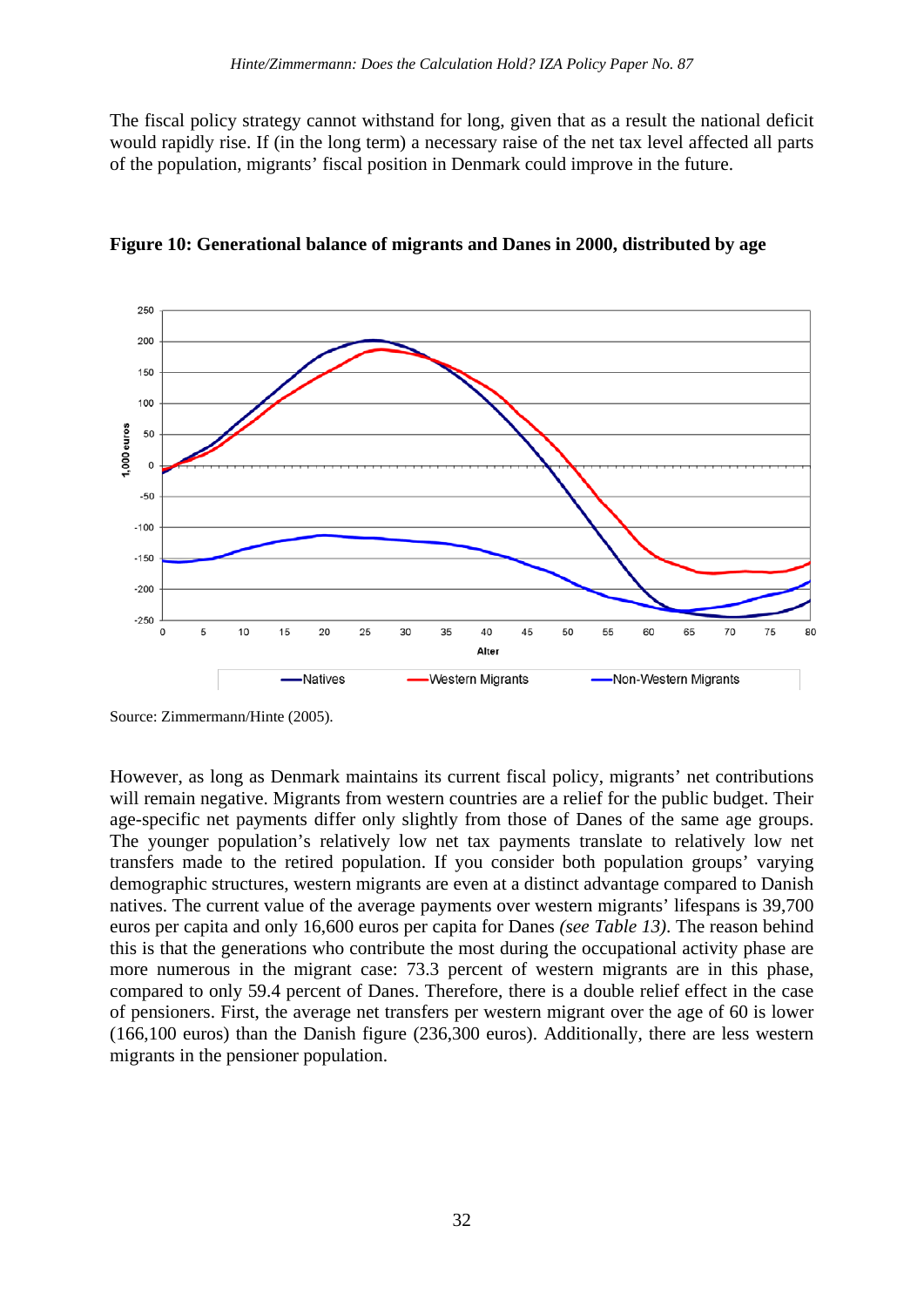| Age   | <b>Danes</b> | <b>Total</b><br>migrants | Western<br>migrants | Non-western<br>migrants |
|-------|--------------|--------------------------|---------------------|-------------------------|
| < 20  | 70,400       | $-120,000$               | 58,800              | $-138,800$              |
| 20-60 | 64,400       | $-68,400$                | 83,300              | $-138,900$              |
| 60-80 | $-236,300$   | $-191,100$               | $-166,100$          | $-224,400$              |
| Total | 16,600       | $-93,300$                | 39,700              | $-142,900$              |

**Table 13: Net tax payments per capita in Denmark in 2000 of selected parts of the population over their lifespans**

Source: Zimmermann/Hinte (2005), based on Wadensjö/Gerdes (2004).

Denmark could improve its public budget even if non-western migrants keep receiving net transfer payments at the current level. As the curve of the generational accounts shows, every present generation receives per capita net transfers currently valued at 100,000 euros over their remaining lifespan. In terms of non-western migrants who live their whole lives in Denmark, the redistribution at natives' cost accounts to 150,000 euros per capita (as long as they do not adjust their behavior to that of Danes or of western migrants). The fiscal burden is slightly lower if you consider the present non-western migrant population's demographic structure. Until the end of their lives, this population group raises the need for funding the public budget by 142,900 euros per capita. This figure is not higher because the share of nonwestern migrants between 10 and 30 years old is above average—therefore the costs for transfer payments are not as high, given that this age group produces relatively little transfer costs.

As these young age groups of non-western migrants have not yet started to work or are just beginning their working life, there is a chance to reduce the fiscal burden by increasing efforts to integrate these migrants. Public funds used to achieve this goal can generate considerable economic benefits through increased tax payments and contributions, as well as reduce transfer payments for subsistence protection. Another concept to relieve the public budget's financial burden would be to offer financial subsidies for returnees who plan to build a new existence in their origin countries if they have failed to establish themselves in the Danish labor market.

Therefore, at first glance there are surprising results while comparing migrants' net contributions to both German and Danish public funds. While migrants in Germany presently make significant positive contributions—especially in the long term—considering the emerging population aging on a massive scale, the outcome for Denmark is clearly negative. This gap is surprising since relatively generous social security systems and a high taxation of the labor factor characterize both countries. Thus, both a lack of incentives to work and a tendency towards the unfavorable self-selection of migrants obstruct migrants' integration.<sup>[35](#page-32-0)</sup>

Thus, neither country's fiscal institutions probably supply the primary reasons for the observed differences. Rather, one should note that Germany and Denmark experienced completely different migration developments. In the case of Germany, we looked at a relatively homogenous, long-established migrant population. However, there has been a

 <sup>35</sup> See Borjas (1987).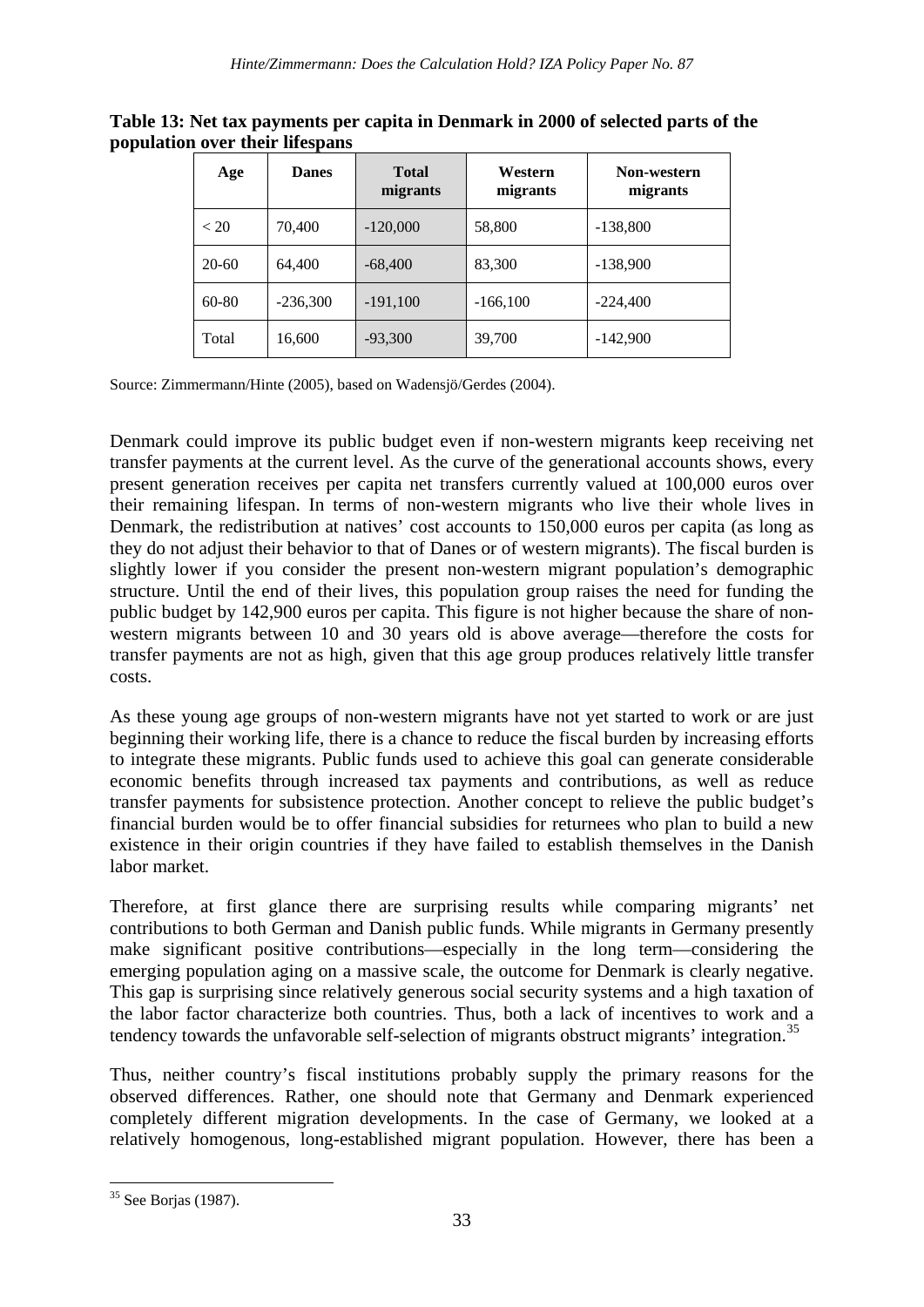relatively large influx of non-western migrants over the last decade, whose net contributions to public funds are probably much less positive than the presented generational balance for Germany would suggest. Nevertheless, compared to the population of the guest workers and their descendants, the importance of these new migrants is rather small. In terms of the established population, the integration process has progressed so far that—apart from the remaining labor market deficits—their fiscal position is no longer that different from that of natives. However, the integrated western migrant minority in Denmark faces a non-western migrant, refugee and asylum seeker majority, who on average show shorter residence times or are currently undergoing integration. The main question here is how fast this integration can progress to reduce the dependency on public transfer payments to a normal level.

## **7. Conclusion**

The social security systems in Germany and Denmark function according to different policies. For instance, in contrast to the German model, Danish unemployment insurance is voluntary and predominately funded by general taxes. For low-earners—in this case, most of the nonwestern migrants in Denmark—this policy results in wage replacement payments of up to 90 percent of the previous income (greatly exceeding the German level) and therefore provides little incentive to continue working in the labor market. The lengthy unemployment assistance timeframe (much longer than in Germany) further supports this tendency. This has continued to hold true in Denmark even after implementing a measure in 1998 that cut the maximum duration of wage replacement payments almost in half (currently fixed at 4 years). Only in the last few years has Denmark incorporated elements of workfare into its social security policies, thereby tying the receipt of payments to services in return, in the form of qualifications or employment. In the middle term, this could provide some important employment incentives, as long as the actual focus is on getting people to work.

In contrast, German unemployment insurance differs depending on the individual claim: The state calculates the benefit amount according the individual's occupational history and age. Consequently, migrants are often only eligible for a shorter entitlement period, due to their more favorable age structure combined with a higher average unemployment rate. In 2004, Germany eliminated unemployment assistance, which taxes had financed, and replaced it with the unemployment benefit II, which is combined with welfare benefits. Hence, the German and Danish structures will become more similar to a certain extent. However, this change will further cause low-paid migrants to be better off without work in Denmark, in contrast to Germany.

The Danish system currently does not allow any means of extra income, supplementary to welfare benefits, while German law once again adjusted in 2004/2005 to expand such possibilities. Denmark relies on the new workfare mechanisms—or in the case of new migrants, on integration courses—that can entitle someone to transfer payments or integration allowances. Furthermore, Denmark's pension schemes are unrelated to previous contributions and occupational activities, thereby again benefitting low earners. A basic pension scheme characteristically results in lower statutory pension levels, but the obligatory ATP insurance and the low burden of contributions balances this out.

Overall, the German social security system has focused on implementing labor market participation throughout all important components, with the exception of welfare benefits. This focus results in a more difficult start for migrants than in Denmark, where we have seen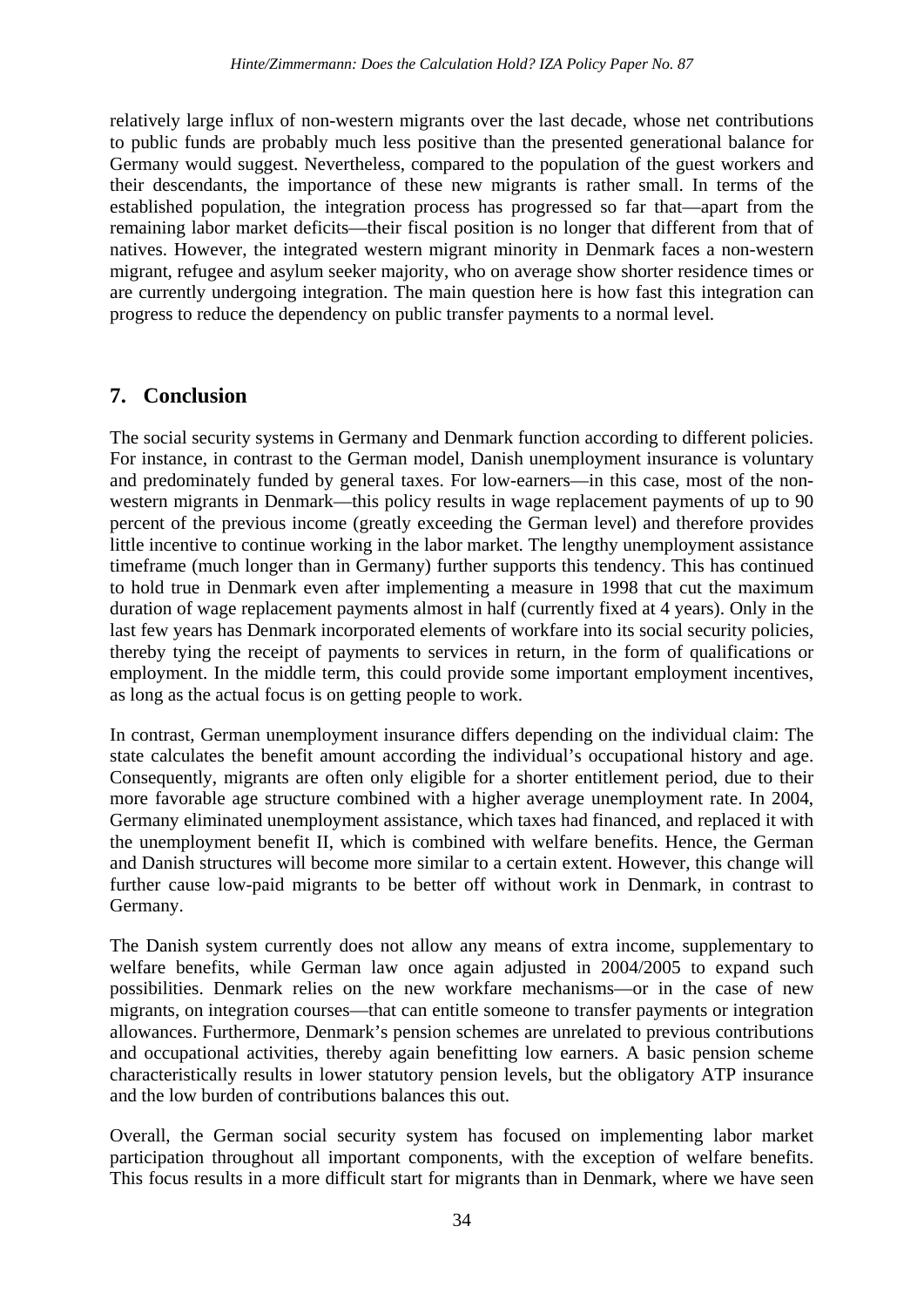that unemployment insurance is voluntary and there are higher numbers of transfer recipients for lower income groups. Many welfare recipients in Denmark benefit from avoiding unemployment insurance and instead opting for welfare benefits. The likelihood of nonwestern migrants receiving welfare decreases with the extent to which they are tied to the labor market, the period of residence and their language skills.

A comparison of the fiscal consequences of the influx of non-western migrants for both countries is not possible due to the lack of corresponding German data. In the case of Germany, one must use data from the migrants' origin countries, since there is representative data for total migrants and separate information on their western or non-western origin.

In Germany, there was a positive balance in 1996 for migrant families led by a household head originally from Turkey, Yugoslavia, Greece, Spain or Italy. The average financial contributions per capita of this part of the population (under the age of 80) were 2,100 euros—Germans contributed only slightly more to public funds, averaging 2,700 euros. Through creating a generational balance by combining the age-specific net tax payments with the statistical life expectancy, the economic benefits of immigration to Germany become apparent: On average across all age groups, migrants' net contribution is 35,500 euros per capita over their lifespan. In contrast, Germans are net recipients of 14,000 euros per capita on average, due to their adverse demographic structure. Therefore, the natives profited from the massive retribution in their favor.

In Denmark, the fiscal position of migrants in 2000 was much worse than in Germany. While the Danes contributed 4,000 euros per capita on average, the migrant population received net transfer payments amounting to 1,400 euros per capita. This is due to the materially generous social security system in Denmark, low labor market participation and the use of public services (such as integration programs). The migrants' negative generational accounts correspond to these problems. On one hand, migrants receive net transfer payments amounting to 93,300 euros throughout their statistical lifespan, whereas Danes contribute net tax payments of 16,600 euros.

If this is already an unfavorable outcome compared to Germany, the perspective further worsens for Denmark once we consider non-western migrants. The redistribution in their favor amounted to 142,900 euros in 2000, while western migrants contributed 39,700 euros, thus even surpassing the natives' balance. The analysis documents the particularly poor integration of non-western migrants into the Danish labor market. Even if corresponding studies also showed a negative balance of these migrants in Germany, the need for suitable integration measures—and a more targeted integration policy for the future—is specifically urgent in Denmark.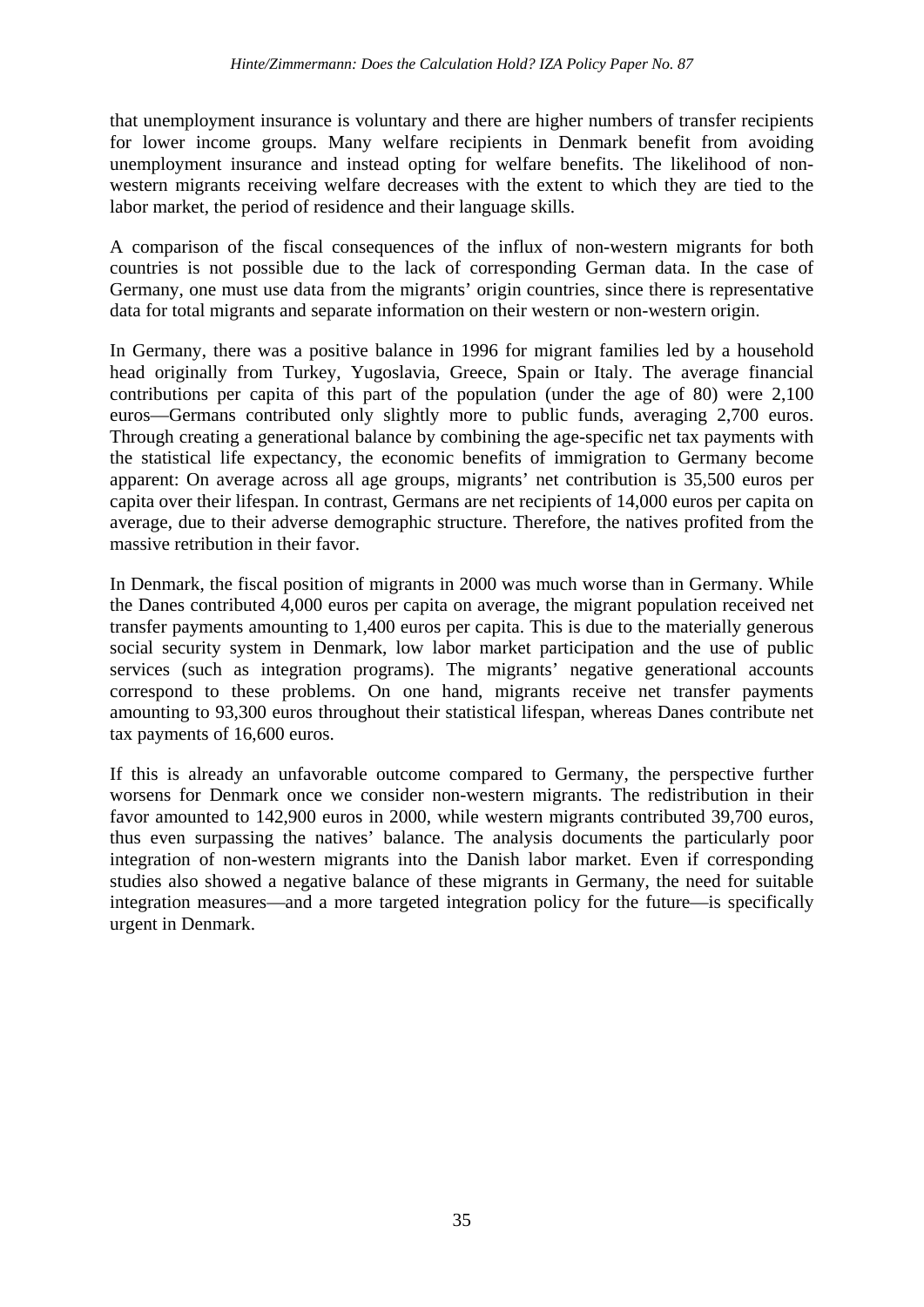#### **References**

- Akbari, A. (1989), Benefits of Immigrants to Canada: Evidence on Tax and Public Services, *Canadian Public Policy*, 15, 424-435.
- Auerbach, A./Jagadeesh Gokhale/Laurence Kotlikoff (1991), Generational Accounting: A Meaningful Alternative to Deficit Accounting, in: D. Bradford (ed.), Tax Policy and the Economy, Vol. 5, Cambridge: MIT Press, 55-110.
- Auerbach, A./J. Gokhale/L. Kotlikoff (1992), Generational Accounting: A New Approach to Understanding the Effects of Fiscal Policy on Saving, *Scandinavian Journal of Economics*, 94, 303-318.
- Auerbach, A. J./P. Oreopoulos (2000), The Fiscal Impact of US Immigration: A Generational Accounting Perspective. In H. Poterba (ed.), *Tax Policy and the Economy*, Vol. 5, Cambridge: MIT Press, 123-156.
- Beauftragte der Bundesregierung für Migration, Flüchtlinge und Integration (2003), Migrationsbericht 2003 im Auftrag der Bundesregierung. Berlin.
- Bird, E. J./H. Kayser/J. R. Frick/G. G. Wagner (2001), The Immigrant Welfare Effect. Take-up or Eligibility?, *International Migration Review*, 35, 726-748.
- Bonin, H. (2001), Generational Accounting Theory and Application. Berlin: Springer.
- Bonin, H. (2002), Eine fiskalische Gesamtbilanz der Zuwanderung nach Deutschland, *Vierteljahreshefte zur Wirtschaftsforschung*, 71, 215-229.
- Bonin, H./B. Raffelhüschen/J. Walliser (2000), Can Immigration Alleviate the Demographic Burden?, *Finanzarchiv*, 57, 1-21.
- Borjas, G. J. (1987), Self-Selection and the Earnings of Immigrants, in: *American Economic Review* 77, 531-553.
- Collado, M. D./I. Iturbe-Ormaetxe/G. Valera (2004), Quantifying the Impact of Immigration on the Spanish Welfare State, *International Tax and Public Finance*, 11, 335-353.
- Danish Ministry of Economics and Business Affairs (2000), *The Law Model*. Copenhagen.
- Danish Ministry of Finance (2003), *Lovmodellen*. Copenhagen.
- Feist, K./B. Raffelhüschen (2001), Möglichkeiten und Grenzen der Generationenbilanzierung, *Wirtschaftsdienst*, 80, 440-447.
- Fertig, M./C. M. Schmidt (2001), First- and Second-Generation Immigrants: What Do We Know and What Do People Think, in: R. Rotte/P. Stein (eds.): *Migration Policy and the Economy: International Experiences*, Neuried: ars et unitas, 179-218.
- Gustaffson, B./T. Österberg (2001), Immigrants and the Public Sector Budget: Accounting Exercises for Sweden, *Journal of Population Economics*, 14, 689-708.
- Haisken-deNew, J./F. Büchel/G. Wagner (1997), Assimilation and other Determinants of School Attainment in Germany: Do Immigrant Children Perform as Well as Germans?, *Vierteljahreshefte zur Wirtschaftsforschung*, 66, 169-179.
- Hansen, H./H. C. Jensen/C. Larsen/N.-K. Nielsen (2002), Social Security Benefits in Denmark and Germany – With a Focus on Access Conditions for Refugees and Immigrants. A Comparative Study, Copenhagen: The Rockwool Foundation Research Unit.
- Haustein, T. (2002), Ergebnisse der Sozial- und Asylbewerberleistungsstatistik 2000, *Wirtschaft und Statistik*, Nr. 2. Wiesbaden: Statistisches Bundesamt.
- Jensen, S. H./U. Nødgaard/L. H. Pedersen (2002), Fiscal Sustainability and Generational Burden Sharing in Denmark, *Nordic Journal of Political Economy* 28, 43-60.